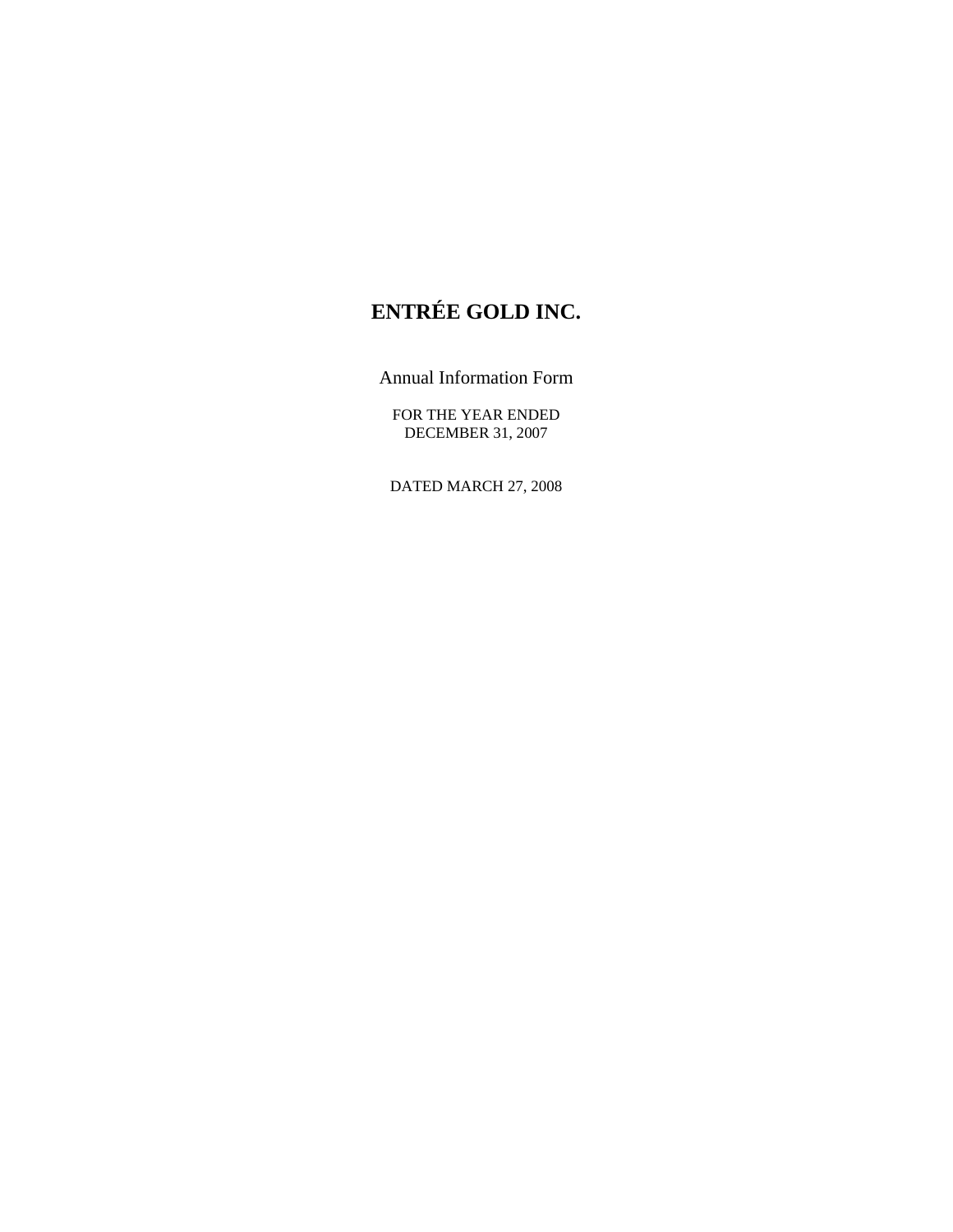# **TABLE OF CONTENTS**

**APPENDIX**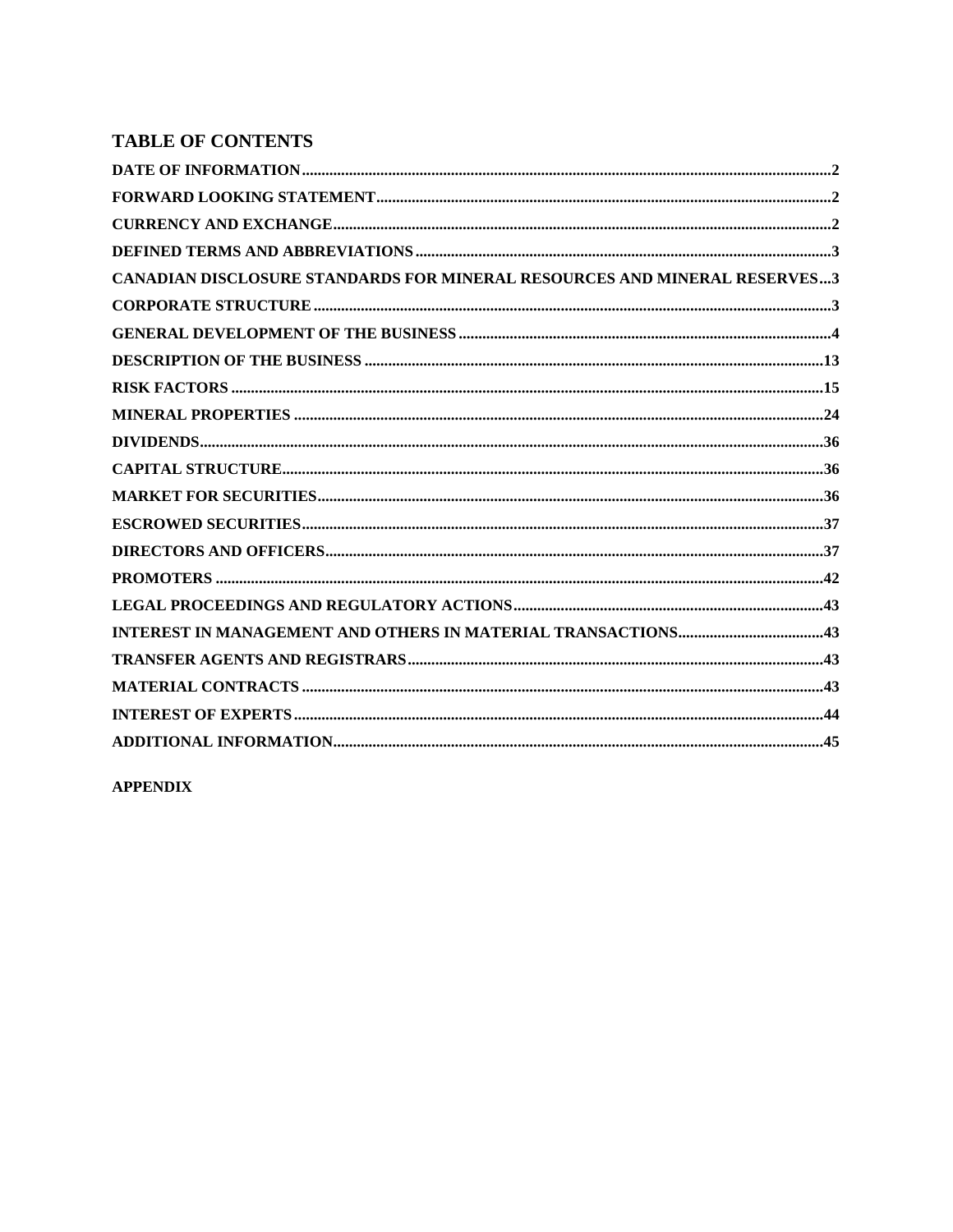# **ENTRÉE GOLD INC. ANNUAL INFORMATION FORM**

#### <span id="page-2-0"></span>**DATE OF INFORMATION**

The effective date for this Annual Information Form is March 27, 2008.

## **FORWARD LOOKING STATEMENT**

This Annual Information Form ("the AIF") and documents incorporated by reference herein contain "forwardlooking statements" within the meaning of securities legislation and the United States Private Securities Litigation Reform Act of 1995. These forward-looking statements are made as of the date of this AIF or, in the case of documents incorporated by reference herein, as of the date of such documents and the Company does not intend, and does not assume any obligation, to update these forward-looking statements.

Forward-looking statements include, but are not limited to, the future price of gold and copper, the estimation of mineral reserves and resources, the realization of mineral reserve and resource estimates, the timing and amount of estimated future production, costs of production, capital expenditures, cost and timing of the development of new deposits, success of exploration activities, permitting time lines, currency fluctuations, requirements for additional capital, government regulation of mining operations, environmental risks, unanticipated reclamation expenses, title disputes or claims and limitations on insurance coverage. In certain cases, forward-looking statements can be identified by the use of words such as "plans", "expects" or "does not expect", "is expected", "budget", "scheduled", "estimates", "forecasts", "intends", "anticipates", or "does not anticipate" or "believes" or variations of such words and phrases or statements that certain actions, events or results "may", "could", "would", "might" or "will be taken", "occur" or "be achieved". Forward-looking statements involve known and unknown risks, uncertainties and other factors which may cause the actual results, performances or achievements of the Company to be materially different from any future results, performance or achievements expressed or implied by the forward-looking statements. Such factors include, among others, risks related to international operations; actual results of current exploration activities; actual results of current reclamation activities; conclusions of economic evaluations; changes in project parameters as plans continue to be refined; future prices of gold and copper; possible variations in ore reserves, grade recovery and rates; failure of plant, equipment or processes to operate as anticipated; accident, labour disputes and other risks of the mining industry; delays in obtaining government approvals or financing or in the completion of development or construction activities, as well as those factors discussed in the section entitled "Risk Factors" in this AIF. Although the Company has attempted to identify important factors that could cause actual actions, event or results to differ materially from those described in forward-looking statements, there may be other factors that cause actions, events or results not to be anticipated, estimated or intended. There can be no assurance that forwardlooking statements will prove to be accurate, as actual results and future events could differ materially from those anticipated in such statements. Accordingly, readers should not place undue reliance on forward-looking statements.

## **CURRENCY AND EXCHANGE**

Our financial statements are stated in United States dollars and are prepared in conformity with United States Generally Accepted Accounting Principles.

In this AIF, all dollar amounts are expressed in U.S. dollars unless otherwise specified. Because our principal executive office is located in Canada, many of our obligations are and will continue to be incurred in Canadian dollars (including, by way of example, salaries, rent and similar expenses). Where the disclosure is not derived from the annual financial statements for the year ended December 31, 2007, we have not converted Canadian dollars to U.S. dollars for purposes of making the disclosure in this AIF.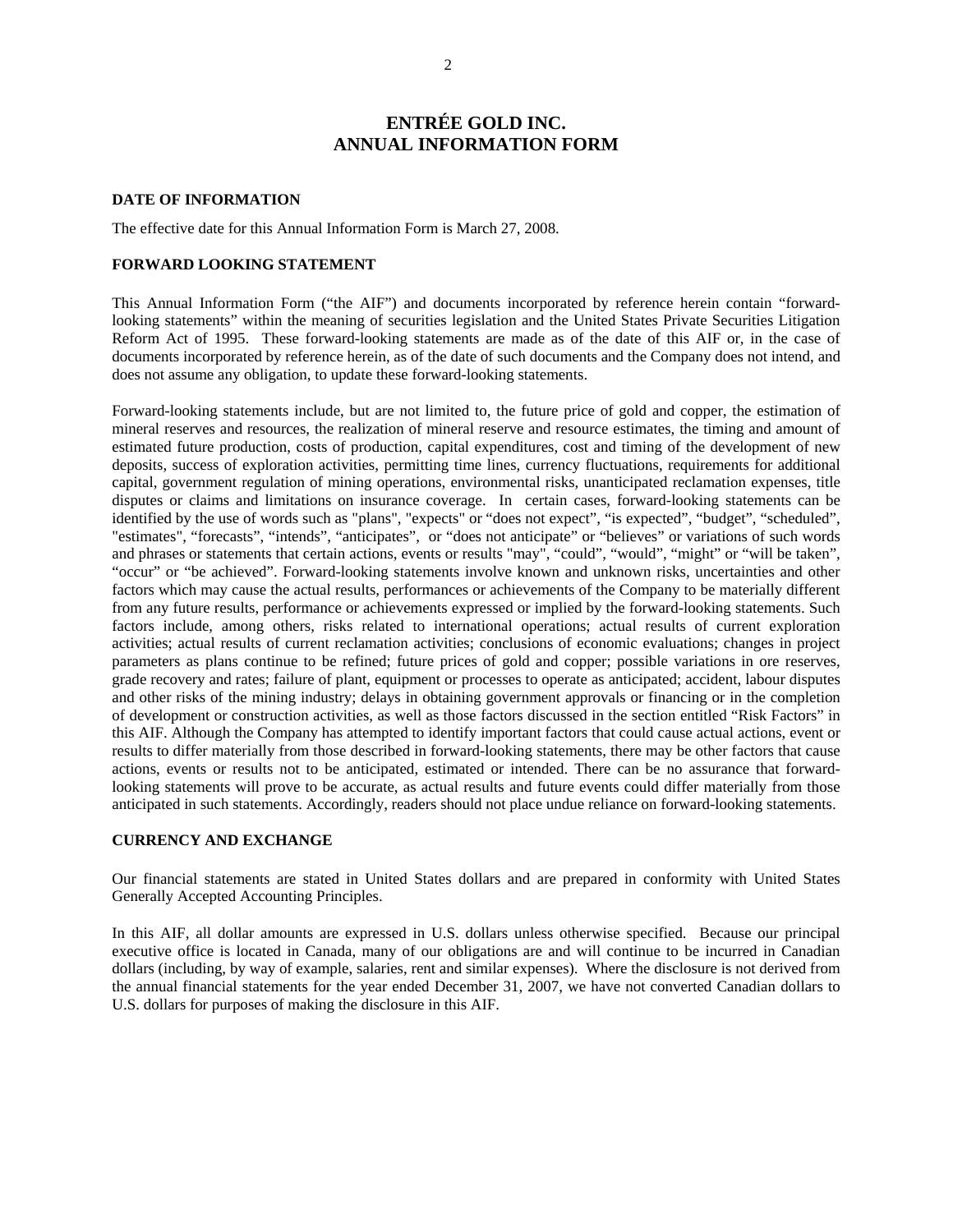#### <span id="page-3-0"></span>**DEFINED TERMS AND ABBREVIATIONS**

As used in this AIF, the terms "we", "us", "our", "the Company" and "Entrée" mean Entrée Gold Inc. and our wholly-owned subsidiaries Entrée LLC, Entrée Gold (US) Inc, and Entrée Holdings U.S. Inc. unless otherwise indicated.

#### **CANADIAN DISCLOSURE STANDARDS FOR MINERAL RESOURCES AND MINERAL RESERVES**

Canadian disclosure standard for the terms "Mineral Reserve," "Proven Mineral Reserve" and "Probable Mineral Reserve" are Canadian mining terms as defined in accordance with National Instrument 43-101 – Standards of Disclosure for Mineral Projects ("NI 43-101"), which adopts the definitions to the terms ascribed by the Canadian Institute of Mining, Metallurgy and Petroleum ("CIM") in the *CIM Standards on Mineral Resources and Mineral Reserves*, as may be amended from time to time by the CIM.

The definitions of proven and probable reserves used in NI 43-101 differ from the definitions in the United States Securities and Exchange Commission ("SEC") Industry Guide 7. Under SEC Guide 7 standards, a "Final" or "Bankable" feasibility study is required to report reserves, the three year history average price is used in any reserve or cash flow analysis to designate reserves and the primary environmental analysis or report must be filed with the appropriate governmental authority.

In addition, the terms "Mineral Resource", "Measured Mineral Resource", "Indicated Mineral Resource" and "Inferred Mineral Resource" are defined in and required to be disclosed by NI 43-101; however, these terms are not defined terms under SEC Industry Guide 7 and normally are not permitted to be used in reports and registration statements filed with the SEC. Investors are cautioned not to assume that any part or all of mineral deposits in these categories will ever be converted into reserves. "Inferred Mineral Resources" may only be separately disclosed, have a great amount of uncertainty as to their existence, and great uncertainty as to their economic and legal feasibility. It cannot be assumed that all or any part of an Inferred Mineral Resource will ever be upgraded to a higher category. Under Canadian rules, estimates of Inferred Mineral Resources may not form the basis of feasibility or prefeasibility studies, except in rare cases.

Accordingly, information contained in this report and the documents incorporated by reference herein containing descriptions of our mineral deposits may not be comparable to similar information made public by U.S. companies subject to the reporting and disclosure requirements under the United States federal securities laws and the rules and regulations thereunder.

#### **CORPORATE STRUCTURE**

#### **Name, Address and Incorporation**

We are an exploration stage company engaged in the exploration of natural resource properties located in Mongolia, China and Arizona and New Mexico, USA. Our principal executive office is located at Suite 1201 - 1166 Alberni Street, Vancouver, British Columbia, Canada V6E 3Z3. The telephone number for our principal executive office is (604) 687-4777 and our web site is located at www.entreegold.com. Information contained on our website does not form part of this AIF. Our registered and records office is at 2900-550 Burrard Street, Vancouver, BC, V6C 0A3 and our agent for service of process in the United States of America is National Registered Agents, Inc., 1090 Vermont Avenue NW, Suite 910, Washington, DC 20005.

We maintain an administrative office in Ulaanbaatar, the capital of Mongolia, from which we support our Mongolian operations. The address of our Mongolian office is Jamyan Gun Street-5, Ar Mongol Travel Building, Suite #201, #202, Sukhbaatar District, 1st Khoroo, Ulaanbaatar, Mongolia. The telephone number for our Mongolian office is 976.11.318562.

We also maintain an administrative office in Beijing, China, from which we support our China operations. The address of our Beijing office is WangDa Square, Apt. # 12, Room 2705, Jieguo Road 93, Beijing.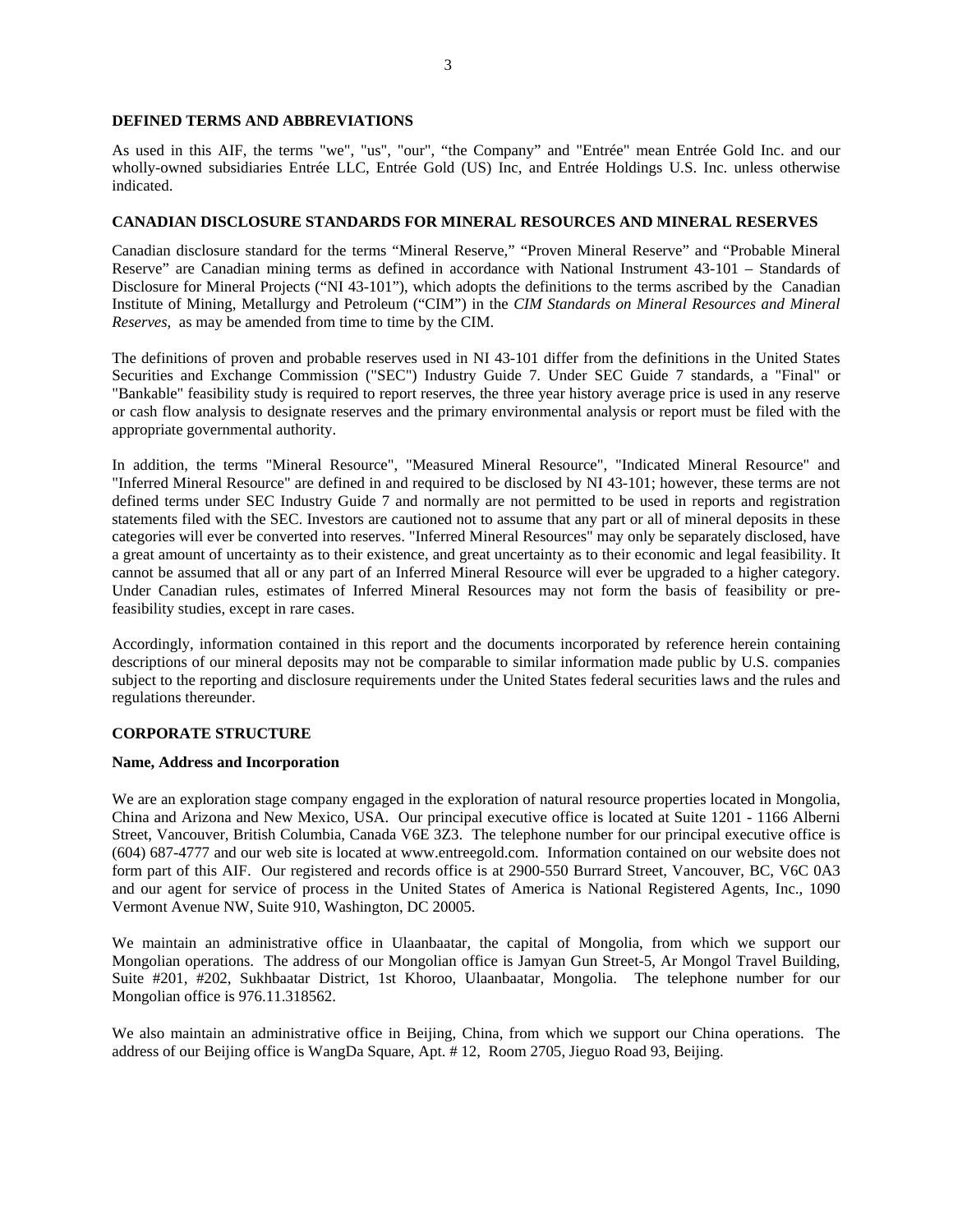<span id="page-4-0"></span>Our Company was incorporated in British Columbia, Canada, on July 19, 1995, under the name Timpete Mining Corporation. On February 5, 2001, we changed our name to Entrée Resources Inc. On October 9, 2002 we changed our name from Entrée Resources Inc. to Entrée Gold Inc. and, on January 22, 2003, we changed our jurisdiction of domicile from British Columbia to the Yukon Territory by continuing our company into the Yukon Territory. On May 27, 2005, the Company changed the governing jurisdiction from the Yukon Territory to British Columbia by continuing into British Columbia under the British Columbia *Business Corporation Act.*

At inception our Memorandum and Articles authorized our company to issue up to 20 Million common shares without par value. On September 30, 1997, we subdivided our authorized capital on a two new shares for one old share basis, resulting in authorized capital of 40 Million common shares without par value. On February 5, 2001, we subdivided our common shares on a four new shares for one old share basis, thus increasing authorized capital to 160 Million common shares without par value and simultaneously reduced our authorized capital to 100 Million common shares without par value. On October 9, 2002 we consolidated our authorized capital, both issued and unissued, on the basis of one new share for each two old shares, resulting in authorized capital of 50 Million common shares without par value and simultaneously increased the authorized capital from 50 Million common shares without par value to 100 Million common shares without par value. On May 20, 2004, we received approval from our shareholders to increase our authorized share capital from 100 Million commons shares without par value to an unlimited number of common shares, all without par value. This increase became effective June 16, 2004, the date we filed the amendment to our Articles.

#### **Intercorporate relationships**

We have three wholly-owned subsidiary companies:

Entrée LLC, a Mongolian limited liability company formed July 25, 2002, for the purpose of conducting our Mongolian operations.

Entrée U.S. Holdings Inc, a British Columbia corporation organized on December 11, 2006 for the purpose of holding Entrée Gold (US) Inc.

Entrée Gold (US) Inc. an Arizona corporation formed on December 22, 2006, for the purpose of conducting our United States operations.

#### **GENERAL DEVELOPMENT OF THE BUSINESS**

## **Five Year History**

In September, 2003, the Company acquired a 100% interest in three mineral exploration licences in Mongolia covering 179,590 hectares (collectively "Lookout Hill") and a fourth mineral license ("Manlai") for cash and stock.

In October 2004, the Company entered into an Equity Participation and Earn-in Agreement ("Earn-In Agreement") with Ivanhoe Mines Ltd. ("Ivanhoe Mines") to explore approximately 40,000 hectares of Lookout Hill ("Entrée-Ivanhoe Project Property") in return for the right to earn a 70% or 80% interest in the project property depending on the depth of mineralization for the expenditure of \$35,000,000 in exploration (see below). Ivanhoe Mines also made an equity investment in the Company.

During 2005, the Company raised \$24,197,263 from the issuance of capital stock through a significant equity investment by Rio Tinto; through its wholly-owned Canadian subsidiary, Kennecott Canada Exploration Inc.(collectively, "Rio Tinto,") a further investment by Ivanhoe Mines (see below) and the exercise of warrants and stock options. Ivanhoe Mines carried out a drilling program on the Entrée-Ivanhoe Project Property, and Hugo North style-mineralization was first intersected in April 2005.

In March 2005, the Company became a Tier I Issuer on the TSX Venture Exchange. In July, 2005, the Company was approved for listing on the American Stock Exchange. The Company is also traded on the Frankfurt Stock Exchange under the symbol "EKA, WKN:121411." On April 24, 2006, the Company delisted from the TSX Venture Exchange and listed on the Toronto Stock Exchange ("TSX"), under the same symbol "ETG."

In February, 2006, the Company announced that a new mineral resource estimate had delineated an initial Inferred Resource for the Hugo North Extension. An Inferred Resource of 190 million tonnes grading 1.57% copper and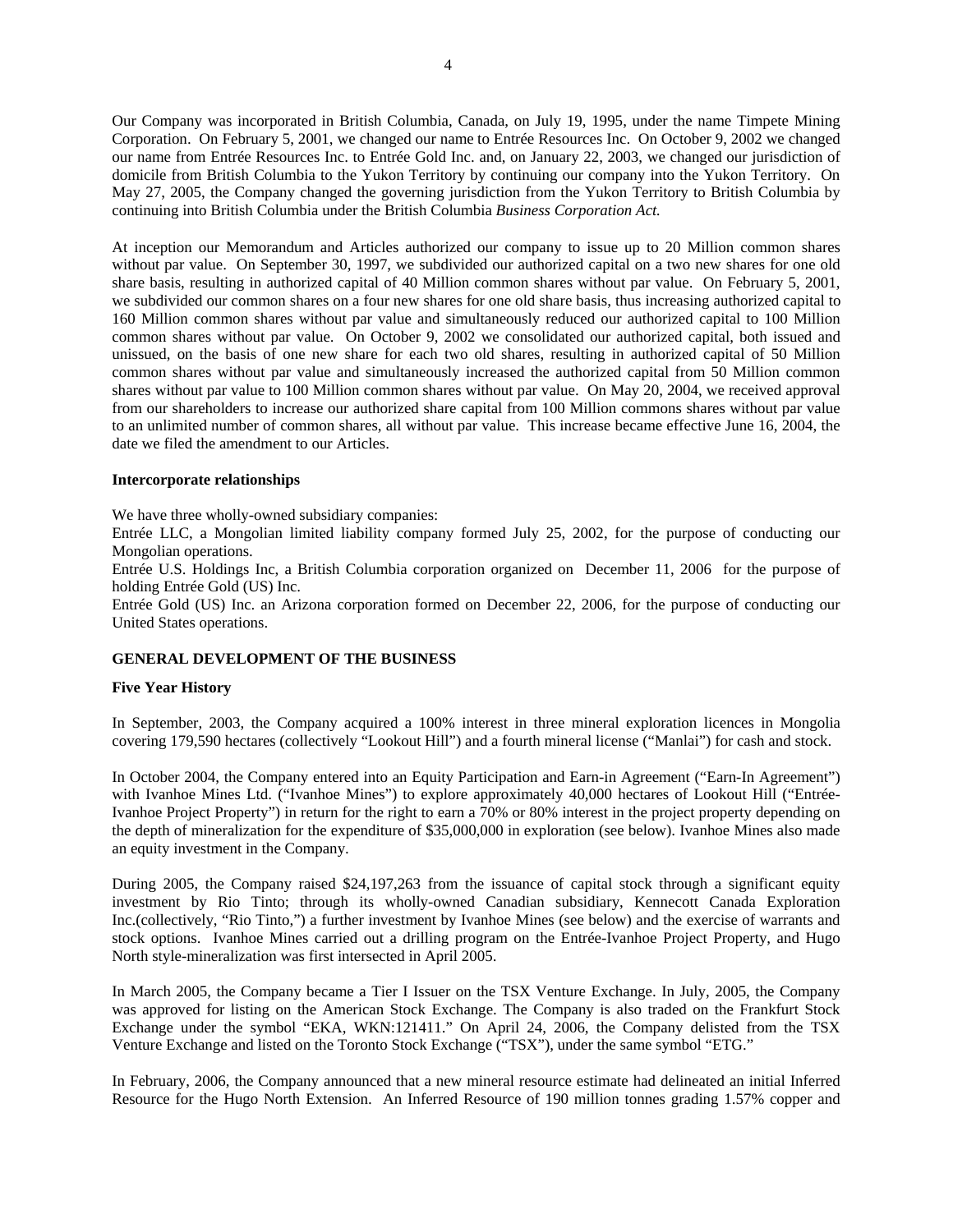0.53 grams per tonne ("g/t") gold (a copper equivalent grade of 1.91%) was estimated to contain approximately 6.6 billion pounds of copper and 3.2 million ounces of gold.

In 2006, 11 diamond drill holes, totaling 8,614.1 metres and 18 shallow reverse circulation holes, totaling 3,290.0 metres, were completed by the Company on targets outside the Entrée-Ivanhoe agreement area on Lookout Hill. Additional work included IP and magnetometer geophysical surveys, soil and rock geochemical sampling, and geological mapping. The areas targeted by drilling included: West Grid geophysical, geological and geochemical anomalies; the large Ring Dyke geophysical anomaly and associated zones of alteration; the Zone III epithermal gold system; and the Zones I and II areas of associated alteration and geophysical targets.

Exploration at the Company's Manlai project in 2006 focused on following up targets defined during the previous field season. The program consisted of a 13 kilometre infill time domain IP survey, 8 diamond drill holes, totaling 4,270 metres (mainly in the East Target area), and additional geological mapping. The drilling and mapping greatly enhanced the Company's understanding of the geological setting. The drilling was successful in partially defining a mineralized, porphyry-style stockwork over an area approximately 250 metres by 500 metres. This zone is still open along strike and to depth.

In May 2006, the Company secured an option to acquire the Sol Dos copper prospect, located in the prolific Safford district, of south-east Arizona. In February 2008, the Company chose to discontinue earning-in on this prospect due to the lack of favourable results and has terminated this agreement.

In March 2007, the Company announced that an updated mineral resource estimate had been calculated, based on infill drilling conducted by Ivanhoe Mines to November 1, 2006. The updated mineral resource estimate was prepared by AMEC Americas Limited ("AMEC"). At a 0.6% copper equivalent cut-off, the Hugo North Extension is now estimated to hold an Indicated Resource of 117 million tonnes grading 1.80% copper and 0.61 g/t gold (a copper equivalent grade of 2.19%). This Indicated Resource is estimated to contain 4.6 billion pounds of copper and 2.3 million ounces of gold. An Inferred Resource estimate for the Hugo North Extension is estimated to contain 95.5 million tonnes grading 1.15% copper and 0.31 g/t gold (a copper equivalent grade of 1.35%). The contained metal estimated within the Inferred Resource portion of the Hugo North Extension is 2.4 billion pounds of copper and 950,000 ounces of gold.

Since the March 2007 announcement of the updated mineral resource estimate an additional 6 holes were drilled in the Hugo North Extension area for structure delineation, geotechnical and resource infill purposes. These holes have not been used in estimating resources at Hugo North. AMEC has inspected the results of these holes and concludes they will have no material impact on the resource estimate.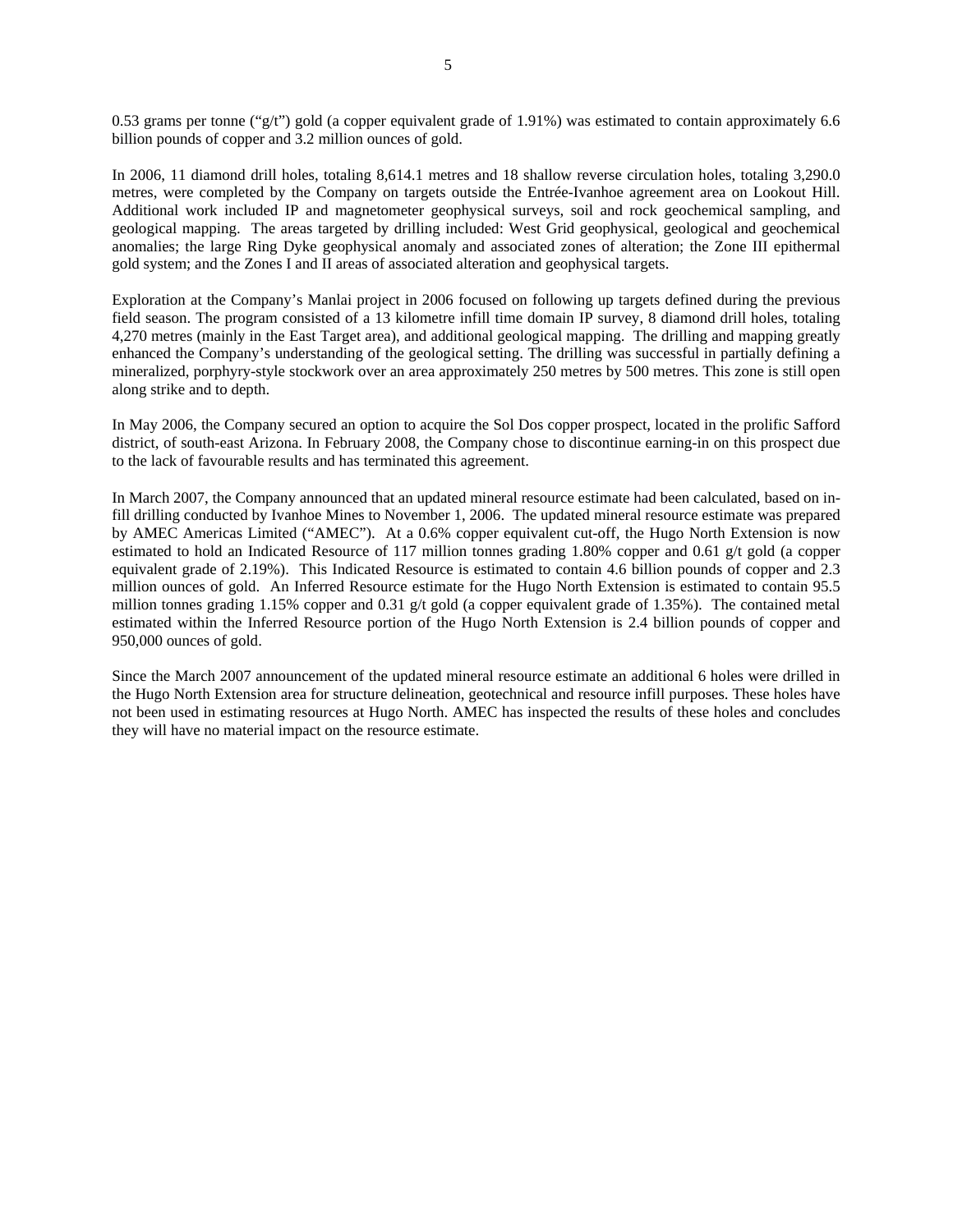|                  | CuEq    | <b>Tonnage</b> | Copper | Gold  | CuEq*  | <b>Contained Metal</b> |           |               |
|------------------|---------|----------------|--------|-------|--------|------------------------|-----------|---------------|
| <b>Class</b>     | Cut-off | (tonnes)       | (%)    | (g/t) | $(\%)$ | Cu ('000 lb)           | $Au$ (oz) | CuEq('000 lb) |
| <b>Indicated</b> | 3.5     | 22,300,000     | 3.68   | 1.43  | 4.59   | 1,809,000              | 1,030,000 | 2,257,000     |
|                  | 3.0     | 32,000,000     | 3.36   | 1.29  | 4.18   | 2,370,000              | 1,330,000 | 2,949,000     |
|                  | 2.5     | 42,400,000     | 3.08   | 1.17  | 3.83   | 2,879,000              | 1,590,000 | 3,580,000     |
|                  | 2.0     | 52,300,000     | 2.84   | 1.09  | 3.53   | 3,275,000              | 1,830,000 | 4,070,000     |
|                  | 1.5     | 65,400,000     | 2.56   | 0.96  | 3.17   | 3,691,000              | 2,020,000 | 4,571,000     |
|                  | 1.25    | 74,300,000     | 2.39   | 0.88  | 2.96   | 3,915,000              | 2,100,000 | 4,849,000     |
|                  | 1.0     | 84,800,000     | 2.22   | 0.80  | 2.73   | 4,150,000              | 2,180,000 | 5,104,000     |
|                  | 0.9     | 89,700,000     | 2.14   | 0.77  | 2.63   | 4,232,000              | 2,220,000 | 5,201,000     |
|                  | 0.8     | 96,700,000     | 2.04   | 0.72  | 2.50   | 4,349,000              | 2,240,000 | 5,330,000     |
|                  | 0.7     | 107,400,000    | 1.91   | 0.66  | 2.33   | 4,522,000              | 2,280,000 | 5,517,000     |
|                  | 0.6     | 117,000,000    | 1.80   | 0.61  | 2.19   | 4,643,000              | 2,290,000 | 5,649,000     |
|                  | 0.5     | 123,900,000    | 1.73   | 0.58  | 2.10   | 4,726,000              | 2,310,000 | 5,736,000     |
|                  | 0.4     | 130,300,000    | 1.67   | 0.55  | 2.02   | 4,797,000              | 2,300,000 | 5,803,000     |
|                  | 0.3     | 137,900,000    | 1.59   | 0.52  | 1.92   | 4,834,000              | 2,310,000 | 5,837,000     |
| <b>Inferred</b>  | 3.5     | 1,400,000      | 3.32   | 1.03  | 3.98   | 102,000                | 50,000    | 123,000       |
|                  | 3.0     | 3,600,000      | 2.97   | 0.88  | 3.53   | 236,000                | 100,000   | 280,000       |
|                  | 2.5     | 5,900,000      | 2.68   | 0.87  | 3.23   | 349,000                | 170,000   | 420,000       |
|                  | 2.0     | 11,000,000     | 2.20   | 0.86  | 2.75   | 534,000                | 300,000   | 667,000       |
|                  | 1.5     | 29,100,000     | 1.73   | 0.58  | 2.10   | 1,110,000              | 540,000   | 1,347,000     |
|                  | 1.25    | 45,000,000     | 1.55   | 0.46  | 1.84   | 1,538,000              | 670,000   | 1,825,000     |
|                  | 1.0     | 62,200,000     | 1.39   | 0.39  | 1.64   | 1,906,000              | 780,000   | 2,249,000     |
|                  | 0.9     | 70,000,000     | 1.33   | 0.37  | 1.56   | 2,053,000              | 830,000   | 2,407,000     |
|                  | 0.8     | 78,300,000     | 1.27   | 0.34  | 1.49   | 2,192,000              | 860,000   | 2,572,000     |
|                  | 0.7     | 87,000,000     | 1.21   | 0.32  | 1.42   | 2,321,000              | 900,000   | 2,724,000     |
|                  | 0.6     | 95,500,000     | 1.15   | 0.31  | 1.35   | 2,421,000              | 950,000   | 2,842,000     |
|                  | 0.5     | 105,200,000    | 1.09   | 0.29  | 1.27   | 2,528,000              | 980,000   | 2,945,000     |
|                  | 0.4     | 127,600,000    | 0.96   | 0.26  | 1.13   | 2,701,000              | 1,070,000 | 3,179,000     |
|                  | 0.3     | 152,400,000    | 0.85   | 0.23  | 1.00   | 2,856,000              | 1,130,000 | 3,360,000     |

**Table 1: Hugo North Extension Indicated and Inferred Mineral Resource on the Ivanhoe/Entrée Shivee Tolgoi Joint Venture Property as of February 20, 2007** 

\*Copper equivalent (CuEq) grades have been calculated using assumed metal prices (US\$1.35/lb. for copper and US\$650/oz. for gold); %CuEq  $= %$ Cu + [Au(g/t)x(18.98/29.76)]. The equivalence formula was calculated assuming that gold recovery was 91% of copper recovery. The contained gold and copper represent estimated contained metal in the ground and have not been adjusted for the metallurgical recoveries of gold and copper

On June 27, 2007, the Rio Tinto exercised it's "A" and "B" warrants and the Company issued 6,306,920 common shares for cash proceeds of \$17,051,716. (See page 11 for details regarding warrants).

On June 29, 2007, Ivanhoe Mines exercised its "A" and "B" warrants purchased as part of a private placement in July 2005, and the Company issued 1,235,488 common shares for cash proceeds of \$3,340,327.

On November 26, 2007, Entrée closed a short form prospectus offering of 10 million common shares at a price of C\$3.00 per share for gross proceeds of C\$30 million (the "Treasury Offering") pursuant to an underwriting agreement between the Company and BMO Nesbitt Burns (the "Underwriter"). The Underwriter received a fee of C\$1.8 million, being 6% of the gross proceeds of the Treasury Offering.

On November 26, 2007, in order to maintain its percentage ownership of Entrée's issued and outstanding shares, at approximately 14.7%, Ivanhoe Mines exercised its pre-emptive rights and acquired, concurrently with the closing of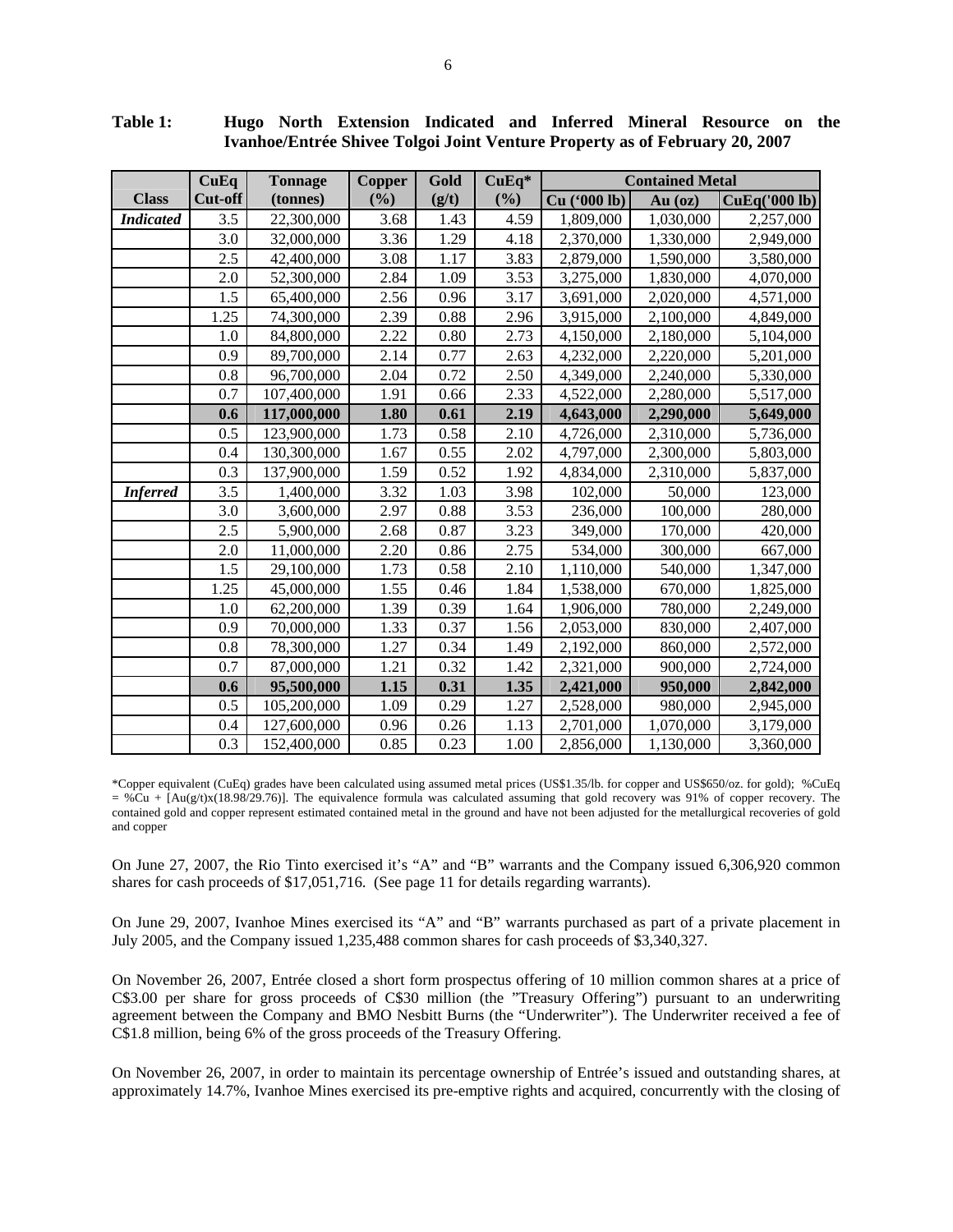the Treasury Offering, an aggregate of 2,128,356 shares of the Company at a price of C\$3.00 per share for additional gross proceeds of C\$6,385,068.

On November 26, 2007, in order to maintain its percentage ownership of Entrée's issued and outstanding shares, at approximately 15.9%, Rio Tinto exercised its pre-emptive rights and acquired, concurrently with the closing of the Treasury Offering, an aggregate of 2,300,284 shares of the Company at a price of C\$3.00 per share for additional gross proceeds of C\$6,900,852.

In August 2007, the Company entered into an agreement with Empirical Discovery LLC ("Empirical") to explore for and develop porphyry copper targets in southeastern Arizona and adjoining southwestern New Mexico. Under the terms of the agreement, Entrée has the option to acquire an 80% interest in any of the properties by incurring exploration expenditures totalling a minimum of \$1.9 million and issuing 300,000 shares within 5 years of the anniversary of TSX acceptance of the agreement. If Entrée exercises its option, Empirical may elect within 90 days to retain a 20% participating interest or convert to a 2% NSR royalty, half of which may be purchased for \$2 million.

In October 2007, Entrée received notice from Ivanhoe Mines that it had incurred the required expenditures (\$20 million) to earn a 51% participating interest in the Entrée-Ivanhoe Project Property. On March 11, 2008, Ivanhoe Mines notified Entrée that it had incurred in excess of \$27.5 million in expenditures, thus reaching a 60% participating interest. A joint venture could be formed if Ivanhoe Mines chose to discontinue earning-in on the project. Ivanhoe Mines has informed Entrée that it intends to continue to incur earn-in expenditures, so as to increase its participating interest.

In November 2007, Entree entered into an agreement with the Zhejiang No. 11 Geological Brigade to explore for copper within three prospective contiguous exploration licences, totaling approximately 61 square kilometres in Pingyang County, Zhejiang Province, People's Republic of China. Entrée has agreed to spend \$3 million to fund exploration activities on the licences (collectively known as "Huaixi" - see maps on [www.entreegold.com\)](http://www.entreegold.com/) over a four year period. After Entrée has expended \$3 million, the Company will have the right to earn a 78% interest and Zhejiang No. 11 Geological Brigade will hold a 22% interest in the project.

The Huaixi licences cover a large area of advanced argillic alteration with peripheral, small scale, past-producing copper-gold and pyrite mines. As the area has not been extensively drill-tested to depth or explored using deeppenetrating geophysical techniques, it is believed to offer excellent potential for buried copper deposits. In addition, the geology of the Huaixi area is similar to that of high-level systems associated with a number of porphyry copper deposits elsewhere in the world.

In January 2008, the Company entered into a second agreement with Empirical Discovery LLC (the "Bisbee agreement") to explore for and test porphyry copper targets in a specified area near Bisbee, Arizona. Bisbee is located within a copper district that produced over 8 billion pounds of copper and 3 million ounces of gold in the last century. The Company intends to use the proprietary geophysical interpretation techniques developed by the principals of Empirical to locate buried porphyry targets. The area of interest covers over 10,800 acres (4,370 ha).

Under the terms of the Bisbee agreement, Entrée has the option to acquire 80% interest in any of the properties by incurring exploration expenditures totaling a minimum of \$1.9 million and issuing 150,000 shares within 5 years of the anniversary of TSX acceptance of the agreement. If Entrée exercises its option, Empirical may elect within 90 days to retain 20% participating interest or convert to a 2% NSR royalty half of which may be purchased for \$2 million.

In March 2008, the Company received the first resource estimate prepared for the Heruga copper, gold, and molybdenum deposit. The Heruga deposit is situated within the Company's Javhlant MEL, in southern Mongolia, immediately south of Ivanhoe Mines' Oyu Tolgoi copper and gold deposit. Heruga is estimated to contain an Inferred Resource of 760 million tonnes grading 0.48% copper, 0.55 g/t gold and 142 ppm molybdenum for a copper equivalent\* grade of 0.91%, using a 0.60% copper equivalent\* cut-off grade, see Table 2 below. Based on these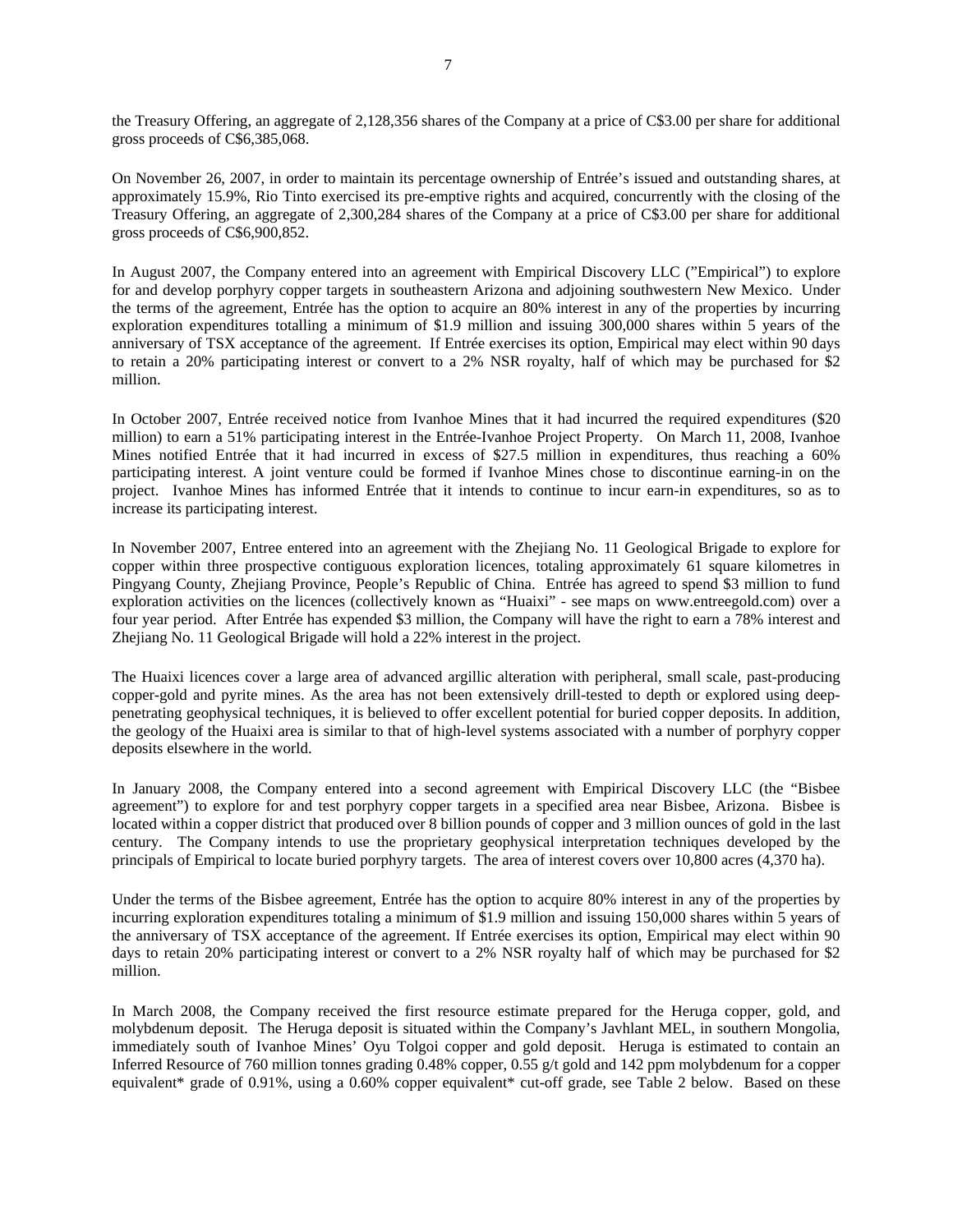figures, the Heruga deposit is estimated to contain at least eight billion pounds of copper and 13.4 million ounces of gold. Drilling is being conducted by partner and project operator, Ivanhoe Mines.

| Cut-off               | <b>Tonnage</b> | Cu            | Au   | Mo  | Cu<br>$Eq*$   | <b>Contained Metal</b> |                  |                   |
|-----------------------|----------------|---------------|------|-----|---------------|------------------------|------------------|-------------------|
| CuEq<br>$\frac{6}{9}$ | 1000's<br>(t)  | $\frac{0}{0}$ | g/t  | ppm | $\frac{6}{6}$ | Cu<br>('000 lb)        | Au<br>('000 oz.) | CuEq<br>(1000 lb) |
| >1.50                 | 30,000         | 0.63          | 1.80 | 126 | 1.85          | 390,000                | 1,600            | 1,220,000         |
| >1.25                 | 80,000         | 0.59          | 1.39 | 124 | 1.54          | 970,000                | 3,400            | 2.710.000         |
| >1.00                 | 210,000        | 0.57          | 0.97 | 145 | 1.26          | 2,570,000              | 6,400            | 5,840,000         |
| >0.90                 | 300,000        | 0.55          | 0.84 | 150 | 1.16          | 3.600.000              | 8,000            | 7.700.000         |
| >0.80                 | 430,000        | 0.53          | 0.72 | 152 | 1.07          | 5,000,000              | 9,900            | 10,120,000        |
| >0.70                 | 590,000        | 0.51          | 0.62 | 148 | 0.98          | 6.590,000              | 11,700           | 12,750,000        |
| >0.60                 | 760,000        | 0.48          | 0.55 | 142 | 0.91          | 8,030,000              | 13,400           | 15,190,000        |
| >0.50                 | 930,000        | 0.45          | 0.50 | 135 | 0.84          | 9,220,000              | 14,900           | 17,270,000        |
| >0.40                 | 1.160.000      | 0.41          | 0.45 | 123 | 0.76          | 10.500,000             | 16.700           | 19,530,000        |
| >0.30                 | 1,420,000      | 0.37          | 0.40 | 111 | 0.69          | 11,670,000             | 18,200           | 21,530,000        |

**Table 2. Heruga Inferred Resource - March 2008** 

\*Copper Equivalent estimated using \$1.35/pound ("lb") copper ("Cu"), \$650/ounce ("oz") gold ("Au") and \$10/lb molybdenum ("Mo"). The equivalence formula was calculated assuming that gold and molybdenum recovery was 91% and 72% of copper recovery respectively. CuEq was calculated using the formula CuEq = %Cu + ((g/t Au\*18.98)+(%Mo\*0.01586))/29.76.

The Company is actively engaged in looking for properties to acquire and manage, which are complementary to its existing projects, particularly large tonnage base and precious metal targets in eastern Asia (particularly China, Mongolia and Russia) and in the southwestern United States (Arizona, New Mexico and Nevada).

The commodities the Company is most likely to pursue include copper, gold and molybdenum, which are often associated with large tonnage, porphyry related environments. The Company has entered into agreements to acquire these types of targets over the past several months in the southwestern U.S and more recently in China. Other jurisdictions may be considered, depending on the merits of the potential asset. Other commodity associations the Company may consider include mafic-ultramafic hosted nickel and intrusive-related tungsten-tin-base metals. These commodities often occur in large tonnage geological environments.

Smaller, higher grade systems will be considered by the Company if they demonstrate potential for near-term production and cash-flow. If the Company is able to identify smaller, higher grade bodies that may be indicative of concealed larger tonnage mineralized systems, it may negotiate and enter into agreements to acquire them.

#### **Significant Acquisitions in 2007**

The Company made no significant acquisitions in 2007.

#### **The Lookout Hill Property**

The Company's principal property is the Lookout Hill property in the Aimag (Province) of Omnogovi in the South Gobi region of Mongolia. Pursuant to an 'arms length' option agreement dated July 25, 2002, we purchased from Mongol Gazar Co., Ltd., ("Mongol Gazar") an unrelated privately held Mongolian company, an option to acquire up to a 60% interest in three mineral licenses issued by the Mineral Resources and Petroleum Authority of Mongolia granting exploration rights, respectively, over three contiguous parcels of land known as Togoot (License No. 3136X), comprised of 104,484 hectares, Shivee Tolgoi (License No. 3148X), comprised of 54,760 hectares and Javhlant (License No. 3150X), comprised of 20,346 hectares. "Shivee Tolgoi" translates into English as "Lookout Hill" and we refer to all three of these parcels, collectively, as Lookout Hill. For a more detailed discussion of our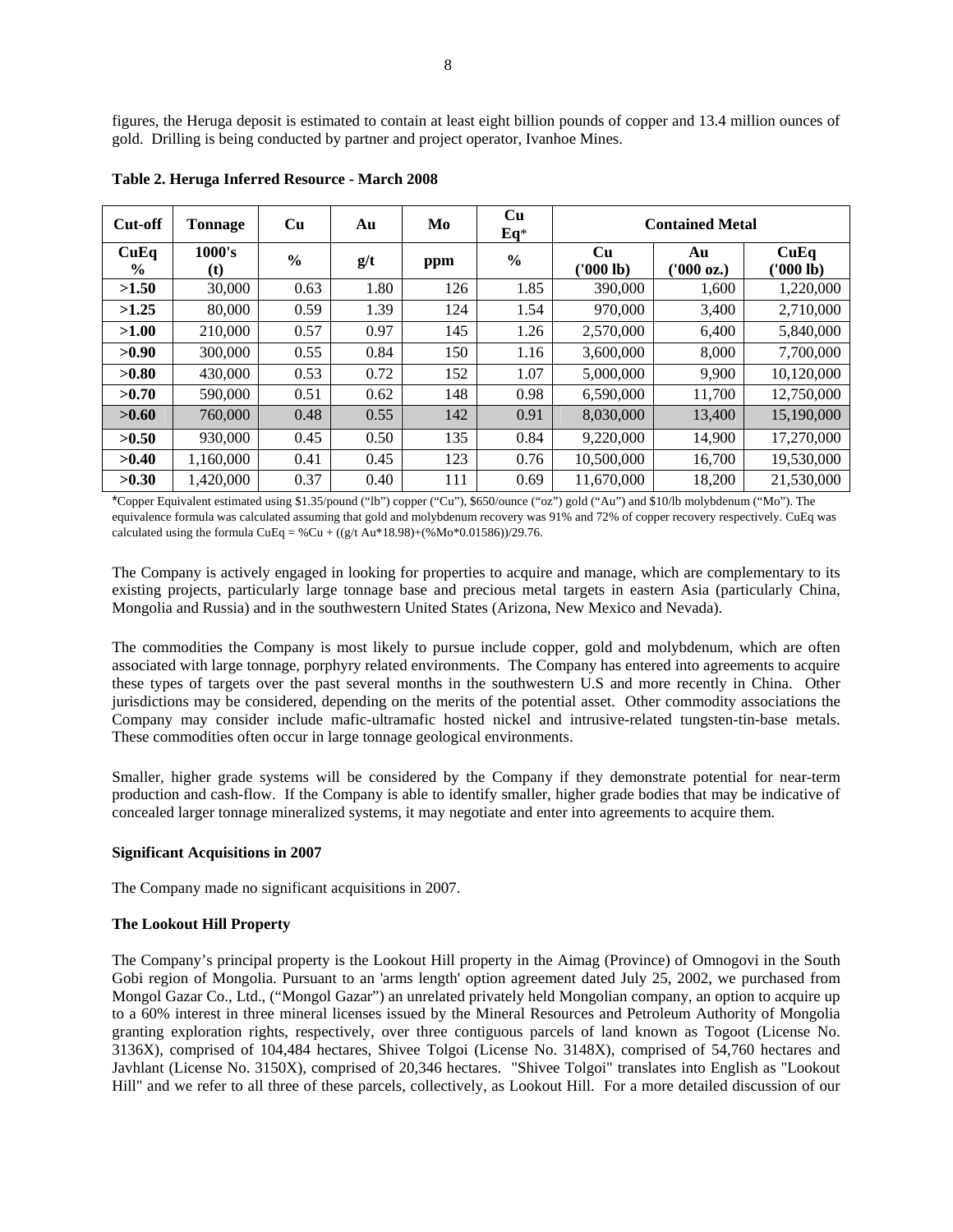Lookout Hill property please refer to the Property Description and Location section of this AIF, beginning at page 24, below.

Pursuant to a purchase agreement dated September 13, 2003 between our company and our subsidiary Entrée LLC on the one hand, and Mongol Gazar and its Mongolian affiliate MGP LLC, on the other hand, we agreed to purchase a 100% interest in the Lookout Hill property, free of any NSR royalty, together with an additional mineral license (License No. 3045X) pertaining to a parcel of property known as the Manlai property, located in the Kharmagtai area of Mongolia in the Manlai and Tsogt-tsetsii Soums, Omnogovi (also spelled Umnogobi) Aimag (A 'Soum' is the local Mongolian term for a township or district, an 'Aimag' is the local equivalent of a state or province;), approximately 120 kilometres north of the Lookout Hill property (see below). In consideration for these properties we agreed to pay \$5.5 Million in cash and to issue 5 Million common shares of our company to Mongol Gazar. We also agreed that if Mongol Gazar sold these 5 Million common shares at any time prior to November 30, 2004 for net proceeds of less than \$5 Million , we would pay them an amount equal to the difference between \$5 Million and the net proceeds they actually received. Although this purchase agreement superseded the option agreement dated July 25, 2002, we agreed that we would reinstate the option agreement if the transactions described in the purchase agreement did not close.

The purchase agreement provided that we could use the cash portion of the purchase price to clear any encumbrance on the Lookout Hill property, and that we were to pay the balance of the cash portion of the purchase price, and issue the 5 Million common shares, fifteen days after we received notice from our Mongolian lawyers that satisfactory title to the Lookout Hill and Manlai properties had been transferred into the name of our Mongolian subsidiary, Entrée LLC, free of all liens, charges and encumbrances.

Because Mongol Gazar was still in the process of clearing title to the Manlai property at the time we were preparing to complete our acquisition of the Lookout Hill property, we entered into an Amending Agreement dated November 6, 2003 severing the Manlai property from the September 13, 2003 purchase agreement. We entered into a separate purchase agreement with respect to the Manlai property, pursuant to which we would acquire title to it for no additional consideration at such time as Mongol Gazar was able to transfer clear title. Title to this parcel was transferred to our subsidiary Entrée LLC on February 9, 2004.

Title to the Javhlant and Togoot parcels was transferred to our subsidiary, Entrée LLC, on September 30, 2003 and title to the third parcel comprising the Lookout Hill property, Shivee Tolgoi, was transferred to Entrée LLC on October 28, 2003. We paid the first part of the cash portion of the purchase price of \$5.5 Million, in the amount of \$500,000, on September 19, 2003 and the balance of the cash portion of the purchase price on November 13, 2003.

In a subsequent agreement dated as of April 20, 2004, we agreed to issue to Mongol Gazar non-transferable share purchase warrants for the purchase of up to 250,000 of our common shares at a purchase price of \$1.05 per share until expiration of the warrants on April 20, 2006 in consideration of (i) the waiver by Mongol Gazar of our obligation to pay to it the shortfall, if any, between \$5 Million and the net proceeds realized upon a sale of the 5 Million common shares issued to them as part of the purchase price for the Lookout Hill property and (ii) a 100% interest in the Khatsavch Property (Licence #6500X, consisting of 632 hectares) located in Khanbogd and Bayan Ovoo Soums, Omnogovi, Mongolia. The share purchase warrants were issued on June 14, 2004, and title to the property has been registered in the name of Entrée LLC. Title to Khatsavch was subsequently returned to the Mongolian government in October 2007.

#### **Equity Participation and Earn-in Agreement with Ivanhoe Mines Ltd.**

We entered into an arms-length Equity Participation and Earn-In Agreement dated as of October 15, 2004, with Ivanhoe Mines, an unrelated Yukon corporation which owns a mineral exploration property known as Oyu Tolgoi, or 'Turquoise Hill', which is located adjacent to our Lookout Hill property. This agreement provided that, upon satisfaction of certain conditions, Ivanhoe Mines would:

subscribe for 4.6 Million units of our Company for C\$1.00 per unit, with each unit consisting of one common share of our Company and one share purchase warrant entitling the holder to purchase one additional common share of our Company for a purchase price of C\$1.10 for two years from the date of purchase.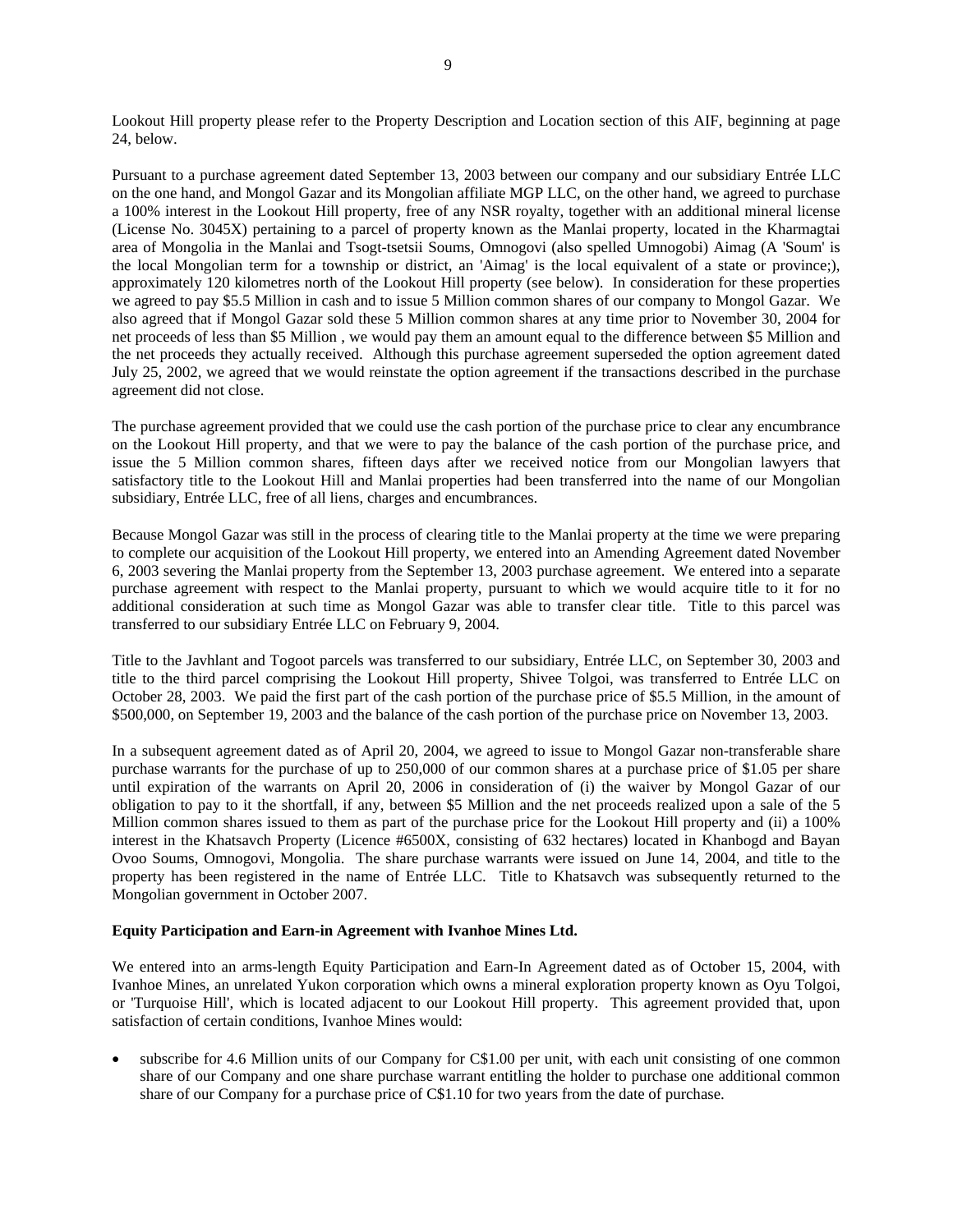- have the right, during an earn-in period beginning on closing of the subscription for units and ending, at the latest, on the eighth anniversary of that closing date (subject to earlier expiration as specified in the agreement), to earn a participating interest in a mineral exploration and, if warranted, development and mining project to be conducted by Ivanhoe Mines on an approximately 40,000 hectare portion of our Company's 179,500 hectare Lookout Hill property shown on the map below. The amount of the participating interest in the project will vary depending on the amount of money that Ivanhoe Mines expends on the project during the earn-in period, but the agreement provides that Ivanhoe Mines can earn a 51% interest by expending an aggregate of at least \$20 Million during the earn-in period, a 60% interest by expending an aggregate of at least \$27.5 Million during the earn-in period, or a sliding percentage interest, depending on the depth from which minerals are extracted from the project, of between 70% and 80% by expending an aggregate of at least \$35 Million during the earn-in period.
- have the right to nominate one member of our Board of Directors during the earn-in period.
- have a right of first refusal with respect to any proposed disposition of an interest in the remaining Lookout Hill licence areas outside of the Entrée-Ivanhoe Project Property.

The portion of our property subject to the Earn-In Agreement, which is referred to in the agreement as the "Entrée-Ivanhoe Project Property", is shown below:





We closed the private placement described in the Earn-In Agreement on November 9, 2004, at which time Ivanhoe Mines purchased the 4.6 Million units described above. We believe that the Equity Participation and Earn-In Agreement represented a significant milestone in the development of our Company. It has enabled us to raise money that we can use to pursue our exploration activities on the balance of our Lookout Hill property and elsewhere. It has the potential, depending on how much money Ivanhoe Mines actually expends on the project during the earn-in period, to enable the exploration of that portion of our Lookout Hill property at little or no cost to our Company.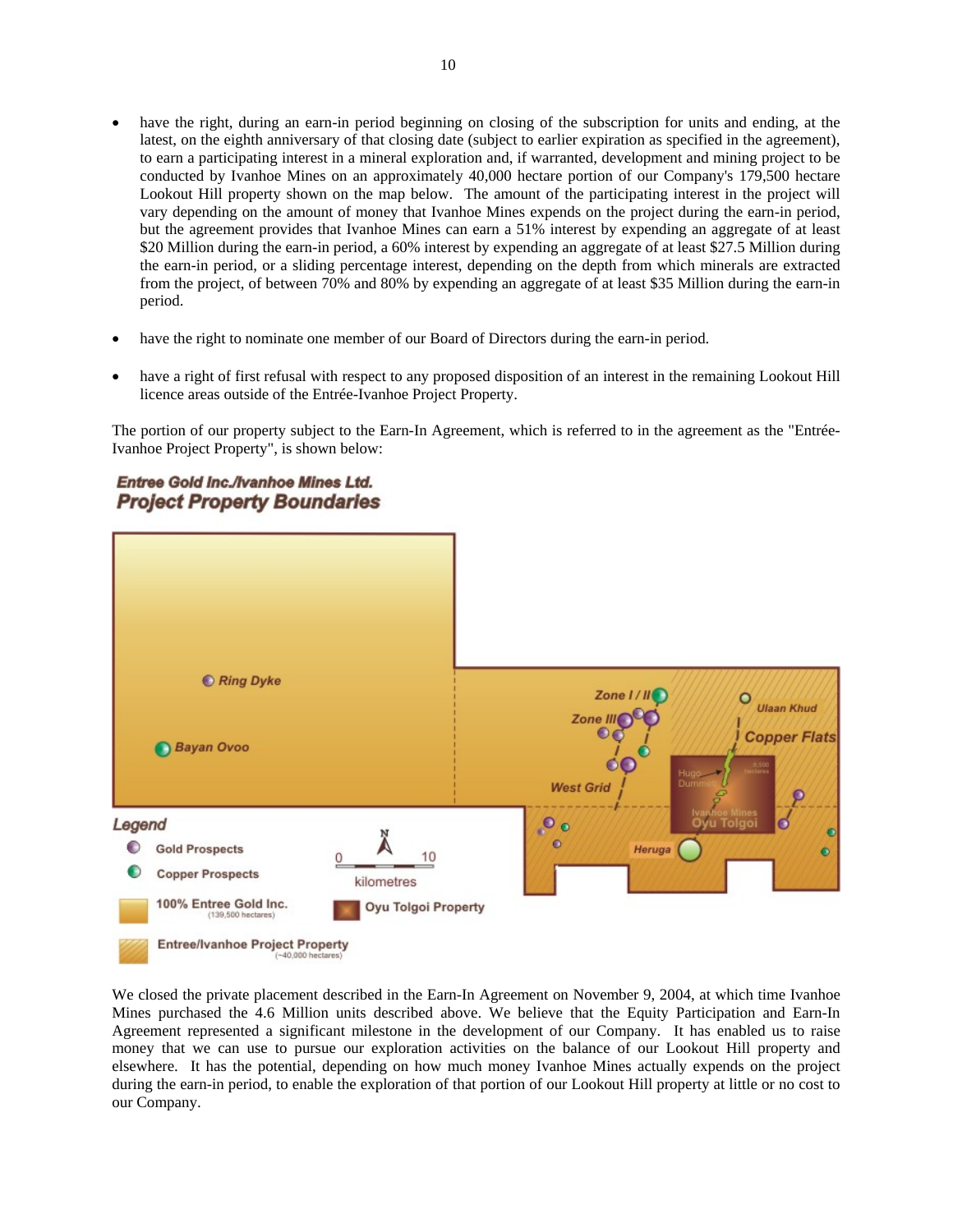In June 2005, as a result of a private placement with Rio Tinto (see "Investment by Rio Tinto in Entrée Gold Inc. below), Ivanhoe Mines exercised its unit warrants and purchased 4.6 Million shares at C\$1.10 per share, resulting in proceeds to Entrée of C\$4,069,214. Ivanhoe Mines then exercised its pre-emptive right to maintain proportionate ownership of Entrée shares in July 2005 and took part in the private placement, purchasing 1,235,489 units, resulting in further proceeds to Entrée of \$2,217,209.

On June 29, 2007, Ivanhoe Mines exercised its "A" and "B" warrants acquired as part of the private placement in July 2005 (see "Investment by Rio Tinto in Entrée Gold Inc." below) , and the Company issued 1,235,488 common shares for cash proceeds of \$3,340,327.

On November 26, 2007, in order to maintain its percentage ownership of Entrée's issued and outstanding shares, at approximately 14.7%, Ivanhoe Mines exercised its pre-emptive rights and acquired, concurrently with the closing of the Treasury Offering, an aggregate of 2,128,356 shares of the Company at a price of C\$3.00 per share for additional gross proceeds of C\$6,385,068 (see news release of November 26, 2007).

At December 31, 2007, Ivanhoe Mines owned approximately 14.7% of Entrée's issued and outstanding shares.

On March 11, 2008, Entrée was notified by Ivanhoe Mines that it had expended in excess of \$27.5 million on the exploration of the Entrée-Ivanhoe Mines earn-in agreement area, thereby reaching the threshold to earn a 60% participating interest in the approximately 40,000 hectares of Entrée's Lookout Hill property covered by the agreement. Ivanhoe Mines advised Entrée that it intends to continue earning in, therefore a joint venture has not been formed at this time.

At March 27, 2008, Ivanhoe Mines owned approximately 14.7% of Entrée's issued and outstanding shares.

In addition, the Earn-In Agreement gives to Ivanhoe Mines a pre-emptive right to such percentage of any offering of securities of our Company as will enable them to preserve their ownership percentage in our Company During any period of time that Ivanhoe Mines owns more than 10% of our issued and outstanding common shares, Ivanhoe Mines is required to vote these shares as our board of directors direct on all matters pertaining to the appointment of directors, the appointment and remuneration of our auditors and all other matters to be submitted to our shareholders except for 'extraordinary' matters. 'Extraordinary' matters are defined in the Earn-In Agreement to mean matters requiring a special majority (66.33%), the vote of a majority of disinterested shareholders and matters where Ivanhoe Mines is precluded from voting.

#### **Investment by Rio Tinto in Entrée Gold Inc.**

In June 2005, Rio Tinto plc completed a private placement into Entrée, whereby they purchased 5,665,730 units at a price of C\$2.20 per unit, which consisted of one Entrée common share and two warrants (one "A" warrant and one "B" warrant). Two "A" warrants entitle Rio Tinto to purchase one Entrée common share for C\$2.75 within two years; two "B" warrants entitle Rio Tinto to purchase one Entrée common share for C\$3.00 within two years. Proceeds from Rio Tinto's investment were \$10,170,207. In June 2005, Ivanhoe Mines exercised its unit warrants and purchase 4.6 Million shares at C\$1.10 per share, resulting in proceeds to Entrée of C\$4,069,214. Ivanhoe Mines then exercised its pre-emptive right to maintain proportionate ownership of Entrée share in July 2005 and took part in the private placement, purchasing 1,235,489 units, resulting in further proceeds to Entrée of \$2,217,209. Rio Tinto purchased an additional 641,191 units of the private placement to maintain proportional ownership, resulting in further proceeds of \$1,150,681.

On June 27, 2007, Rio Tinto exercised it's "A" and "B" warrants and the Company issued 6,306,920 common shares for cash proceeds of \$17,051,716.

On November 26, 2007, in order to maintain its ownership of Entrée's issued and outstanding shares, approximately 15.9%, Rio Tinto exercised its pre-emptive rights and acquired, concurrently with the closing of a Treasury Offering, an aggregate of 2,300,284 shares of the Company at a price of C\$3.00 per share for additional gross proceeds of C\$6,900,852.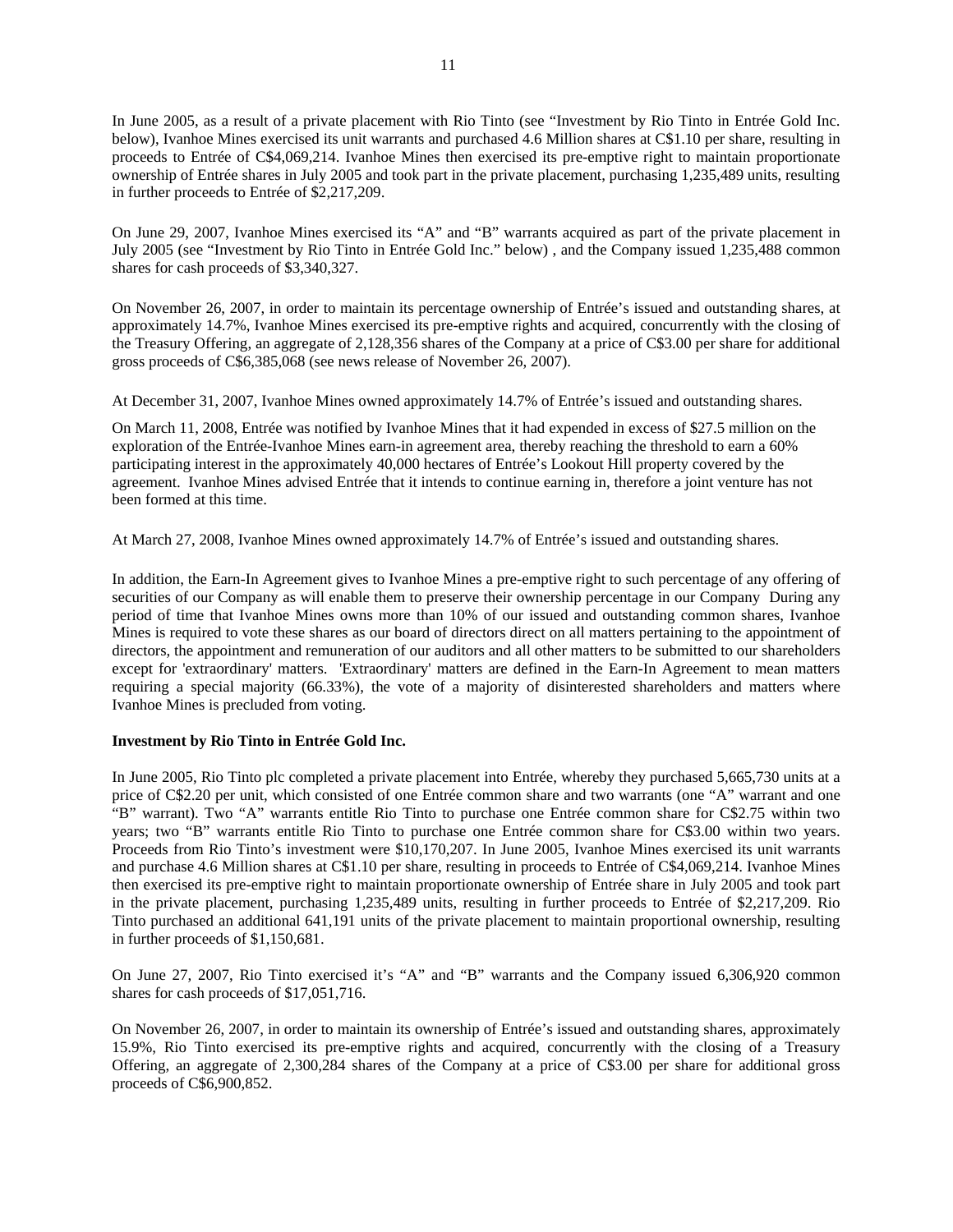At December 31, 2007, Rio Tinto owned approximately 15.9% of Entrée's issued and outstanding shares.

At March 27, 2008, Rio Tinto owned approximately 15.9% of Entrée's issued and outstanding shares.

Rio Tinto is required to vote its shares as our board of directors directs on matters pertaining to fixing the number of directors to be elected, the election of directors, the appointment and remuneration of auditors and the approval of any corporate incentive compensation plan or any amendment thereof, provided the compensation plan could not result in any time in the number of common shares reserved for issuance under the plan exceeding 20% of the issued and outstanding common shares.

#### **Investment by Rio Tinto in Ivanhoe Mines**

In October 2006, Rio Tinto announced that it had agreed to invest up to \$1.5 billion to acquire up to a 33.35% interest in Ivanhoe Mines. The proceeds from this investment were targeted to fund the joint development of the Oyu Tolgoi copper-gold project. An initial tranche of \$303 million was granted to acquire 9.95% of Ivanhoe Mines' shares. It was further announced on September 12, 2007 that "Rio Tinto will provide Ivanhoe Mines Ltd with a convertible credit facility of \$350 million for interim financing for the Oyu Tolgoi copper-gold project in Mongolia. The credit facility is directed at maintaining the momentum of mine development activities at Oyu Tolgoi while Ivanhoe Mines and Rio Tinto continue to engage in finalising an Investment Agreement between Ivanhoe Mines and the government of Mongolia. If converted, this investment could result in Rio Tinto's owning 46.65% of Ivanhoe Mines." Entree believes these investments represent, together with the exercise of the Entrée warrants, a major vote of confidence by one of the world's pre-eminent mining companies in both the Oyu Tolgoi project and in the country of Mongolia.

#### **Mongolian Government**

The Mongolian Parliament began its autumn session in early October 2007 and consideration of the draft Investment Agreement for Oyu Tolgoi was on Parliament's official schedule of business. The Investment Agreement is structured to stabilize tax and fiscal issues and guide the planned development and long-term operation of the Oyu Tolgoi Project. In November 2007, the ruling party (MPRP) voted to replace its leader who was also the Prime Minister. A new Prime Minister was appointed in December 2007. Subsequent to his appointment, the Prime Minister withdrew the Investment Agreement for Oyu Tolgoi from Parliament and appointed a new Cabinet. The Prime Minister formed a new Working Group tasked with reviewing the Oyu Tolgoi Investment Agreement and preparing a draft agreement to be presented to Parliament for approval. The Working Group was composed of members from different parties within the Mongolian Parliament. The announced intention is to approve the agreement in advance of the upcoming general election in June 2008.

Parliament concluded the autumn session in February 2008, with the intended date of return announced as April 5, 2008. Media reports indicate that Parliament reconvened for an irregular session on March 25, 2008.

On March 12, 2008, the Prime Minister and leader of the Opposition held a joint press conference. They announced that the government would seek to change the existing minerals law to allow the Mongolian Government to acquire up to a 51% stake in any projects deemed strategic. It is unclear at this time the mechanics of this proposal or what the impact may or may not be on investment agreement negotiations.

Ivanhoe Mines and Rio Tinto have been meeting with Members of Parliament to discuss issues relating to the planned development of Oyu Tolgoi and lawmakers have visited the Oyu Tolgoi Project site to see work in progress. Ivanhoe Mines and Rio Tinto also have expressed their concerns to Members of Parliament, the Government's Cabinet and the President about potential adverse impacts on the cost and timing for the Oyu Tolgoi project that would result from any further unexpected delays in the parliamentary approval process.

The draft agreement, once approved by Parliament, remains subject to approvals by the Ivanhoe Mines and Rio Tinto boards of directors.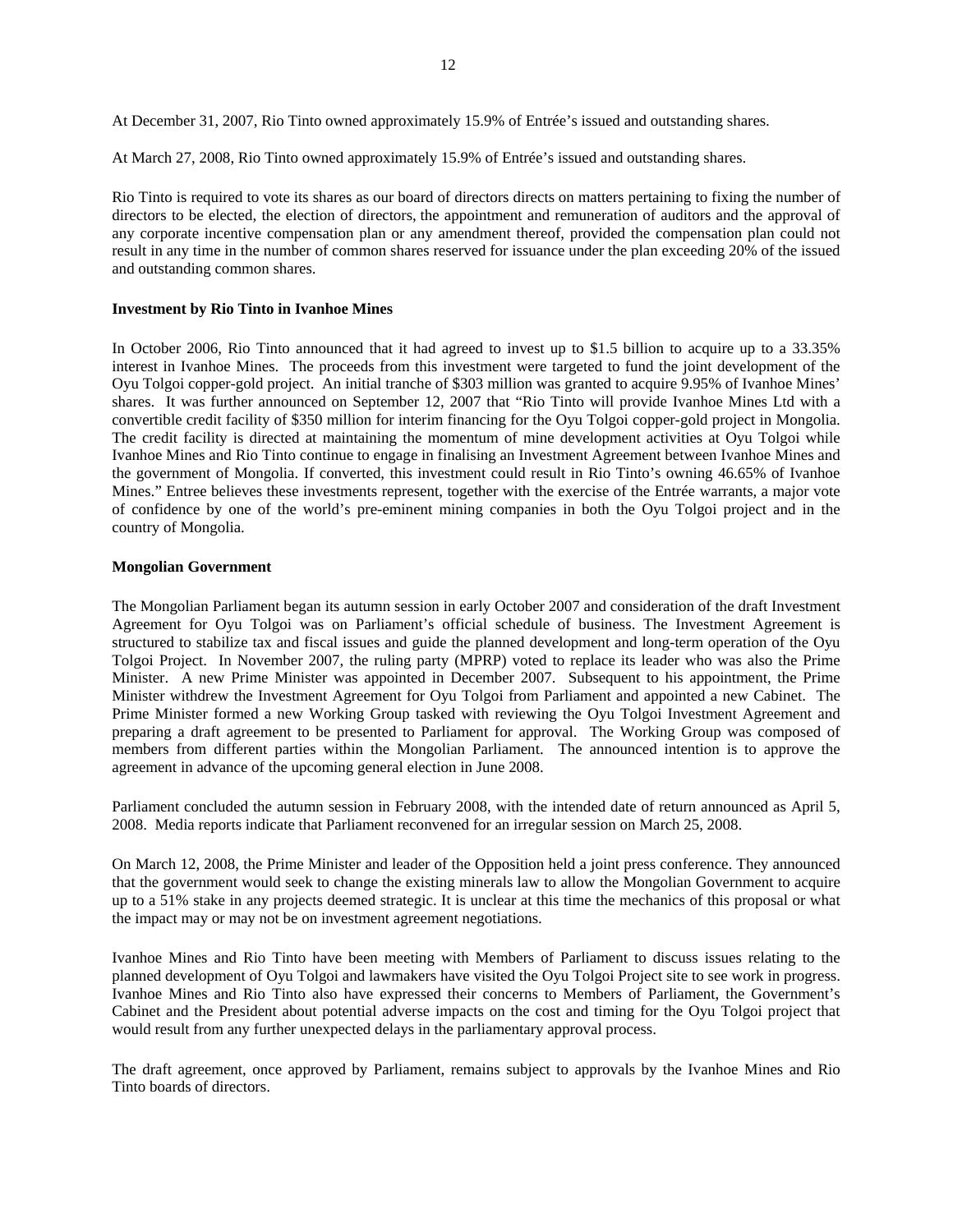<span id="page-13-0"></span>Entrée continues to monitor developments in Mongolia, and maintains regular contact with Rio Tinto and Ivanhoe Mines regarding this matter.

## **DESCRIPTION OF THE BUSINESS**

#### **General**

We are in the mineral resource business. This business generally consists of three stages: exploration, development and production. Mineral resource companies that are in the exploration stage have not yet found mineral resources in commercially exploitable quantities, and are engaged in exploring land in an effort to discover them. Mineral resource companies that have located a mineral resource in commercially exploitable quantities and are preparing to extract that resource are in the development stage, while those engaged in the extraction of a known mineral resource are in the production stage. Our Company is in the exploration stage.

Mineral resource exploration can consist of several stages. The earliest stage usually consists of the identification of a potential prospect through either the discovery of a mineralized showing on that property or as the result of a property being in proximity to another property on which exploitable resources have been identified, whether or not they are or have in the past been extracted.

After the identification of a property as a potential prospect, the next stage would usually be the acquisition of a right to explore the area for mineral resources. This can consist of the outright acquisition of the land or the acquisition of specific, but limited, rights to the land (e.g., a license, lease or concession). After acquisition, exploration would probably begin with a surface examination by a prospector or professional geologist with the aim of identifying areas of potential mineralization, followed by detailed geological sampling and mapping of this showing with possible geophysical and geochemical grid surveys to establish whether a known trend of mineralization continues through un-exposed portions of the property (i.e., underground), possibly trenching in these covered areas to allow sampling of the underlying rock. Exploration also commonly includes systematic regularly spaced drilling in order to determine the extent and grade of the mineralized system at depth and over a given area, as well as gaining underground access by ramping or shafting in order to obtain bulk samples that would allow one to determine the ability to recover various commodities from the rock. Exploration might culminate in a feasibility study to ascertain if the mining of the minerals would be economic. A feasibility study is a study that reaches a conclusion with respect to the economics of bringing a mineral resource to the production stage.

Our wholly-owned Mongolian subsidiary, Entrée LLC, is the registered owner of the three mineral exploration licences (Javhlant, Shivee Tolgoi and Togoot) comprising the Company's principal property, the Lookout Hill property, permitting mineral exploration on three contiguous parcels of land located in Mongolia. The Company owns 100% interest in the portions of the licences outside the Entrée-Ivanhoe Project Property, and as of March 11, 2008, 40% interest in the Entrée-Ivanhoe Project Property.

Entrée LLC is also the registered owner of a fourth mineral exploration licence (Ikh Ulziit Uul) in Mongolia, comprising the Manlai property. Entrée also has the right to earn direct or indirect interests in properties in China, Arizona and New Mexico.

Our company's exploration activities in Mongolia, Arizona and New Mexico are under the supervision of Robert Cann, P.Geo., Entrée's Vice President, Exploration. Mr. Cann is a "qualified person" as defined in the Canadian Securities Administrators' National Instrument 43-101 (Standards of Disclosure for Mineral Projects). Except where otherwise noted, Mr. Cann is also responsible for the preparation of technical information in this AIF.

All rock samples from our Lookout Hill and Manlai properties are prepared and analyzed by SGS Mongolia of Ulaanbaatar, Mongolia. Soil and silt samples and check rock samples are analyzed by Acme Analytical Laboratories of Vancouver, British Columbia, Canada. Samples from Arizona and New Mexico are analyzed at ALS Chemex in Sparks, Nevada and at Skyline Assayer and Laboratories, Tuscon, Arizona.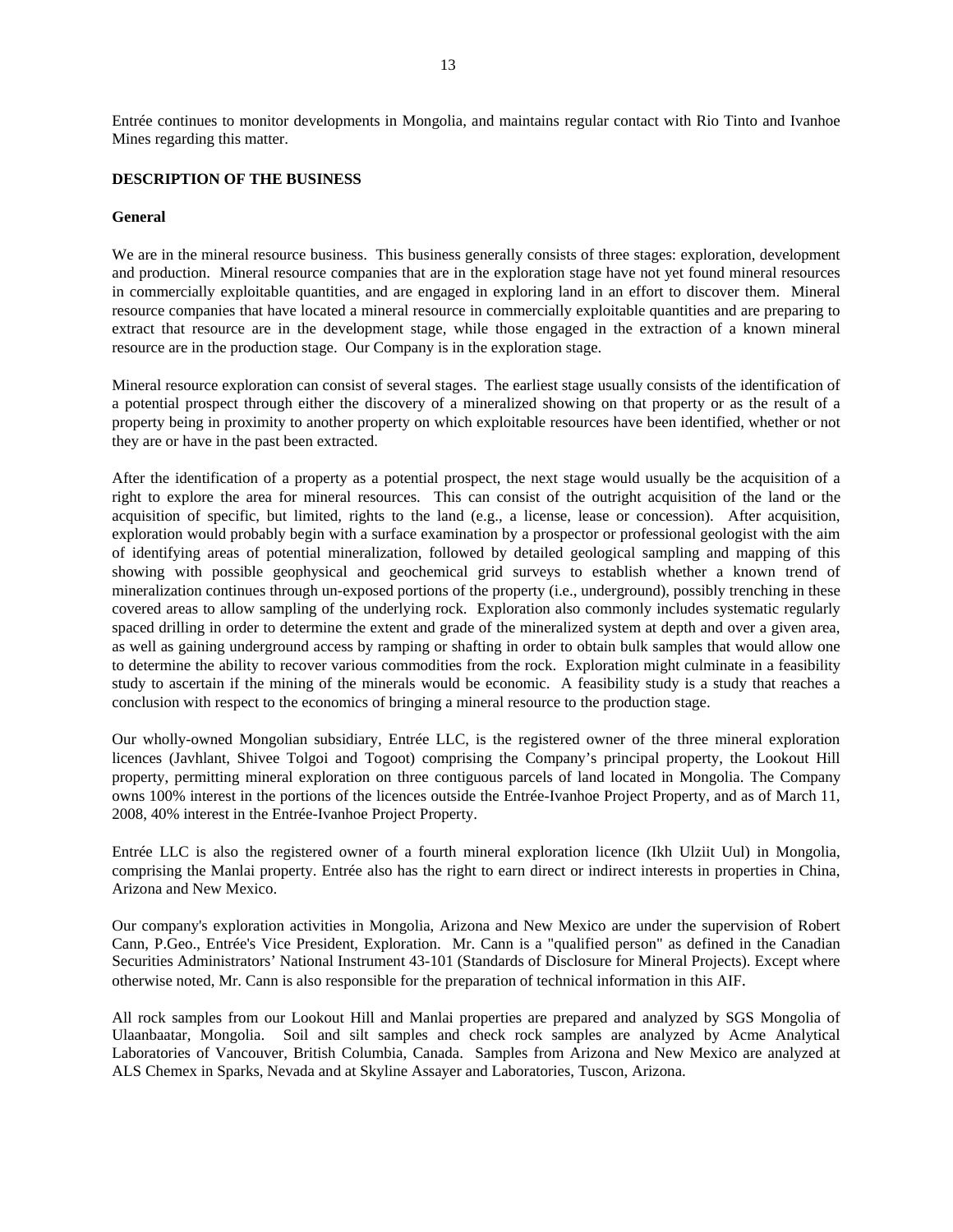#### **Environmental Compliance**

Our current and future exploration and development activities, as well as our future mining and processing operations, if warranted, are subject to various federal, state and local laws and regulations in the countries in which we conduct our activities. These laws and regulations govern the protection of the environment, prospecting, development, production, taxes, labour standards, occupational health, mine safety, toxic substances and other matters. Our management expects to be able to comply with those laws and does not believe that compliance will have a material adverse effect on our competitive position. We intend to obtain all licenses and permits required by all applicable regulatory agencies in connection with our mining operations and exploration activities. We intend to maintain standards of compliance consistent with contemporary industry practice.

In Mongolia, mining companies are required to file an annual work plan with, and provide a summary report to, the local Soum upon the conclusion of exploration activities that includes a discussion of environmental impacts. In addition, mining companies are required to post a bond equal to 50% of the total estimated cost of any anticipated environmental reclamation, which is refunded upon completion of the reclamation work. We have filed our annual work plan and we have posted a bond in Khanbogd Soum equal to approximately \$1,050, Bayan Ovoo Soum equal to approximately \$1,050, Tsogt Tsetsii Soum equal to approximately \$490, and in Manlai Soum equal to approximately \$490. These bonds cover environmental reclamation to the end of 2008. This amount is refundable to us once we have completed all environmental work to the satisfaction of the local Soum (the local Mongolian equivalent of a township or district).

In Arizona, exploration companies are required to apply for a work permit that specifically details the proposed work program. A reclamation bond must be posted prior to the issuance of the appropriate permit. A bond in the amount of \$4,400 was posted and the permit was granted in March 2007 for work on the Sol Dos property.

#### **Competition**

The mineral exploration, development, and production industry is largely unintegrated. We compete with other exploration companies looking for mineral resource properties and the resources that can be produced from them. While we compete with other exploration companies in the effort to locate and license mineral resource properties, we do not compete with them for the removal or sale of mineral products from our properties, nor will we do so if we should eventually discover the presence of them in quantities sufficient to make production economically feasible. Readily available markets exist world-wide for the sale of gold and other mineral products. Therefore, we will likely be able to sell any gold or mineral products that we are able to identify and produce. Our ability to be competitive in the market over the long term is dependent upon the quality and amount of ore discovered, cost of production and proximity to our market. Due to the large number of companies and variables involved in the mining industry, it is not possible to pinpoint our direct competition.

#### **Employees**

At December 31, 2007, we had seventeen employees working for us. In Vancouver, we employ nine employees, with five employees working in our office in Ulaanbaatar, Mongolia and three employees dedicated to our Mongolian and US field programs. During the 2007 field season, we also employed seven contract expatriate geologists, geological technicians, camp support personnel and summer students at our Lookout Hill project and two expatriate geologists at our Manlai project. In addition to our expatriate employees, we hire up to 100 local personnel, including geologists, labourers, geophysical helpers, geochemical helpers, cooks, camp maintenance personnel, drivers and translators. These local hires are hired as needed throughout each field season. The number of local hires fluctuates throughout the year, depending on the workload.

In the United States, our field operations are headed by a contract geologist who is supported by other contract geologists on an as-needed basis as well as a geologist and geological technician who also work on our Mongolian projects.

None of our employees belong to a union or are subject to a collective agreement. We consider our employee relations to be good.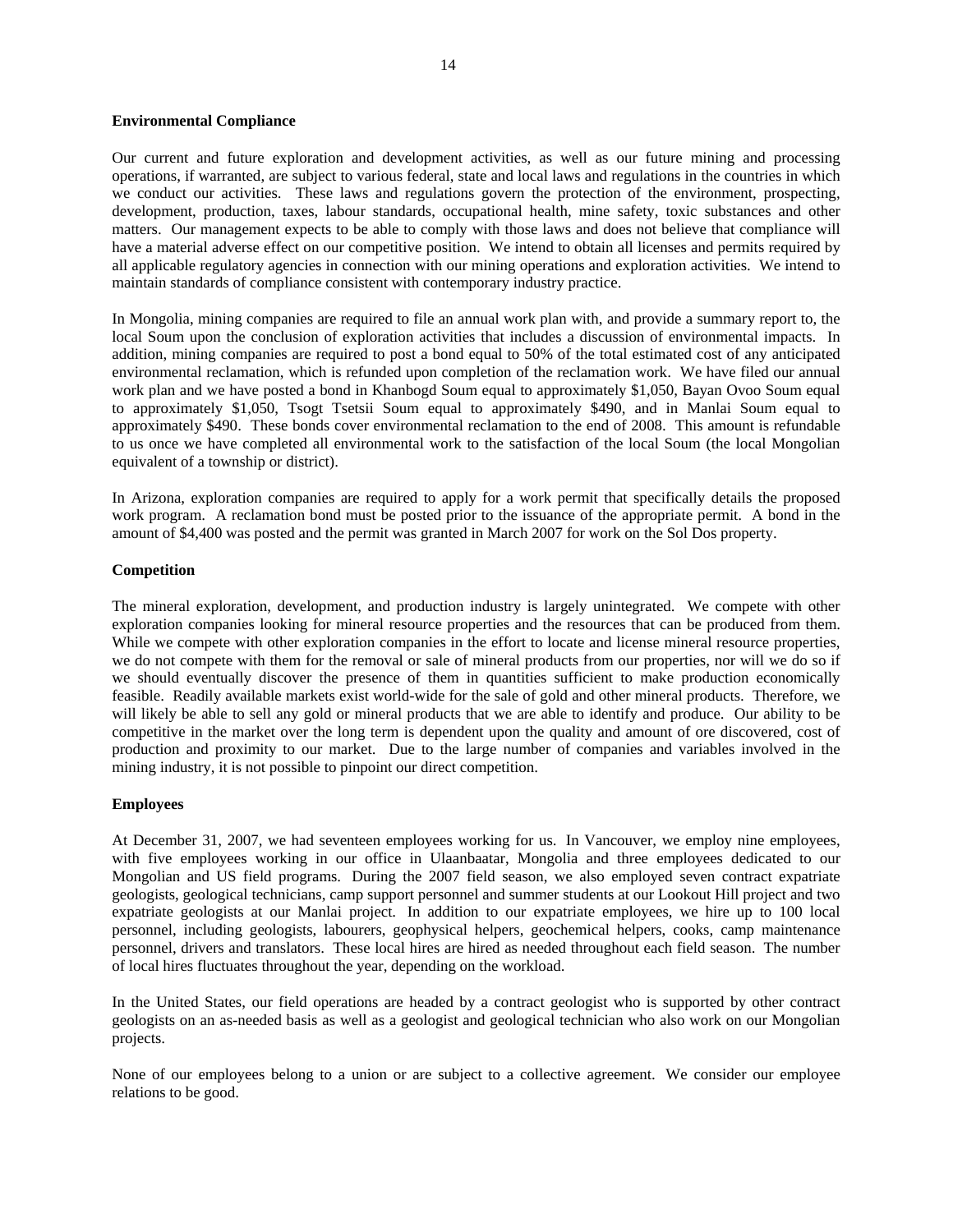## <span id="page-15-0"></span>**RISK FACTORS**

As stated on page 3, this AIF contains forward-looking statements, and any assumptions upon which they are based are made in good faith and reflect our current judgment regarding the direction of our business. Actual results will almost always vary, sometimes materially, from any estimates, predictions, projections, assumptions or other future performance suggested in this AIF. Except as required by applicable law, including the securities laws of the United States, we do not intend to update any of the forward-looking statements to conform these statements to actual results.

An investment in our common stock involves a number of very significant risks. You should carefully consider the following risks and uncertainties in addition to other information in this AIF in evaluating our Company and our business before purchasing shares of our Company's common stock. Our business, operating results and financial condition could be seriously harmed due to any of the following risks. The risks described below are not the only ones facing our Company. Additional risks not presently known to us may also impair our business operations. You could lose all or part of your investment due to any of these risks.

## **Risks Resulting From The Close Connection Between Ivanhoe Mines' Oyu Tolgoi Project And The Company's Shivee Tolgoi Earn-in Property.**

As a result of the close connection between Ivanhoe Mines' Oyu Tolgoi Project and the Company's Shivee Tolgoi Earn-in Property, certain risk factors associated with Ivanhoe Mines are also applicable to the Company and may adversely affect the Company, including:

*Ivanhoe Mines and Rio Tinto may be unsuccessful in completing an Investment Agreement with the Government of Mongolia for the Oyu Tolgoi Project or may only be able to complete the contract on terms that effectively impair the economic viability of the Oyu Tolgoi Project.* 

The Mongolian Parliament began its autumn session in early October 2007 and consideration of the draft Investment Agreement for Oyu Tolgoi was on Parliament's official schedule of business. The Investment Agreement is structured to stabilize tax and fiscal issues and guide the planned development and long-term operation of the Oyu Tolgoi Project. In November 2007, the ruling party (MPRP) voted to replace its leader who was also the Prime Minister. A new Prime Minister was appointed in December 2007. Subsequent to his appointment, the Prime Minister withdrew the Investment Agreement for Oyu Tolgoi from Parliament and appointed a new Cabinet. The Prime Minister formed a new Working Group tasked with reviewing the Oyu Tolgoi Investment Agreement and preparing a draft agreement to be presented to Parliament for approval. The Working Group was composed of members from different parties within the Mongolian Parliament. The announced intention is to approve the agreement in advance of the upcoming general election in June 2008.

Parliament concluded the autumn session in February 2008, with the intended date of return announced as April 5, 2008. Media reports indicate that Parliament reconvened for an irregular session on March 25, 2008.

On March 12, 2008, the Prime Minister and leader of the Opposition held a joint press conference. They announced that the government would seek to change the existing minerals law to allow the Mongolian Government to acquire up to a 51% stake in any projects deemed strategic. It is unclear at this time the mechanics of this proposal or what the impact may or may not be on investment agreement negotiations.

An Investment Agreement addresses a broad range of matters relevant to Ivanhoe Mines' Oyu Tolgoi Project, and the nature and scope of the Investment Agreement is of fundamental importance to the viability of the Oyu Tolgoi Project. Parliament may refuse to approve a draft Investment Agreement, may delay such approval, or may make its approval conditional upon substantive changes being made to the draft which may severely impact the economic viability of the Oyu Tolgoi Project or effectively prevent Ivanhoe Mines from coming to an agreement with the Government on the Investment Agreement. Any such result would have a significant adverse effect on the development of the Oyu Tolgoi Project and Ivanhoe Mines itself, and, would adversely affect the Company.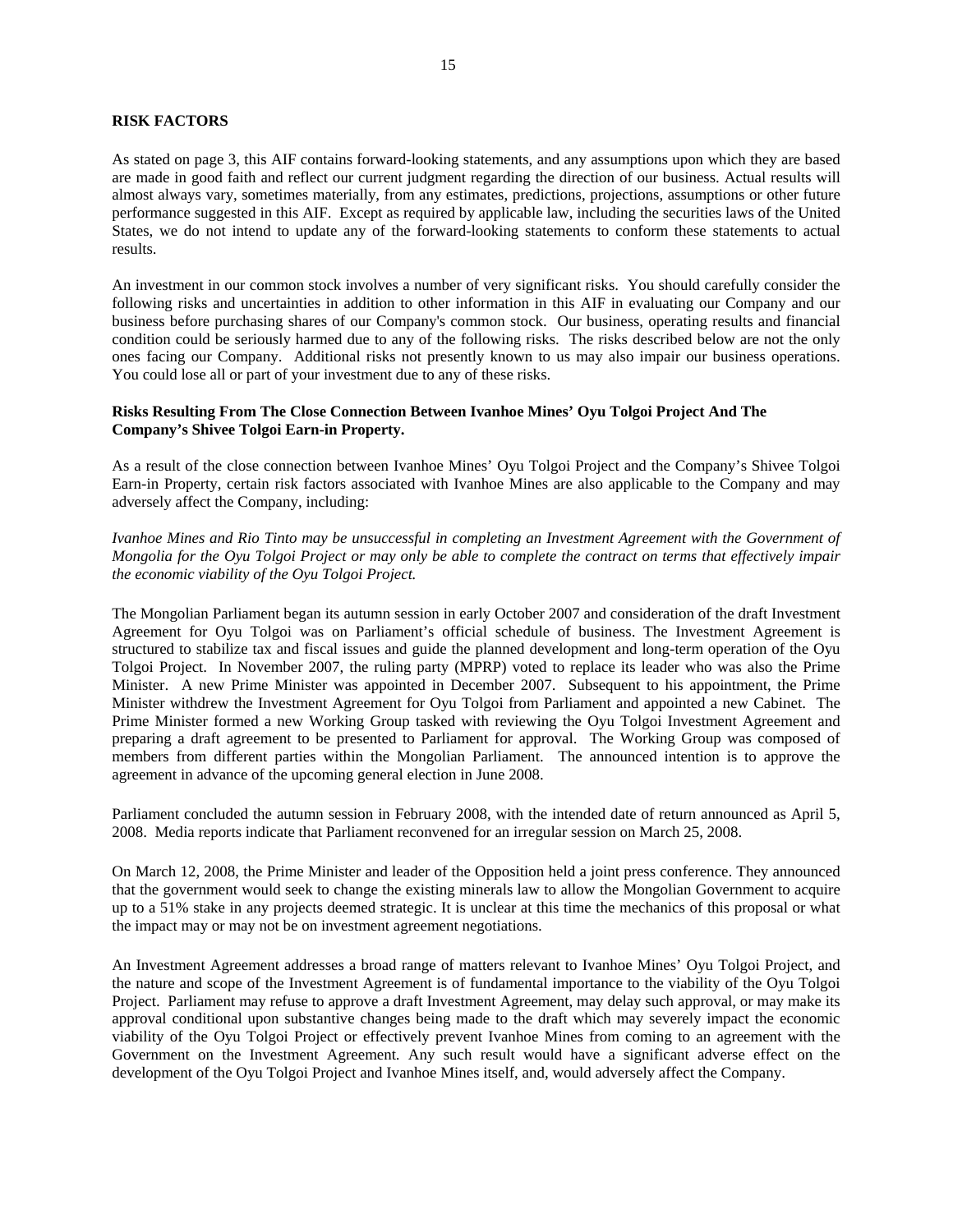*The Hugo Dummett Deposit mineral resources do not have demonstrated economic viability and the feasibility of mining has not been established.* 

A substantial portion of the mineral resources identified to date on the Oyu Tolgoi Project are not mineral reserves and do not yet have demonstrated economic viability. There can be no assurance that some or all of these resources will be upgraded to mineral reserves. With the exception of the Southern Oyu Deposits, the feasibility of mining from the Oyu Tolgoi Project has not been, and may never be, established. There is a degree of uncertainty attributable to the estimation of reserves, resources and corresponding grades being mined or dedicated to future production. Until reserves or resources are actually mined and processed, the quantity of reserves or resources and grades must be considered as estimates only. In addition, the quantity of reserves or resources may vary depending on the prevailing metals market. Any material change in the quantity of its reserves, resources, grades or stripping ratio may affect the economic viability of a particular property. In addition, there can be no assurance that metal recoveries in small-scale laboratory tests will be duplicated in larger scale tests under on-site conditions or during production.

#### *The actual cost of developing the Oyu Tolgoi Project may differ significantly from Ivanhoe Mines' estimates and involve unexpected problems or delays.*

The estimates regarding the development and operation of the Oyu Tolgoi Project are based on Ivanhoe Mines' Integrated Development Plan ("IDP"). This study establishes estimates of reserves and resources and operating costs and projects economic returns. These estimates are based, in part, on assumptions about future metal prices. The IDP derives estimates of average cash operating costs based upon, among other things: anticipated tonnage, grades and metallurgical characteristics of ore to be mined and processed; anticipated recovery rates of copper and gold from the ore; cash operating costs of comparable facilities and equipment; and anticipated climatic conditions. Actual operating costs, production and economic returns may differ significantly from those anticipated by the IDP and future development reports. There are also a number of uncertainties inherent in the development and construction of any new mine including the Oyu Tolgoi Project. These uncertainties include: the timing and cost, which can be considerable, of the construction of mining and processing facilities; the availability and cost of skilled labour, power, water and transportation; the availability and cost of appropriate smelting and refining arrangements; the need to obtain necessary environmental and other government permits, and the timing of those permits; and the availability of funds to finance construction and development activities. The cost, timing and complexities of mine construction and development are increased by the remote location of a property such as the Oyu Tolgoi Project. It is common in new mining operations to experience unexpected problems and delays during development, construction and mine start-up. In addition, delays in the commencement of mineral production often occur. Accordingly, there is no assurance that Ivanhoe Mines' future development activities will result in profitable mining operations.

### *Lack of infrastructure in proximity to the material properties could adversely affect mining feasibility.*

The Oyu Tolgoi Project is located in an extremely remote area, which currently lacks basic infrastructure, including sources of electric power, water, housing, food and transport, necessary to develop and operate a major mining project. While Ivanhoe Mines has established the limited infrastructure necessary to conduct its current exploration and development activities, substantially greater sources of power, water, physical plant and transport infrastructure in the area will need to be established before Ivanhoe Mines can conduct mining operations. Lack of availability of the means and inputs necessary to establish such infrastructure may adversely affect mining feasibility. Establishing such infrastructure will, in any event, require significant financing, identification of adequate sources of raw materials and supplies and necessary approvals from national and regional governments, none of which can be assured.

## **Risks Associated With Mining**

*All of our properties are in the exploration stage. There is no assurance that we can establish the existence of any mineral resource on any of our properties in commercially exploitable quantities. Until we can do so, we cannot earn any revenues from operations and if we do not do so we will lose all of the funds that we expend on exploration. If we do not discover any mineral resource in a commercially exploitable quantity, our business will fail.*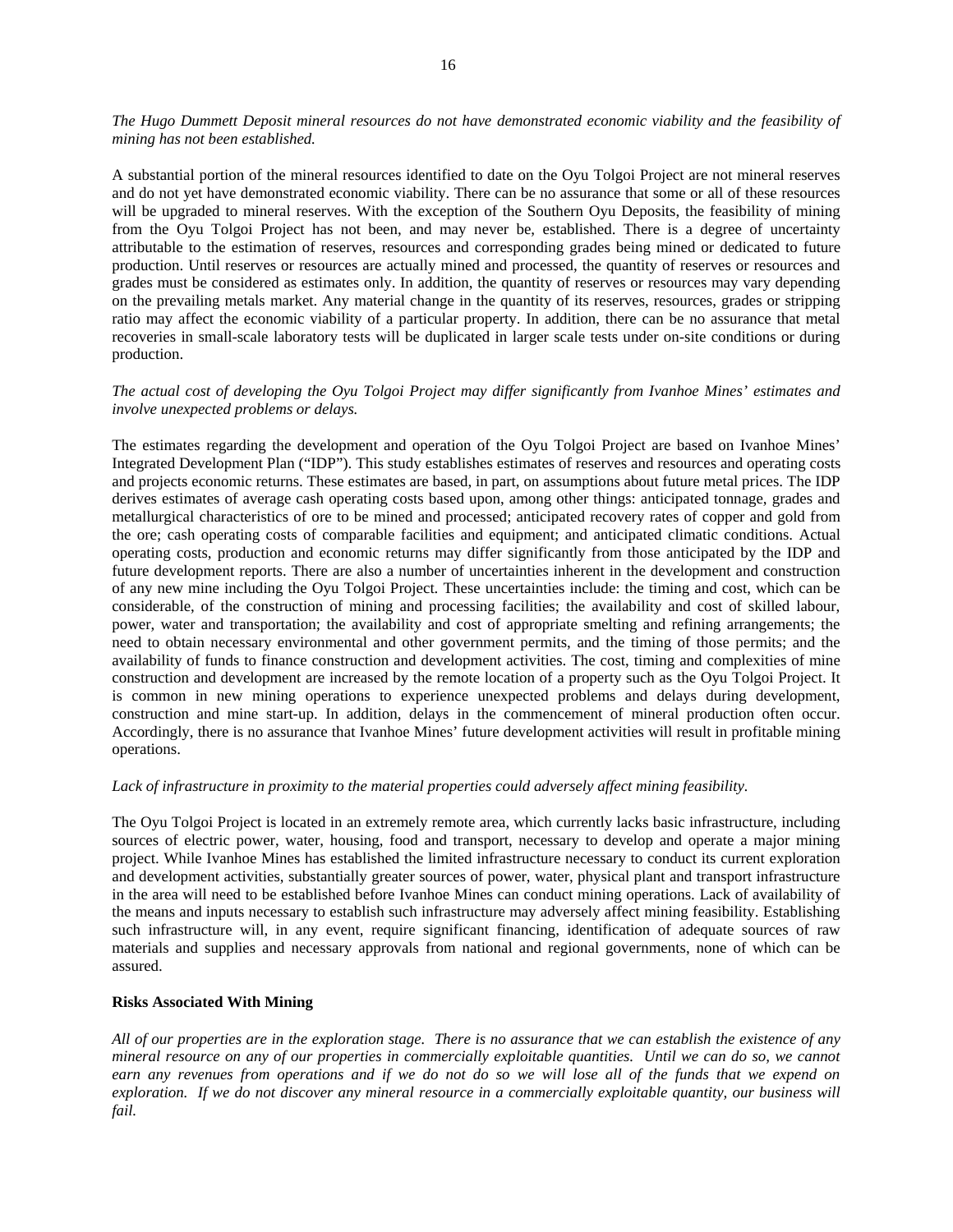Despite exploration work on our mineral properties, we have not established that any of them contain any mineral reserve, nor can there be any assurance that we will be able to do so. If we do not, our business will fail.

A mineral reserve is defined by the Securities and Exchange Commission in its Industry Guide 7 (which can be viewed over the Internet at http://www.sec.gov/divisions/corpfin/forms/industry.htm#secguide7) as that part of a mineral deposit which could be economically and legally extracted or produced at the time of the reserve determination. The probability of an individual prospect ever having a "reserve" that meets the requirements of the Securities and Exchange Commission's Industry Guide 7 is extremely remote; in all probability our mineral resource property does not contain any 'reserve' and any funds that we spend on exploration will probably be lost.

Even if we do eventually discover a mineral reserve on one or more of our properties, there can be no assurance that we will be able to develop our properties into producing mines and extract those resources. Both mineral exploration and development involve a high degree of risk and few properties which are explored are ultimately developed into producing mines.

The commercial viability of an established mineral deposit will depend on a number of factors including, by way of example, the size, grade and other attributes of the mineral deposit, the proximity of the resource to infrastructure such as a smelter, roads and a point for shipping, government regulation and market prices. Most of these factors will be beyond our control, and any of them could increase costs and make extraction of any identified mineral resource unprofitable.

#### *Our four exploration licences in Mongolia expire in March and April 2010.*

All of our exploration licenses in Mongolia currently expire in March or April 2010. Exploration license holders are entitled to apply for conversion to a mining license before their exploration license has expired. In order to be granted a mining licence the holder must demonstrate, among other things, that the subject property contains reserves and resources. The Company has not yet demonstrated reserves and resources on all of its Mongolian exploration licences.

*Mineral operations are subject to applicable law and government regulation. Even if we discover a mineral resource in a commercially exploitable quantity, these laws and regulations could restrict or prohibit the exploitation of that mineral resource. If we cannot exploit any mineral resource that we might discover on our properties, our business may fail.* 

Both mineral exploration and extraction require permits from various foreign, federal, state, provincial and local governmental authorities and are governed by laws and regulations, including those with respect to prospecting, mine development, mineral production, transport, export, taxation, labour standards, water right, occupational health, waste disposal, toxic substances, land use, environmental protection, mine safety and other matters. There can be no assurance that we will be able to obtain or maintain any of the permits required for the continued exploration of our mineral properties or for the construction and operation of a mine on our properties at economically viable costs. If we cannot accomplish these objectives, our business could fail.

We believe that we are in compliance with all material laws and regulations that currently apply to our activities but there can be no assurance that we can continue to do so. Current laws and regulations could be amended and we might not be able to comply with them, as amended. Further, there can be no assurance that we will be able to obtain or maintain all permits necessary for our future operations, or that we will be able to obtain them on reasonable terms. To the extent such approvals are required and are not obtained, we may be delayed or prohibited from proceeding with planned exploration or development of our mineral properties.

Environmental hazards unknown to us which have been caused by previous or existing owners or operators of the properties may exist on the properties in which we hold an interest. More specifically, we are required to deposit 50% of our proposed reclamation budget with the local Soum Governors office which will be refunded only on acceptable completion of land rehabilitation after mining operations have concluded. Even if we relinquish our licenses, we will still remain responsible for any required reclamation.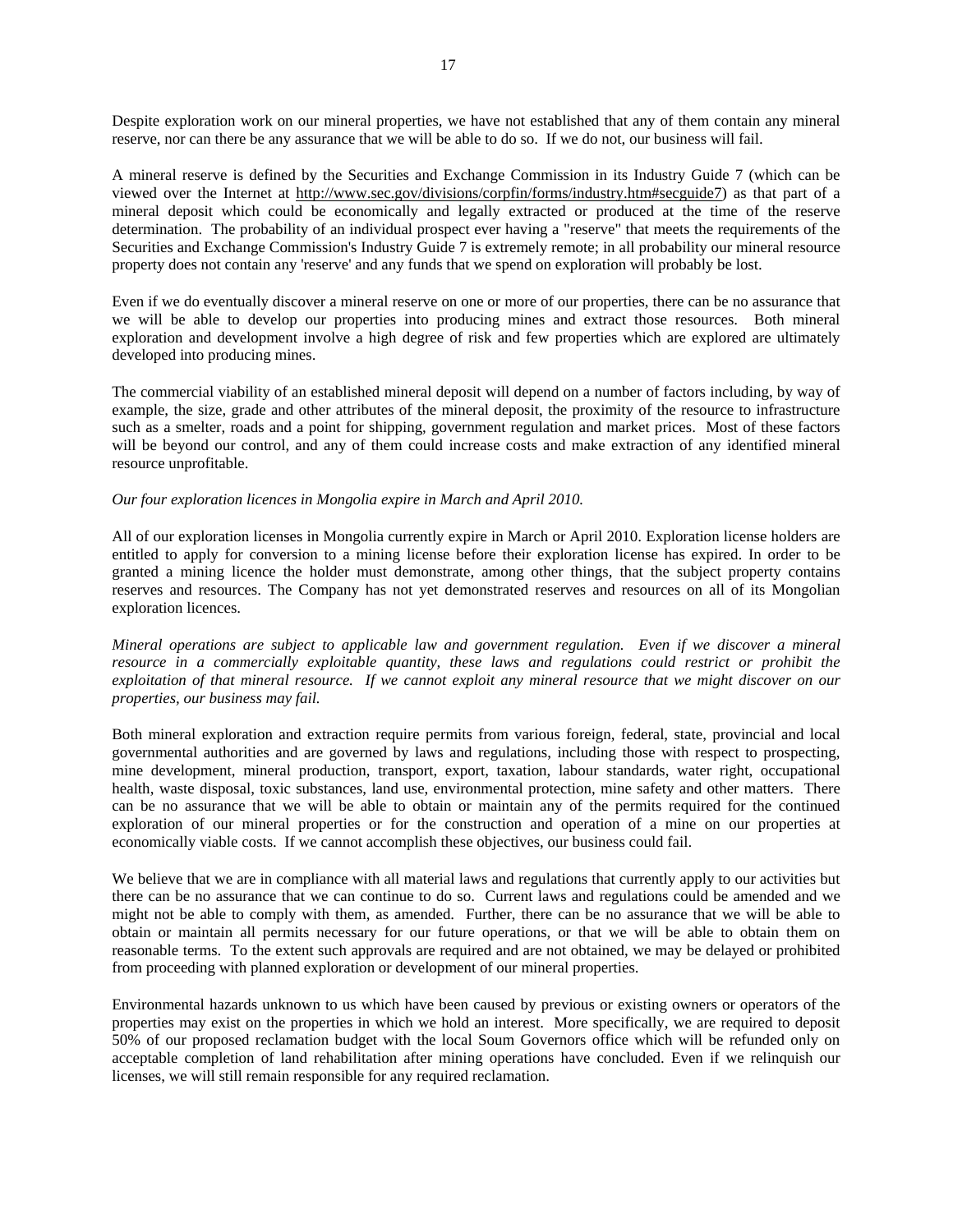*If we establish the existence of a mineral resource on any of our properties in a commercially exploitable quantity, we will require additional capital in order to develop the property into a producing mine. If we cannot raise this additional capital, we will not be able to exploit the resource, and our business could fail.* 

If we do discover mineral resources in commercially exploitable quantities on any of our properties, we will be required to expend substantial sums of money to establish the extent of the resource, develop processes to extract it and develop extraction and processing facilities and infrastructure. Although we may derive substantial benefits from the discovery of a major deposit, there can be no assurance that such a resource will be large enough to justify commercial operations, nor can there be any assurance that we will be able to raise the funds required for development on a timely basis. If we cannot raise the necessary capital or complete the necessary facilities and infrastructure, our business may fail.

*Mineral exploration and development is subject to extraordinary operating risks. We do not currently insure against these risks. In the event of a cave-in or similar occurrence, our liability may exceed our resources, which would have an adverse impact on our company.* 

Mineral exploration, development and production involves many risks which even a combination of experience, knowledge and careful evaluation may not be able to overcome. Our operations will be subject to all the hazards and risks inherent in the exploration, development and production of resources, including liability for pollution, cave-ins or similar hazards against which we cannot insure or against which we may elect not to insure. Any such event could result in work stoppages and damage to property, including damage to the environment. We do not currently maintain any insurance coverage against these operating hazards. The payment of any liabilities that arise from any such occurrence would have a material, adverse impact on our Company.

#### *Climatic Conditions can affect operations*

Mongolia's weather varies to the extremes, with summer temperatures ranging up to 35° Celsius or more to winter lows of minus 31° Celsius in the winter. Such adverse conditions often preclude normal work patterns and can severely limit exploration and mining operations, usually making work impossible from November through to March. Although good project planning can ameliorate these factors, unseasonable weather can upset programs with resultant additional costs and delays.

#### *Mineral prices are subject to dramatic and unpredictable fluctuations.*

We expect to derive revenues, if any, from the extraction and sale of precious and base metals such as gold, silver, molybdenum, and copper. The price of those commodities has fluctuated widely in recent years, and is affected by numerous factors beyond our control including international economic and political trends, expectations of inflation, currency exchange fluctuations, interest rates, global or regional consumptive patterns, speculative activities and increased production due to new extraction developments and improved extraction and production methods. Mongolian law requires the sale or export of gold mined in Mongolia to be made through the Central Bank of Mongolia and/or other authorized entities at world market prices. The effect of these factors on the price of base and precious metals, and, therefore, the economic viability of any of our exploration projects, cannot accurately be predicted.

## *The mining industry is highly competitive and there is no assurance that we will continue to be successful in acquiring mineral claims. If we cannot continue to acquire properties to explore for mineral resources, we may be required to reduce or cease operations.*

 The mineral exploration, development, and production industry is largely unintegrated. We compete with other exploration companies looking for mineral resource properties and the resources that can be produced from them. While we compete with other exploration companies in the effort to locate and license mineral resource properties, we do not compete with them for the removal or sales of mineral products from our properties if we should eventually discover the presence of them in quantities sufficient to make production economically feasible. Readily available markets exist worldwide for the sale of gold and other mineral products. Therefore, we will likely be able to sell any gold or mineral products that we identify and produce.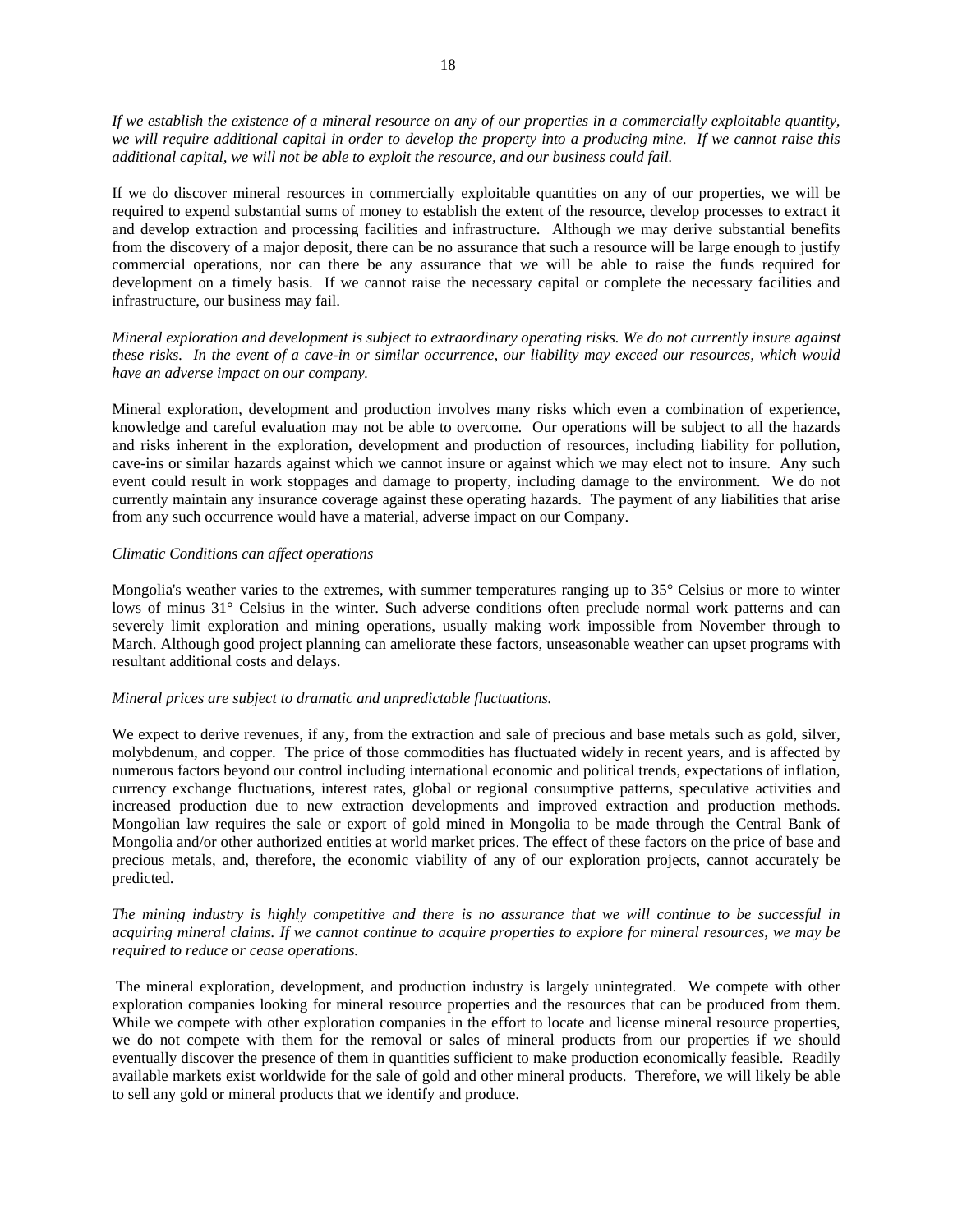We compete with many companies possessing greater financial resources and technical facilities. This competition could adversely affect our ability to acquire suitable prospects for exploration in the future. Accordingly, there can be no assurance that we will acquire any interest in additional mineral resource properties that might yield reserves or result in commercial mining operations.

## *Our title to our resource properties may be challenged by third parties or the licenses that permit us to explore our properties may expire if we fail to timely renew them and pay the required fees.*

We have investigated the status of our title to the four exploration licenses granting us the right to explore the Togoot (License 3136X), Shivee Tolgoi (License 3148X), Javhlant (License No. 3150X), and Manlai (License No. 3045X) mineral resource properties and we are satisfied that the title to these four licenses is properly registered in the name of our Mongolian subsidiary, Entrée LLC and that these licenses are currently in good standing.

We cannot guarantee that the rights to explore our properties will not be revoked or altered to our detriment. The ownership and validity of mining claims and concessions are often uncertain and may be contested. Should such a challenge to the boundaries or registration of ownership arise, the Government of Mongolia may declare the property in question a special reserve for up to three years to allow resolution of disputes or to clarify the accuracy of our mining license register. We are not aware of challenges to the location or area of any of the mining concessions and mining claims. There is, however, no guarantee that title to the claims and concessions will not be challenged or impugned in the future. Further, all of our licenses are exploration licenses, which were issued initially for a three-year term with a right of renewal for three more years, and a further right of renewal for three years, making a total of nine years. The total estimated annual fees in order to maintain the licenses in good standing is approximately \$280,000. If we fail to pay the appropriate annual fees or if we fail to timely apply for renewal, then these licenses may expire or be forfeit.

## *Development of the Shivee Tolgoi Earn-in Property may be delayed by Ivanhoe Mines in favour of development of Oyu Tolgoi Property.*

To date Ivanhoe Mines has earned a 60% interest in the Shivee Tolgoi Earn-in Property and has the option to increase its interest to between 70 and 80%. Ivanhoe Mines has effective control of the development of both the Oyu Tolgoi Property, which it owns outright, and the Shivee Tolgoi Earn-in Property, in which the Company will maintain an interest. The development of the Shivee Tolgoi Earn-in Property may be adversely affected if Ivanhoe Mines decides to delay or reduce such development in favour of the immediate or complete development of the Oyu Tolgoi Property.

#### *The Company's ability to carry on business in Mongolia is subject to political and economic risk.*

The Company holds its interest in its Mongolian exploration properties through exploration licences that enable it to conduct operations or development and exploration activities. Notwithstanding these arrangements, the Company's ability to conduct operations or exploration and development activities is subject to changes in legislation or government regulations or shifts in political attitudes beyond the Company's control. Government policy may change to discourage foreign investment, nationalization of mining industries may occur or other government limitations, restrictions or requirements not currently foreseen may be implemented. There can be no assurance that the Company's assets will not be subject to nationalization, requisition or confiscation, whether legitimate or not, by any authority or body. There is no assurance that provisions under Mongolian law for compensation and reimbursement of losses to investors under such circumstances would be effective to restore the value of the Company's original investment. Similarly, the Company's operations may be affected in varying degrees by government regulations with respect to restrictions on production, price controls, export controls, income taxes, environmental legislation, mine safety and annual fees to maintain mineral licences in good standing. There can be no assurance that Mongolian laws protecting foreign investments will not be amended or abolished or that existing laws will be enforced or interpreted to provide adequate protection against any or all of the risks described above.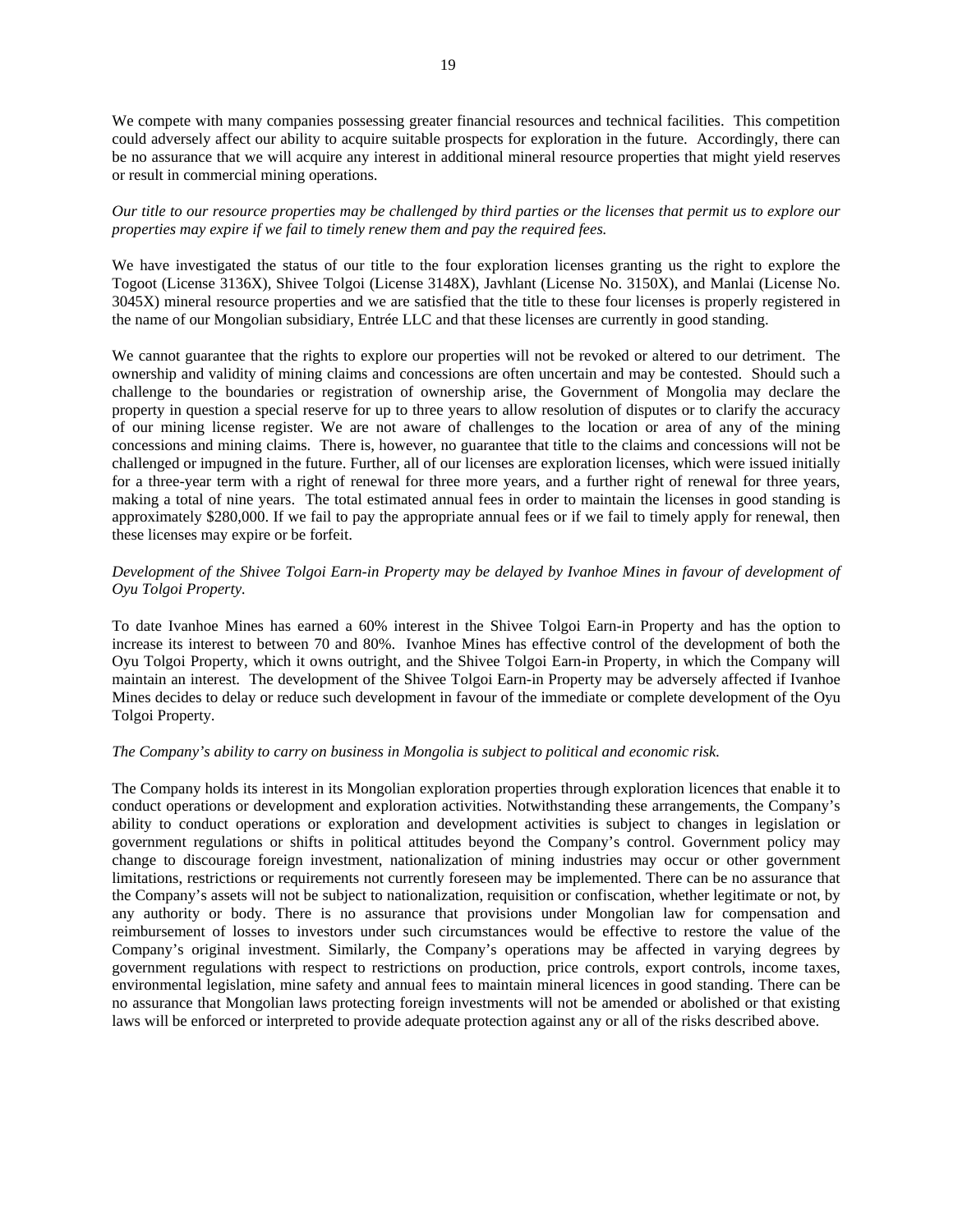*The Company's business in Mongolia may be harmed if the country fails to complete its transition from state socialism and a planned economy to political democracy and a free market economy.* 

Since 1990, Mongolia has been in transition from state socialism and a planned economy to a political democracy and a free market economy. Much progress has been made in this transition but much remains to be done, particularly with respect to the rule of law. Many laws have been enacted, but in many instances they are neither understood nor enforced. For decades Mongolians have looked to politicians and bureaucrats as the sources of the "law". This has changed in theory, but often not in practice. With respect to most day-to-day activities in Mongolia government civil servants interpret, and often effectively make, the law. This situation is gradually changing but at a relatively slow pace. Laws may be applied in an inconsistent, arbitrary and unfair manner and legal remedies may be uncertain, delayed or unavailable.

## *Recent and future amendments to Mongolian laws could adversely affect the Company's mining rights or make it more difficult or expensive to develop the project and carry out mining.*

In 2006, Mongolia implemented revisions to the Minerals Law. These revisions continue to preserve the substance of the original Minerals Law, which was drafted with the assistance of Western legal experts and is widely regarded as progressive, internally consistent and effective legislation, but the revisions have also increased the potential for political interference and weakened the rights of mineral holders in Mongolia. A number of the provisions will require further clarification from the Government about the manner in which the Government intends to interpret and apply the relevant law, which could have a significant effect on the Company's Mongolian properties. The Mongolian government has, in the past, expressed its strong desire to foster, and has to date protected the development of, an enabling environment for foreign investment. However, there are political constituencies within Mongolia that have espoused ideas that would not be regarded by the international mining industry as conducive to foreign investment if they were to become law or official government policy. The Oyu Tolgoi Project (and with it the Hugo North Extension and the Heruga deposit on the Shivee Tolgoi Earn-in Property) has a high profile among the citizens of Mongolia and, as a burgeoning democracy, Mongolia has recently demonstrated a degree of political volatility. Accordingly, until these issues are addressed and clarified, there can be no assurance that the present government or a future government will refrain from enacting legislation or adopting government policies that are adverse to the interest of Ivanhoe Mines or the Company or that impair Ivanhoe Mines' ability to develop and operate the Oyu Tolgoi Project on the basis presently contemplated.

#### *The Company may be unable to enforce its legal rights in certain circumstances.*

In the event of a dispute arising at or in respect of, the Company's foreign operations, the Company may be subject to the exclusive jurisdiction of foreign courts or may not be successful in subjecting foreign persons to the jurisdiction of courts in Canada or other jurisdictions. The Company may also be hindered or prevented from enforcing its rights with respect to a governmental entity or instrumentality because of the doctrine of sovereign immunity.

#### *The Company may experience difficulties with its joint venture partners.*

Ivanhoe Mines is currently earning an interest in the Shivee Tolgoi Earn-in Property from the Company. Upon Ivanhoe Mines earning its interest, the Company will form a joint venture with Ivanhoe Mines and may in the future enter into additional joint ventures in respect of other properties with third parties. The Company is subject to the risks normally associated with the conduct of joint ventures, which include disagreements as to how to develop, operate and finance a project and possible litigation between the participants regarding joint venture matters. These matters may have an adverse effect on the Company's ability to realize the full economic benefit of its interest in the property that is the subject of the joint venture, which could affect its results of operations and financial condition.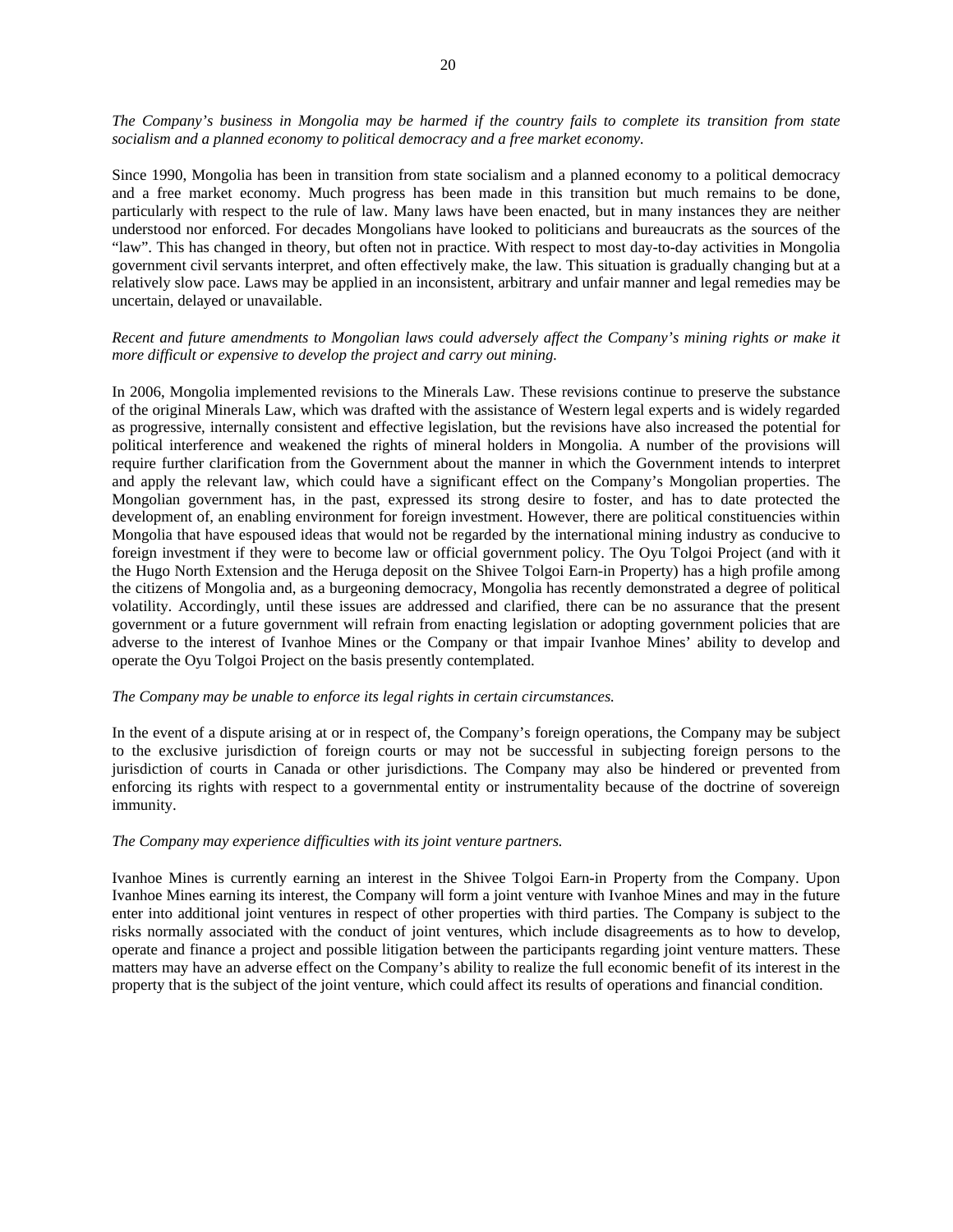#### **Risks Related To Our Company**

#### *We have a limited operating history on which to base an evaluation of our business and prospects.*

Although we have been in the business of exploring mineral resource properties since 1995, we have not yet located any mineral reserves. As a result, we have never had any revenues from our operations. In addition, our operating history has been restricted to the acquisition and exploration of our mineral properties and this does not provide a meaningful basis for an evaluation of our prospects if we ever determine that we have a mineral reserve and commence the construction and operation of a mine. We have no way to evaluate the likelihood of whether our mineral properties contain any mineral reserve or, if they do that we will be able to build or operate a mine successfully. We anticipate that we will continue to incur operating costs without realizing any revenues during the period when we are exploring our properties. During the twelve months ending December 31, 2008, we expect to spend approximately \$11,000,000 on the maintenance and exploration of our mineral properties and the operation of our company. We therefore expect to continue to incur significant losses into the foreseeable future. We recognize that if we are unable to generate significant revenues from mining operations and any dispositions of our properties, we will not be able to earn profits or continue operations. At this early stage of our operation, we also expect to face the risks, uncertainties, expenses and difficulties frequently encountered by companies at the start up stage of their business development. We cannot be sure that we will be successful in addressing these risks and uncertainties and our failure to do so could have a materially adverse effect on our financial condition. There is no history upon which to base any assumption as to the likelihood that we will prove successful and we can provide investors with no assurance that we will generate any operating revenues or ever achieve profitable operations.

#### *The fact that we have not earned any operating revenues since our incorporation raises substantial doubt about our ability to continue to explore our mineral properties as a going concern.*

We have not generated any revenue from operations since our incorporation and we anticipate that we will continue to incur operating expenses without revenues unless and until we are able to identify a mineral resource in a commercially exploitable quantity on one or more of our mineral properties and we build and operate a mine. As at December 31, 2007, we had working capital of approximately \$67,600,000. We estimate our average monthly operating expenses to be approximately \$844,000 each month, including exploration, general and administrative expense and investor relations expenses. As a result, we believe that we will not have to raise any additional funds to meet our currently budgeted operating requirements for the next 12 months. If these funds are not sufficient, or if we do not begin generating revenues from operations sufficient to pay our operating expenses when we have expended them, we will be forced to raise necessary funds from outside sources. As we cannot assure a lender that we will be able to successfully explore and develop our mineral properties, we will probably find it difficult to raise debt financing. We have traditionally raised our operating capital from sales of equity, but there can be no assurance that we will continue to be able to do so. If we cannot raise the money that we need to continue exploration of our mineral properties, we may be forced to delay, scale back, or eliminate our exploration activities. If any of these actions were to occur, there is a substantial risk that our business would fail.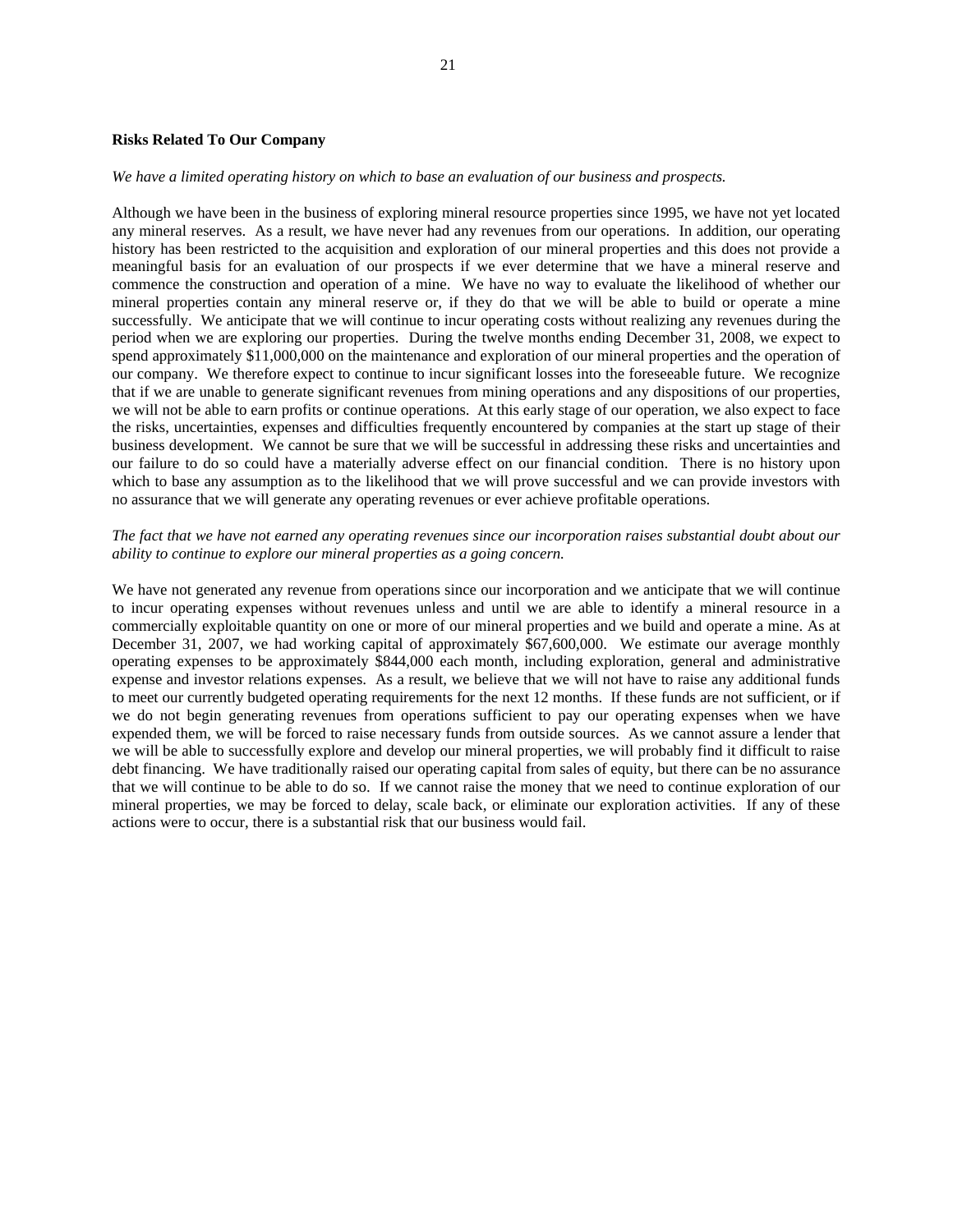*As a result of their existing shareholdings and Pre-Emptive Rights, Ivanhoe Mines and Rio Tinto each have the ability to significantly influence the business and affairs of the Company.* 

The shareholding of each of Ivanhoe Mines and Rio Tinto in the Company together with the rights of each to maintain its shareholding with its Pre-Emptive Right, give each of Ivanhoe Mines and Rio Tinto the voting power to significantly influence the policies, business and affairs of the Company and the outcome of any significant corporate transaction or other matter, including a merger, business combination or a sale of all, or substantially all, of the Company's assets. In addition, Ivanhoe Mines has operational control over the Shivee Tolgoi Earn-in Property. Ivanhoe Mines also has a right of first refusal with respect to any proposed disposition by the Company of an interest in the balance of the Lookout Hill Project not subject to the Earn-In Agreement, and Rio Tinto has a similar right with respect to the Manlai Property. The share position in the Company of each of Ivanhoe Mines and Rio Tinto and the other rights of each may have the effect of delaying, deterring or preventing a transaction involving a change of control of the Company in favour of a third party that otherwise could result in a premium in the market price of the Company's shares in the future.

#### *Our articles and employment agreements between our company and some of our officers and directors indemnify our officers and directors against costs, charges and expenses incurred by them in the performance of their duties.*

Our articles contain provisions limiting the liability of our officers and directors for all acts, receipts, neglects or defaults of themselves and all of our other officers or directors or for any other loss, damage or expense incurred by our company which shall happen in the execution of the duties of such officers or directors, as do employment agreements between our Company and some of our officers and directors. Such limitations on liability may reduce the likelihood of derivative litigation against our officers and directors and may discourage or deter our shareholders from suing our officers and directors based upon breaches of their duties to our Company, though such an action, if successful, might otherwise benefit our company and our shareholders.

## *Investors' interests in our company will be diluted and investors may suffer dilution in their net book value per share if we issue employee/director/consultant options or if we issue additional shares to finance our operations.*

We have not ever generated revenue from operations. We are currently without a source of revenue and will most likely be required to issue additional shares to finance our operations and, depending on the outcome of our exploration programs, may issue additional shares to finance additional exploration programs of any or all of our projects or to acquire additional properties. We may also in the future grant to some or all of our directors, officers, insiders, and key employees options to purchase our common shares as non-cash incentives to those persons. Such options may be granted at exercise prices equal to market prices, or at prices as allowable under the policies of the Toronto Stock Exchange, when the public market is depressed. The issuance of any equity securities could, and the issuance of any additional shares will, cause our existing shareholders to experience dilution of their ownership interests.

If we issue additional shares or decide to enter into joint ventures with other parties in order to raise financing through the sale of equity securities, investors' interests in our company will be diluted and investors may suffer dilution in their net book value per share depending on the price at which such securities are sold. As at March 27, 2008, we had outstanding options exercisable into 8,739,800 common shares which, if exercised, would represent approximately 8.5% of our issued and outstanding shares. If all of these warrants and options are exercised and the underlying shares are issued, such issuance will cause a reduction in the proportionate ownership and voting power of all other shareholders. The dilution may result in a decline in the market price of our shares.

#### *Earnings and Dividend Record.*

We have no earnings or dividend record. We have not paid dividends on our common shares since incorporation and do not anticipate doing so in the foreseeable future. We do not generate any cash flow from operations and could not expect to do so in the foreseeable future.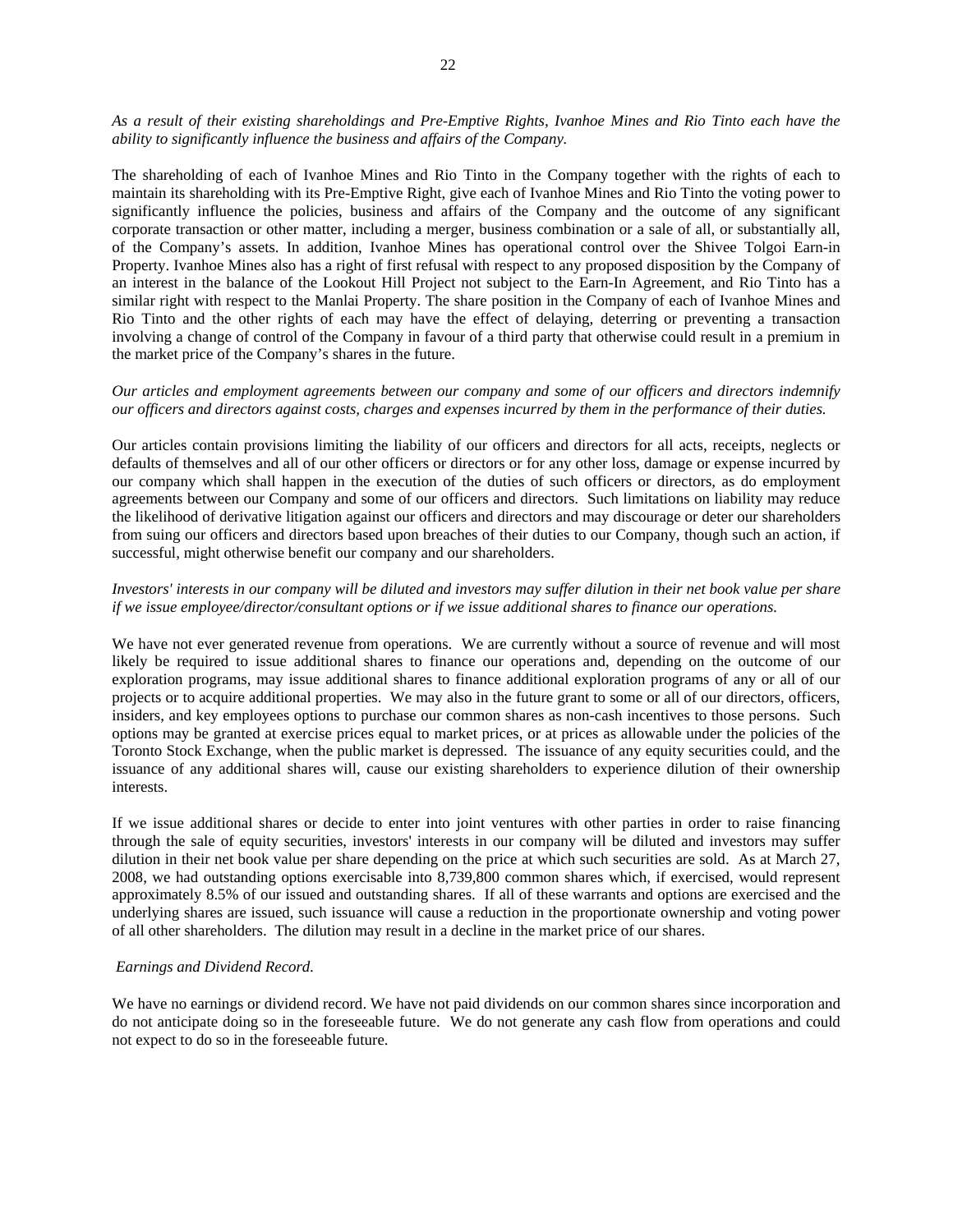#### *Conflicts of Interest.*

Certain of our officers and directors may be or become associated with other natural resource companies that acquire interests in mineral properties. Such associations may give rise to conflicts of interest from time to time. Our directors are required by law to act honestly and in good faith with a view to our best interests and to disclose any interest which they may have in any of our projects or opportunities. In general, if a conflict of interest arises at a meeting of the board of directors, any director in a conflict will disclose his interest and abstain from voting on such matter or, if he does vote, his vote does not count. In determining whether or not we will participate in any project or opportunity, the directors will primarily consider the degree of risk to which we may be exposed and our financial position at that time.

#### *Dependence on Key Management Employees.*

The nature of our business, our ability to continue our exploration and development activities and to develop a competitive edge in the marketplace depends, in large part, on our ability to attract and maintain qualified key management personnel. Competition for such personnel is intense, and there can be no assurance that we will be able to attract and retain such personnel. Our development now and in the future will depend on the efforts of key management figures, such as Gregory Crowe and Robert Cann. The loss of any of these key people could have a material adverse effect on our business. We do not currently maintain key-man life insurance on any of our key employees.

#### *Limited Ability to Hedge or Engage in Forward Sales.*

While Mongolian law allows a company, by various applications and processes, to export and sell our own gold production, in practice, this is a difficult matter, with the result that we will have limited ability to engage in forward sales of, or to hedge, any future gold production.

#### *Fluctuations in Currency Exchange Rates.*

Fluctuations in currency exchange rates, particularly operating costs denominated in currencies other than United States dollars, may significantly impact our financial position and results. We face risks associated with fluctuations in Canadian, U.S. and Mongolian currencies.

#### **Risk Associated With Our Common Stock**

#### *Because we do not intend to pay any dividends on our common shares, investors seeking dividend income or liquidity should not purchase our shares.*

We do not currently anticipate declaring and paying dividends to our shareholders in the near future. It is our current intention to apply net earnings, if any, in the foreseeable future to increasing our working capital. Prospective investors seeking or needing dividend income or liquidity should, therefore, not purchase our common stock. We currently have no revenues and a history of losses, so there can be no assurance that we will ever have sufficient earnings to declare and pay dividends to the holders of our shares, and in any event, a decision to declare and pay dividends is at the sole discretion of our board of directors, who currently do not intend to pay any dividends on our common shares for the foreseeable future.

## *We believe we were a passive foreign investment company during 2007, which may have a material affect on U.S. holders.*

We believe we were a "passive foreign investment company" ("PFIC") during the year ended December 31, 2007 and may be a PFIC for subsequent tax years, which may have a material affect on U.S. Holders. United States income tax legislation contains rules governing PFICs, which can have significant tax effects on U.S. Holders of foreign corporations. A US Holder who holds stock in a foreign corporation during any year in which such corporation qualifies as a PFIC is subject to United States federal income taxation under one of two alternative tax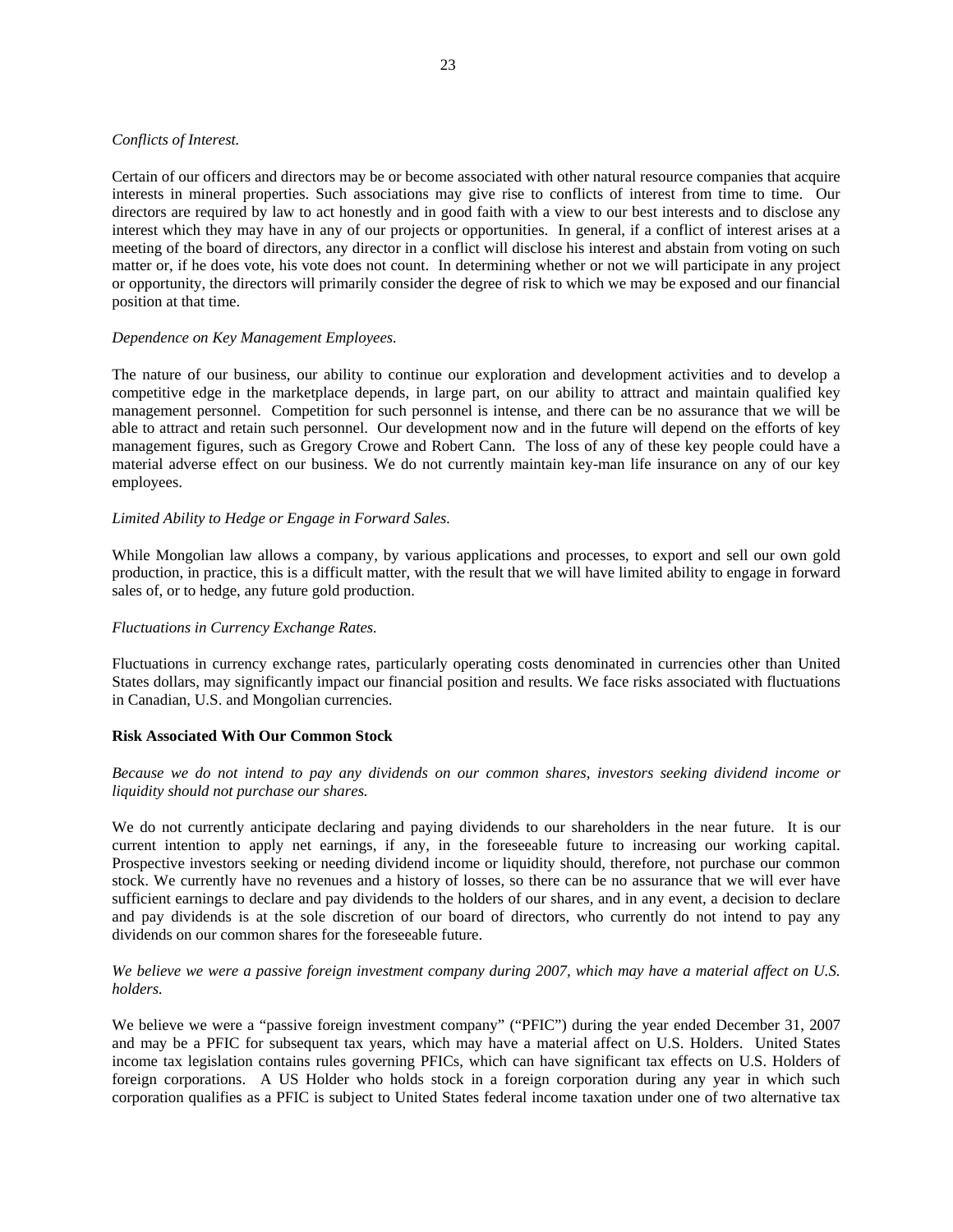<span id="page-24-0"></span>regimes at the election of each such US Holder. The U.S. federal income tax consequences to a U.S. Holder of the acquisition, ownership, and disposition of Common Shares will depend on whether such U.S. Holder makes an election to treat the Company as a "qualified electing fund" or "QEF" under Section 1295 of the Code (a "QEF Election") or a mark-to-market election under Section 1296 of the Code (a "Mark-to-Market Election"). Upon written request by a U.S. Holder, the Company will make available the information necessary for such U.S. Holder to make QEF Elections with respect to the Company. Additional adverse rules would apply to U.S. Holders for any year the Company is a PFIC and the Company owns or disposes of shares in another corporation which is a PFIC.

## **MINERAL PROPERTIES**

Our wholly-owned Mongolian subsidiary, Entrée LLC, is the registered owner of the three mineral exploration licences (Javhlant, Shivee Tolgoi and Togoot) comprising the Company's principal property, the Lookout Hill property, permitting mineral exploration on three contiguous parcels of land located in Mongolia. The Company owns 100% interest in the portions of the licences outside the Entrée-Ivanhoe Project Property, and as of March 11, 2008, 40% interest in the Entrée-Ivanhoe Project Property.

Each of our Lookout Hill exploration licences was granted by the Mineral Resources and Petroleum Authority of Mongolia. Two of the three licences that comprise the Lookout Hill Property were issued April 3, 2001 and were extended in June 2007 until April 2010. The third Lookout Hill licence was issued March 30, 2001 and was also extended in June 2007 until March 2010. A fourth licence, the Manlai licence which is not material to the Company was issued March 9, 2001 and extended in February 2008 to March 2010

Mongolian exploration licences are maintained in good standing by payment to the Mineral Resources and Petroleum Authority of Mongolia of set annual fees escalating from \$0.10 to \$1.50 per hectare over the course of the up to nine year tenure. A property can be reduced in size selectively on application to the Cadastre office of the Mineral Resources and Petroleum Authority of Mongolia (the Cadastre is the central registry for land in Mongolia). A Mongolian exploration licence can be converted at any time into a mining licence upon application and approval by the geological commission of the local government entity of the property mineral reserve. A mining licence may be granted for up to 30 years, plus two subsequent 20 year terms (cumulative total of 70 years). Conversion of a Mongolian licence to explore for minerals to a license to mine or develop a property in order to exploit mine for minerals is commenced by filing an application, together with an outline of the applicant's plans, and there is requirement that the applicant show that it has defined a mineral resource or reserve. Conversion of an exploration licence to a mining licence will result in an increase in the yearly fees that we are required to pay to the Mongolian government. After issuance of a mining licence, we will be required to pay to the Mongolian government a licence fee of \$15.00 per hectare per year.

The following table is a quick summary of our mineral licences and their renewal status:

| <b>Name of Property</b> | <b>License Number</b> | <b>Date Granted</b> | <b>Date Renewed</b> | <b>Expiration Date</b> |
|-------------------------|-----------------------|---------------------|---------------------|------------------------|
| <b>Javhlant</b>         | 3150X                 | April 3, 2001       | June 22, 2007       | April 3, 2010          |
| <b>Shivee Tolgoi</b>    | 3148X                 | April 3, 2001       | June 22, 2007       | April 3, 2010          |
| <b>Togoot</b>           | 3136X                 | March 30, 2001      | July 2, 2007        | March 30, 2010         |
| <b>Manlai</b>           | 3045X                 | March 9, 2001       | February 18, 2008   | March 9, 2010          |

1 The Company's exploration licences expire in March and April, 2010. The total estimated annual fees in order to maintain these licences in good standing is approximately \$280,000. All annual fees are current.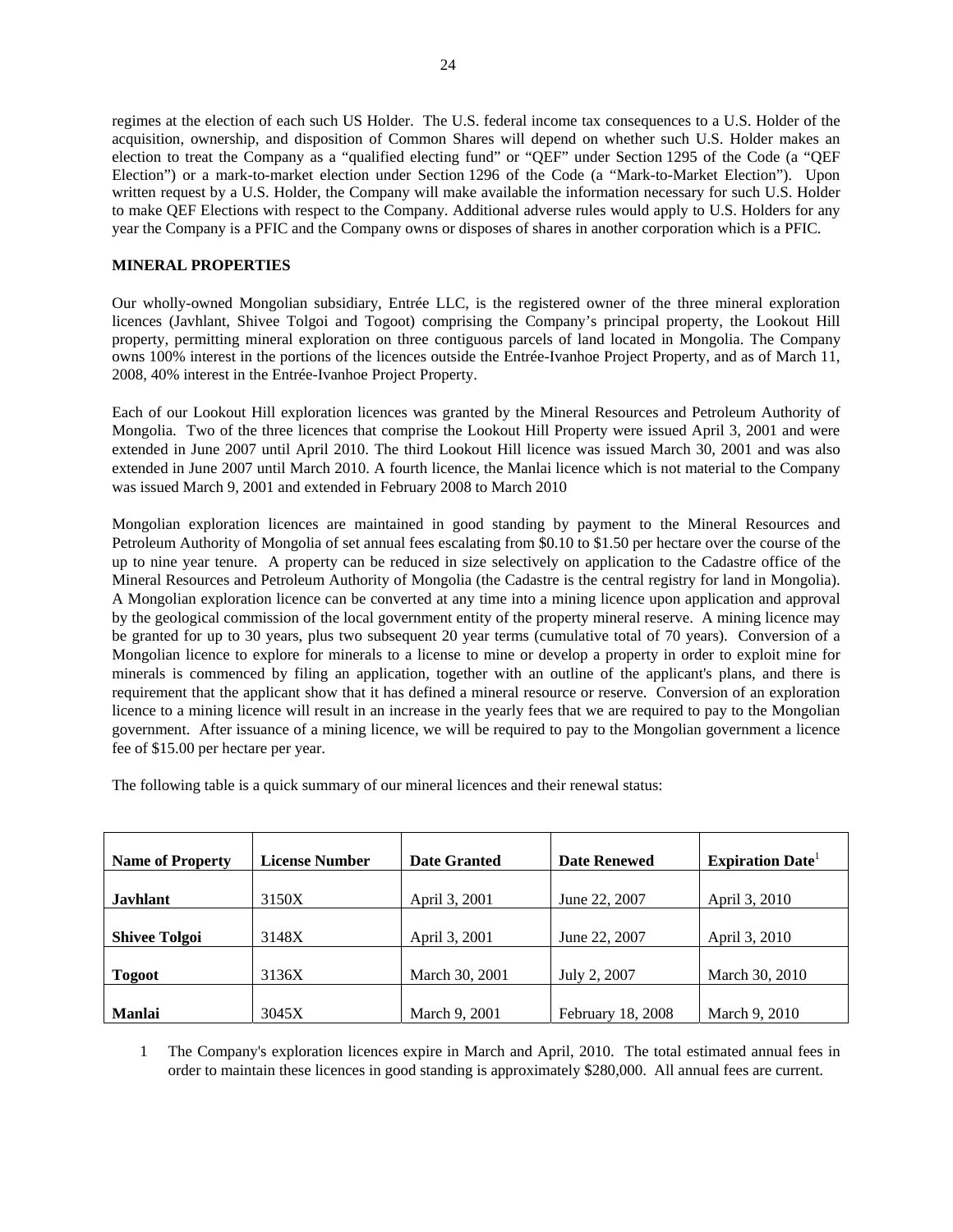#### **Lookout Hill Property**

The following is a summary taken from "NI 43-101 Compliant Technical Report on the Lookout Hill Project, Omnogovi Aimag, Southern Mongolia,", with an effective date of March 26, 2008 ("Technical Report 2008"). This report was prepared in part by three independent consulting groups; AMEC in Reno, Nevada and Vancouver, BC, Quantitative Group ("QG") in Perth, Australia, and GRD Minproc ("Minproc") in Perth, Australia and a copy is filed on SEDAR at www.sedar.com and is incorporated by reference into this AIF. The Technical Report 2008 forms the basis for the information in this AIF regarding the Lookout Hill property. Portions of the information are based on assumptions, qualifications and procedures, which are not fully described herein. Reference should be made to the full text of the Technical Report 2008.

*"Entrée Gold Inc.'s 179,590 ha Shivee Tolgoi Property in southern Mongolia comprises three mineral exploration licences ("MEL"s) that wholly encompass the Oyu Tolgoi Property (100% Ivanhoe Mines Ltd.) The eastern portion of the Shivee Tolgoi MEL and the entirety of the Javkhlant MEL are subject to an Earn-in and Equity Participation Agreement with Ivanhoe and are currently undergoing exploration by Ivanhoe. Their work has led to the discovery of an extension of the Hugo North Deposit onto the Shivee Tolgoi MEL (Hugo North Extension Deposit), and the Heruga Deposit on the Javhlant MEL. The remainder of the Shivee Tolgoi MEL and the Togoot MEL, collectively known as the Western Licences ("Western MELs"), are being explored by Entrée.* 

*This report was prepared in part by three independent consulting groups; AMEC in Reno, Nevada and Vancouver, BC, Quantitative Group ("QG") in Perth, Australia, and GRD Minproc ("Minproc") in Perth, Australia.* 

#### *Project Description*

*The Lookout Hill Project ("the Project") consists of two contiguous Properties, together comprised of three MELs (Shivee Tolgoi, Javhlant and Togoot), which cover a total of approximately 179,590 ha. The two Properties are as follows:* 

- *The Shivee Tolgoi Earn-in Property: 39,864 ha covering the eastern portion of the Shivee Tolgoi MEL and all of the Javhlant MEL (the "Earn-in Property"), held in an Earn-in and Equity Participation Agreement (the Earn-in Agreement) with Ivanhoe. The Earn-in Property is contiguous with, and on three sides (to the north, east and south) surrounds, Ivanhoe's Oyu Tolgoi Property. The Earn-in Property hosts the Hugo North Extension Deposit and the Heruga Deposit.*
- *The Western Mineral Exploration Licences (100% Entrée): 139,726 ha covering the western portion of the Shivee Tolgoi MEL and all of the Togoot MEL.*

*The Earn-In Agreement (the Agreement) between Entrée and Ivanhoe came into effect on November 17, 2004. As part of the Agreement, Ivanhoe, who is the project operator, is entitled to earn up to an 80% interest in minerals below 560 m below surface and a 70% interest in minerals above that elevation. In order for Ivanhoe to earn its full interest in the property, Ivanhoe must expend \$35 million in exploration*  and development over an eight year period, which commenced in November 2004. The Agreement *contains staged exploration expenditure commitments for different earn-in interest phases; Ivanhoe obtained a 60% interest in the Earn-in Property in early 2008 after expenditures in excess of US\$27.5 million.* 

*Entrée retains 100% of the mineral rights on the western portion of the Shivee Tolgoi MEL and all of the Togoot MEL, subject to a right of first refusal by Ivanhoe. The Entrée MELs are current until March*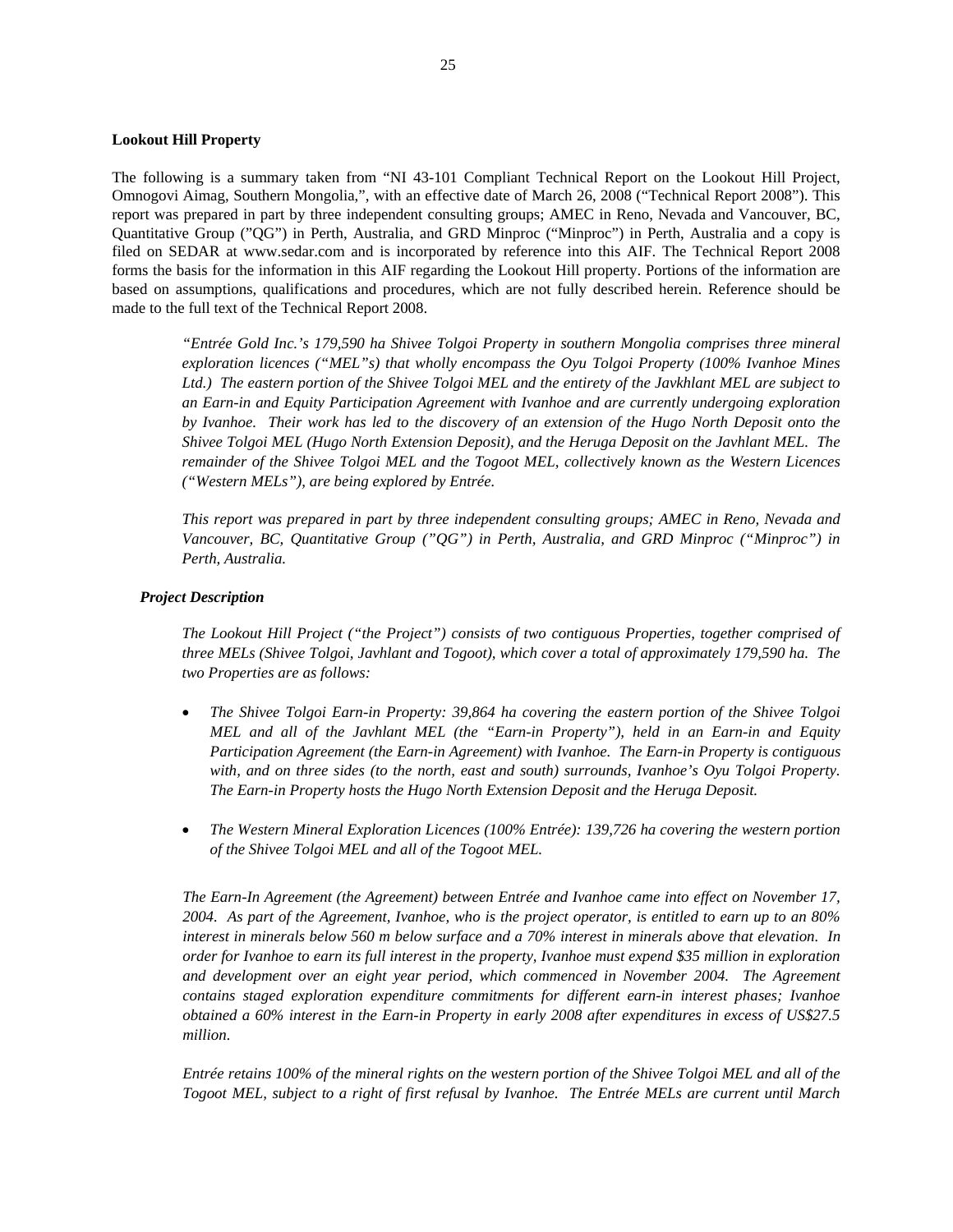*and April, 2009, and annual exploration licence fees have been paid to maintain the Entrée MELs in good standing until that date. Entrée has been granted a final extension of term for the MELs, to March and April, 2010. Before completion of this final term, the MELs must be converted to mining licences or they expire.* 

*The Project lies within the Palaeozoic Gurvansayhan Terrane in southern Mongolia, a component of the Altaid orogenic collage, which is a continental-scale belt dominated by compressional tectonic forces. The Gurvansayhan Terrane consists of highly-deformed accretionary complexes and oceanic island arc assemblages. The island arc terrane is dominated by basaltic volcanics and intercalated volcanogenic sedimentary rocks (Upper Devonian Alagbayan Formation), intruded by pluton-sized, hornblendebearing granitoids of mainly quartz monzodiorite to possibly granitic composition. Carboniferous-age sedimentary rocks (Sainshandhudag Formation) overlie this assemblage.* 

*Major structures in this area include the Gobi–Tien Shan sinistral strike-slip fault system, which splits eastward into a number of splays in the Project area, and the Gobi–Altai Fault system, which forms a complex zone of sedimentary basins overthrust by basement blocks to the north and northwest* 

*Samples from the drill programs were prepared for analysis at an on-site facility operated by SGS Mongolia LLC (SGS Mongolia). The samples were then shipped under the custody of Ivanhoe to Ulaanbaatar, where they were assayed at a facility operated by SGS Mongolia.* 

*Ivanhoe, the Earn-in Property operator, employs a comprehensive QA/QC program. All sampling and QA/QC work is overseen on behalf of Ivanhoe by Dale A. Sketchley, P. Geo. Each sample batch of 20 samples contains four or five quality control samples consisting of one duplicate split core sample and one uncrushed field blank, which are inserted prior to sample preparation; a reject or pulp preparation duplicate, which is inserted during sample preparation; and one or two standard reference material (SRM) samples (one <2% Cu and one >2% Cu, if higher-grade mineralization is present based on visual estimates), which are inserted after sample preparation.* 

*Ivanhoe strictly monitors the performance of the SRM samples as the assay results arrive at site. If a batch fails based on standard reference material and blank sample tolerance limits from round-robin programs, it is re-assayed until it passes, unless the batch is deemed to represent barren intervals.* 

#### *Hugo North Extension*

*AMEC prepared a mineral resource estimate for the Hugo North Extension in 2007 in conformance with the Canadian Institute of Mining, Metallurgy and Petroleum (CIM) Mineral Resource and Mineral Reserve definitions referred to in National Instrument 43-101, Standards of Disclosure for Mineral Projects ("NI 43-101"). The mineral resource estimate was prepared under the supervision of Dr. Harry Parker, P. Geo, AMEC – Reno and reported in a Technical Report as defined in NI 43–101 and in compliance with Form 43-101F1, "Lookout Hill Project, Mongolia, NI 43-101 Technical Report with an Effective Date 29 March, 2007" (Technical Report 2007).* 

*AMEC reviewed Ivanhoe's QA/QC procedures at site in 2006 and found them to be strictly followed. Results of field blanks show low incidence of contamination and confirm negligible contamination in the assay process. AMEC also evaluated performance of core, coarse reject, and pulp duplicates, and the results were found to be acceptable. The current Ivanhoe QA/QC program exceeds industry standards and demonstrates that the assay process for the samples taken from the Hugo North Extension Deposit is in control and the results are suitable for use in mineral resource estimation*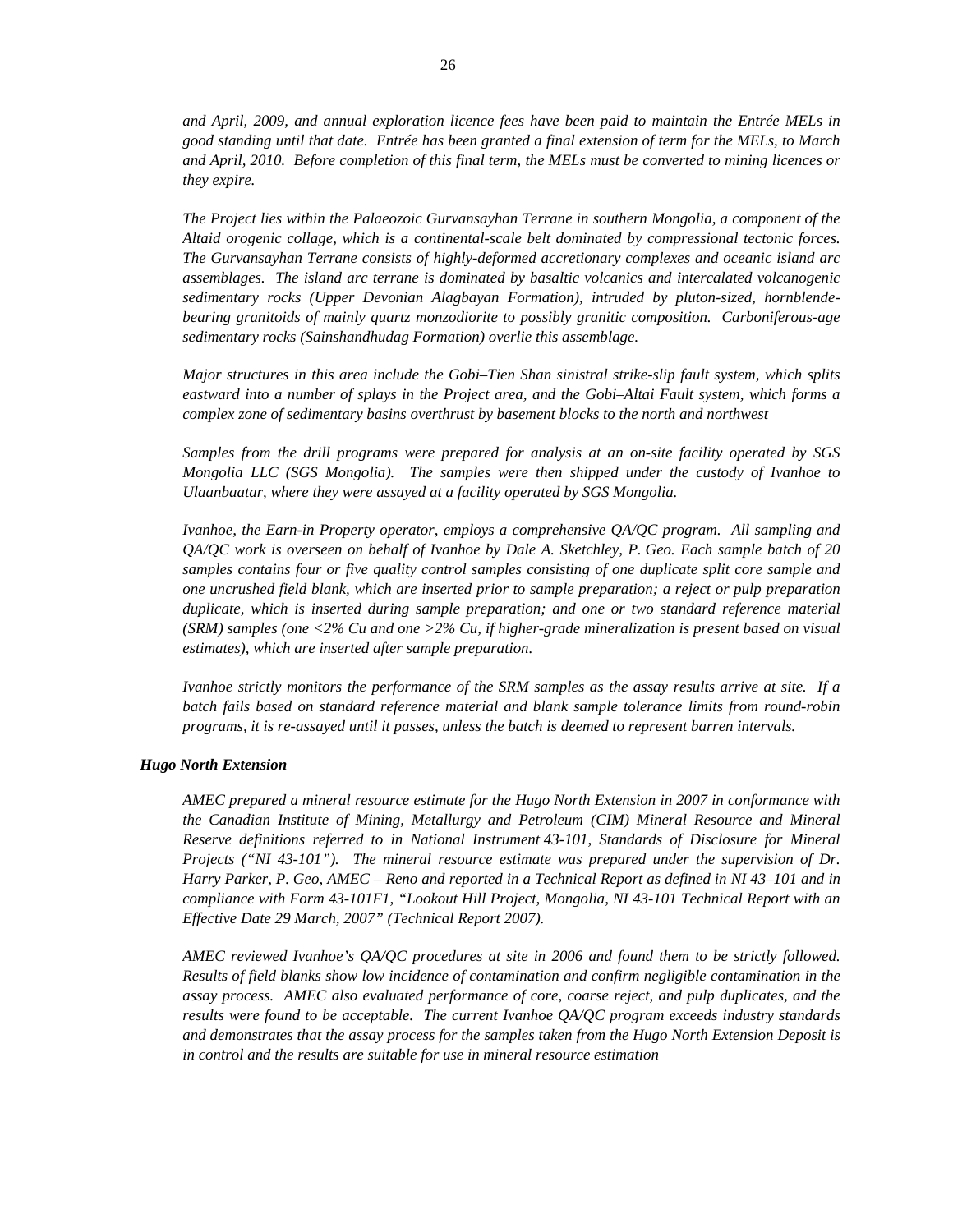*The database used to estimate the mineral resources for the Hugo North and Hugo North Extension Deposits consists of samples and geological information from 307 drill holes, including daughter holes, totalling 371,172 m. Within the Hugo North Extension (on the Lookout Hill Project) there are 37 holes totalling approximately 54,546 m used in support of the mineral resource estimate. A number of the holes were sited in the Oyu Tolgoi mining lease that is held 100% by Ivanhoe, as well as being sited in the Hugo North Extension Deposit area. The drilling program was well-supervised, and data collection procedures were in accordance with industry standards. AMEC concludes 6 holes drilled in late 2006 and in 2007 in the Hugo North Extension area but not used in the 20 February 2007 mineral resource estimate will have no material impact on the mineral resource estimate.* 

*The Hugo North Extension Deposit within the Shivee Tolgoi Earn-in Property contains copper–gold porphyry-style mineralization associated with quartz monzodiorite intrusions, concealed beneath a deformed sequence of Upper Devonian and Lower Carboniferous sedimentary and volcanic rocks. The deposit is highly elongate to the north–northeast. It is the continuation northwards of the Hugo North Deposit on the Ivanhoe wholly-owned adjacent Oyu Tolgoi Property. Within the Lookout Hill Project the top of the mineralization occurs between 900 m and 1,200 m below surface.* 

*The high-grade zone at Hugo North Extension comprises relatively coarse bornite impregnating quartz and disseminated in wall rocks of varying composition, usually intergrown with subordinate chalcopyrite. Bornite is dominant in the highest-grade parts of the deposit (averaging around 3% to 5% Cu) and is zoned outward to chalcopyrite (averaging around 2% Cu for the high–grade chalcopyrite dominant mineralization). At grades of less than 1% Cu, chalcopyrite ± enargite, tennantite, bornite (rare chalcocite, pyrite and covellite) occur. Elevated gold grades in the Hugo North Extension Deposit occur within the intensely-veined high-grade core and within a steeply-dipping lower zone cutting through the western part of the quartz monzodiorite. Quartz monzodiorite in the lower zone exhibits a characteristic pink to buff colour, with a moderate intensity of quartz veining (25% by volume). This zone is characterized by finely disseminated bornite and chalcopyrite, although in hand specimen the chalcopyrite is usually not visible. The sulphides are disseminated throughout the rock in the matrix as well as in quartz veins. The geological knowledge of the deposits is sufficiently well-established to support resource estimation.* 

*Preliminary process and metallurgical test work has been completed on the Hugo North Extension Deposit and the Hugo North Deposit within Ivanhoe's Oyu Tolgoi Project. Three metallurgical composites from Hugo North and Hugo North Extension tested in 2007 contain elevated arsenic head grades ranging from 37 ppm to 1,146 ppm and high fluorine head grades ranging from 1,738 ppm to 4,139 ppm. Rougher and Cleaner concentrate copper recoveries ranged from 88.3 % to 94.6% and 81.0 % to 88.1% respectively. Cleaner concentrate arsenic and fluorine grades ranged from 81 ppm to 17,400 ppm and 653 ppm to 3651 ppm respectively. AMEC considers the copper recoveries reasonable.* 

*AMEC inspected an Ivanhoe trace element block model, interpolated from 15 m drill hole composites, and observed elevated arsenic and high fluorine values at Hugo North and Hugo North Extension were approximately coincident with a hanging wall advanced argillic/high sulphidation ignimbrite zone. In this zone, arsenic ranged from 200 ppm to 1000 ppm , and fluorine, slightly offset to the east from the arsenic, ranged from 2000 ppm to greater than 3000 ppm. Elevated arsenic was also noted in a relatively deep and continuous zone through the Hugo North and Hugo North Extension deposit where grades ranged from 200 ppm to 1000 ppm. A substantial portion of the Hugo North Extension resource lies above this zone and contains arsenic values less than 200 ppm. The block model showed that most resource blocks below and east of the hanging wall zone had interpolated fluorine grades ranging from 1000 ppm to 2500 ppm.*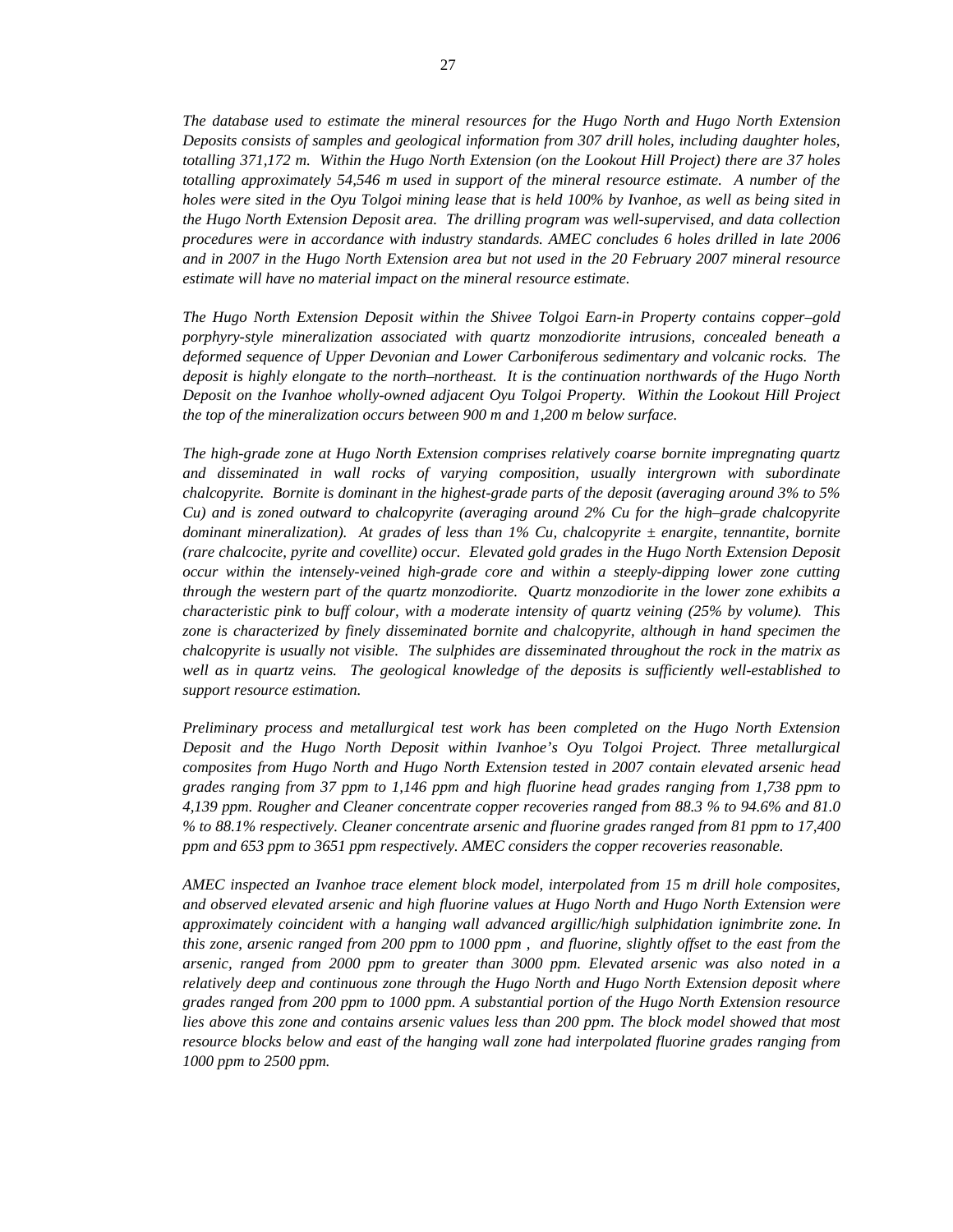*Stephen Torr of Ivanhoe Mines has suggested that the bench scale tests did not allow for reasonable estimation of fluorine recoveries and that column tests would show that fluorine is downgraded during processing. AMEC concurs that that this assumption is reasonable, and subject to confirmation by further test work. Mr. Torr also suggested these elevated arsenic and fluorine zones could be managed though blending of ore types.* 

*GRD Minproc have suggested that since the Hugo North and Hugo North Extension Deposits are part of the same continuous zone of mineralization, it is inferred that there is reasonable expectation that the gold and copper mineralization at Hugo North Extension can be treated using the currently-proposed metallurgical process methods for the Oyu Tolgoi Project. AMEC recommends the impact of arsenic and fluorine on processing and concentrate quality needs to be examined on annual production increments when Entrée converts resources to reserves.* 

*As the Hugo North and Hugo North Extension Deposits are part of a single geological entity, AMEC estimated the resources as a single unit. A close-off date of November 1, 2006 was utilised for drill hole data. Following estimation, the resources for Hugo North Extension were cut at the property boundary (approximately 4768100N) and the tonnes and grades attributable to the Hugo North Extension were reported accordingly.* 

*Geological models were constructed by Ivanhoe using lithological and structural interpretations completed in late 2006. AMEC checked the lithological and structural shapes for interpretational consistency on section and plan, and found them to have been properly constructed. The shapes honoured the drill data and appear well constructed. To constrain grade interpolation in each of the zones, Ivanhoe created 3D grade shells. Threshold values for the shells were determined by inspection of histograms and probability curves. The shells were based on a copper or gold grade. Two copper shells were used; one at a 0.6% Cu threshold and the second based on a quartz-vein-15%-by-volume threshold. The quartz vein shell replaced the use of a 2% Cu shell in the March 2006 resource estimate to constrain the higher-grade copper shell. Three gold shells were used: two at a grade threshold of 0.3 g/t Au (Main and West), and one at a 1 g/t Au threshold. The 1 g/t Au shell was added (relative to the 2006 Resource Model) to help constrain better the interpolation of the high gold grades.* 

*AMEC checked the grade and mineralized shapes for interpretational consistency on section and plan, and found them to have been properly constructed. The shapes honoured the drill data and interpreted geology, and appear well constructed.* 

*Resource estimates were undertaken using MineSight® commercial mine planning software. Industryaccepted methods were used to create interpolation domains based on mineralized geology, and grade estimation based on ordinary kriging. Bulk density was interpolated using an inverse distance to the third power methodology. The assays were composited into 5 m down-hole composites; block sizes were 20 x 20 x 15 m. The compositing honoured the domain zones by breaking the composites on the domain code values.* 

*The estimation plan, or sets of parameters used for estimating blocks, was designed using a philosophy of restricting the number of samples for local estimation. AMEC has found this to be an effective method of reducing smoothing and of producing estimates that match the Discrete Gaussian change-of-support model and ultimately the actual recovered grade–tonnage distributions. Reasonableness of grade interpolation was reviewed by visual inspection of sections and plans displaying block model grades, drill hole composites, and geology. Good agreement was observed. A review of the effective amount of metal removed by outlier restriction indicated that the quantities of copper (0.2%–1.7%) and gold (2%– 9%) were reasonable for the deposit type.*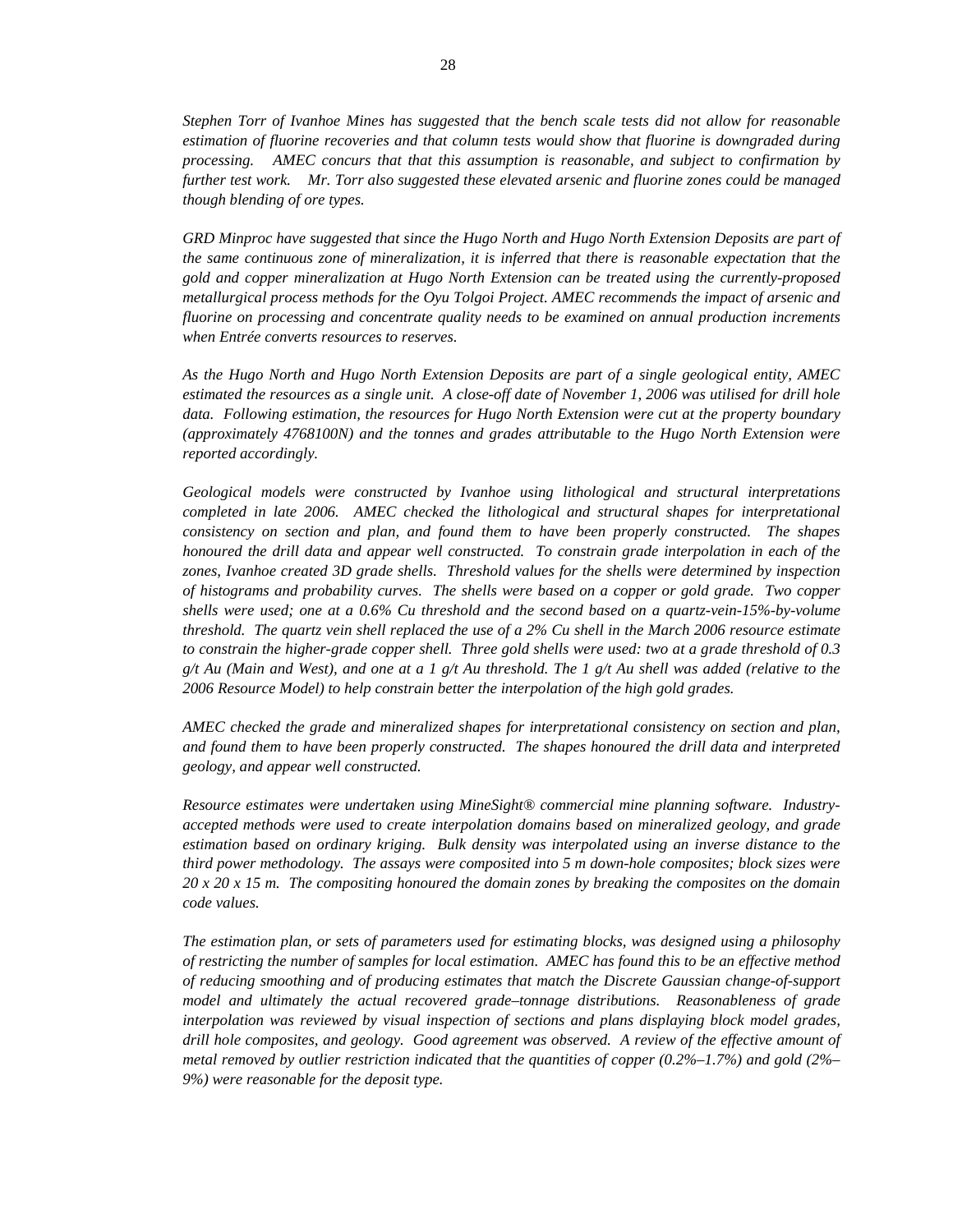*The mineral resources were classified using logic consistent with the CIM definitions required by NI 43– 101. Inspection of the model and drill hole data on plans and sections showed geological and grade continuity. When taken together with spatial statistical evaluation and investigation of confidence limits in predicting planned annual production, AMEC determined that blocks should be assigned as Indicated Resources if they fell within the current drill hole spacing, which is on 125 x 70 m centres. Blocks were assigned to the Inferred resource category if they fell within 150 m of a drill hole composite.* 

*The mineralization within the Hugo North Extension Deposit as of 20 February 2007 is classified as Indicated and Inferred mineral resource. The total project mineral resources are shown in Table 1-1, and are reported at copper equivalent cut-off grades of above 0.6%. The copper equivalent grade was calculated using assumed metal prices of US\$1.35/lb for copper and US\$650/oz for gold and assuming gold recovery is 91% of copper recovery. Mineral Resources are not Mineral Reserves until they have demonstrated economic viability based on a feasibility study or pre-feasibility study. The contained gold and copper represent estimated contained metal in the ground and have not been adjusted for the metallurgical recoveries of gold and copper.* 

*The metal price assumptions and the adjustment for metallurgical recovery used for calculating CuEq for the Hugo North mineral resources state in this report have been changed from previous reports to reflect current market conditions and technical understanding. The copper to gold metal price ratio and recovery ratio used have resulted in no change in the calculated CuEq values as stated for the 20 February 2007 mineral resources.* 

*The contained gold and copper estimates in Table 1-1 have not been adjusted for metallurgical recoveries. The base case CuEq cut-off grade assumptions for the Hugo North Extension deposit was determined using operating cost estimates from similar deposits.* 

|                             |             |      |       |      |              |                        | 01 November 2006 (0.6% CuEq Cut-off); Effective Date 20 February, 2007 |
|-----------------------------|-------------|------|-------|------|--------------|------------------------|------------------------------------------------------------------------|
| CuEa<br>Tonnage<br>Cu<br>Au |             |      |       |      |              | <b>Contained Metal</b> |                                                                        |
| Category                    | (t)         | (%)  | (a/t) | (%)  | Cu ('000 lb) | Au (oz)                | <b>CuEa ('000 lb)</b>                                                  |
| Indicated                   | 117,000,000 | 1.80 | 0.61  | 2.19 | 4.643.000    | 2.290,000              | 5.649,000                                                              |
| Inferred                    | 95,500,000  | 1.15 | 0.31  | 1.35 | 2.421,000    | 950,000                | 2,842,000                                                              |

**Table 1-1: Hugo North Extension Mineral Resources, Based on Drilling Completed to 01 November 2006 (0.6% CuEq Cut-off); Effective Date 20 February, 2007** 

Notes:

• \* Copper Equivalent (CuEq) grades have been calculated using assumed metal prices (US\$1.35/pound for copper and US\$650/ounce for gold). CuEq = %Cu + g/t Au\*(18.98)/29.76). The equivalence formula was calculated assuming that gold was 91% of copper recovery. The contained gold and copper represent estimated contained metal in the ground and have not been adjusted for the metallurgical recoveries of gold and copper.

#### *Heruga*

*The work by QG entailed the preparation of the mineral resource estimate for Heruga, an independent review of Ivanhoe's exploration results and practices on the Javhlant licence, and an independent review of Entrée's exploration on the 100% owned Western MELs. This was also in conformance with the Canadian Institute of Mining, Metallurgy and Petroleum (CIM) Mineral Resource and Mineral Reserve definitions referred to in National Instrument 43-101, Standards of Disclosure for Mineral Projects ("NI 43-101"). The mineral resource estimate was prepared under the supervision of Scott Jackson and John Vann QG - Perth. QG's scope of work also involved the preparation of this Technical Report as defined in NI 43–101 and in compliance with Form 43-101F1.* 

*The Heruga Deposit within the Javhlant Earn-in Property contains copper–gold-molybdenum porphyrystyle mineralization hosted in Devonian basalts and quartz monzodiorite intrusions, concealed beneath a deformed sequence of Upper Devonian and Lower Carboniferous sedimentary and volcanic rocks. The*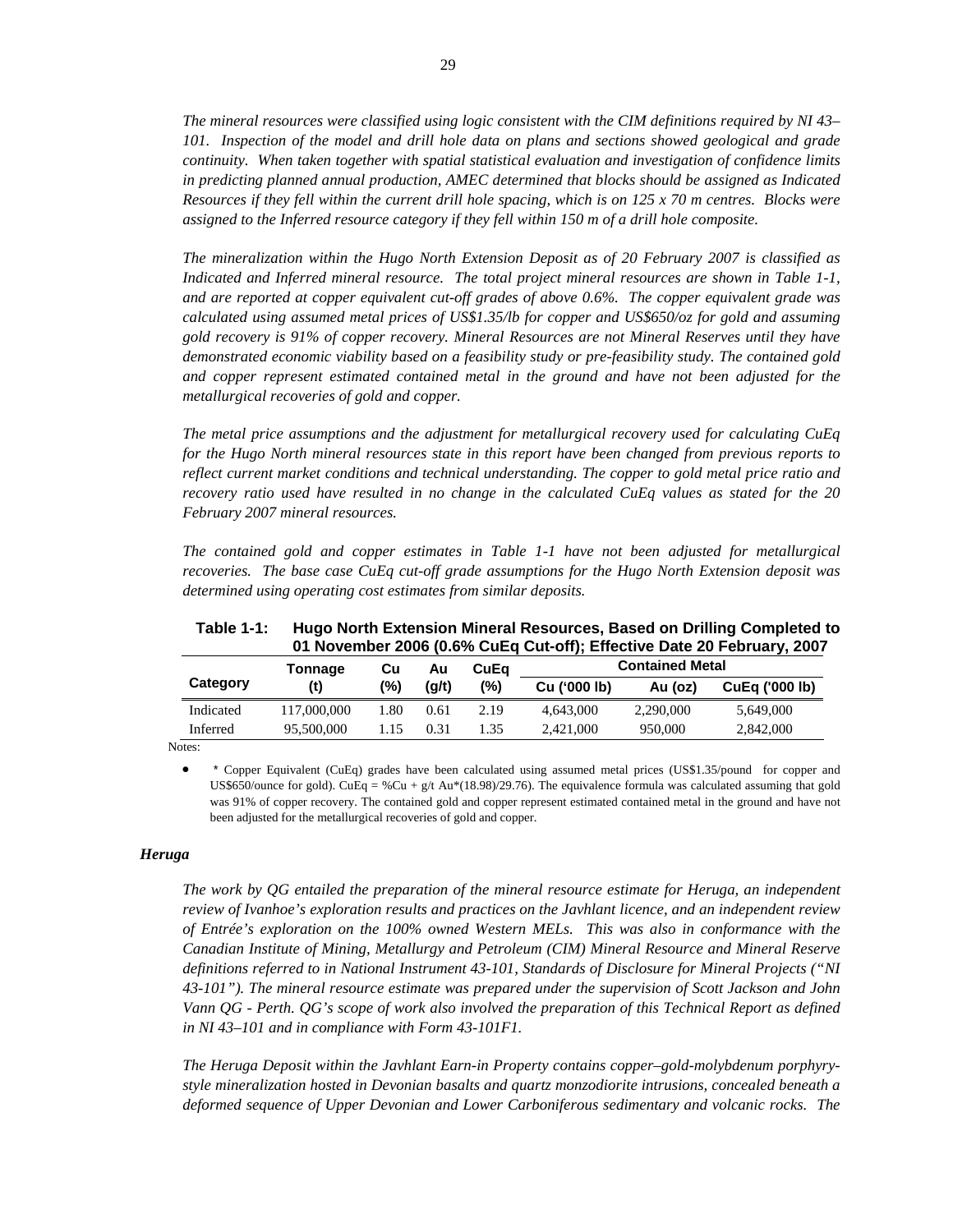30

*deposit is cut by several major brittle fault systems, partitioning the deposit into discrete structural blocks. Internally, these blocks appear relatively undeformed, and consist of southeast-dipping volcanic and volcaniclastic sequences. The stratiform rocks are intruded by quartz monzodiorite stocks and dykes that are probably broadly contemporaneous with mineralization. The deposit is shallowest at the south end (approximately 500 m below surface) and plunges gently to the north.* 

*QG reviewed Ivanhoe's QA/QC procedures at site in 2008 and found them to be followed. Results of field blanks show low incidence of contamination and confirm negligible contamination in the assay process. QG also evaluated performance of core, coarse reject, and pulp duplicates, and the results were found to be acceptable. The current Ivanhoe QA/QC program exceeds industry standards and demonstrates that the assay process for the samples taken from the Heruga Deposit is in control and the results are suitable for use in mineral resource estimation.* 

*The database used to estimate the mineral resources for the Heruga Deposit consists of samples and geological information from 35 drill holes, including daughter holes, totalling 44,205 m.* 

*The alteration at Heruga is typical of porphyry style deposits, with notably stronger potassic alteration at deeper levels. Locally intense quartz-sericite alteration with disseminated and vein pyrite is characteristic of mineralized quartz monzodiorite. Molybdenite mineralization seems to spatially correlate with stronger quartz-sericite alteration.* 

*Copper sulphides occur at Heruga in both disseminations and veins/fractures. Mineralized veins have a much lower density at Heruga than in the more northerly Southern Oyu and Hugo Dummett deposits.* 

*Modelling of mineralization zones for resource estimation purposes revealed that there is an upper copper-driven zone and a deeper gold-driven zone of copper-gold mineralization at Heruga. In addition, there is significant (100ppm – 1000ppm) molybdenum mineralization in the form of molybdenite. Very rare high gold grades (exceeding 50 g/t) appear to be associated with base metal ± molybdenite in late stage veins.* 

*The Mineral Resource estimate for the Heruga deposit was prepared by Stephen Torr of Ivanhoe Mines under the supervision of Scott Jackson and John Vann of Quantitative Group. A close-off date of 13 February, 2008 for survey (collar and downhole) data was utilized for constructing the geological domains. Additional assay data was incorporated into the database up to 21 February, 2008.* 

*To date, no metallurgical test work has been performed on mineralization from the Heruga Deposit.* 

*Ivanhoe created three dimensional shapes or wireframes of the major geological features of the Heruga deposit. To assist in the estimation of grades in the model, Ivanhoe also manually created three dimensional grade shells (wireframes) for each of the metals to be estimated. Construction of the grade shells took into account prominent lithological and structural features, in particular the four major subvertical post-mineralisation faults. For copper, a single grade shell at a threshold of 0.3% Cu was used. For gold, wireframes were constructed at thresholds of 0.3 g/t and 0.7 g/t. For molybdenum, a single shell at a threshold of 100ppm was constructed. These grade shells took into account known gross geological controls in addition to broadly adhering to the abovementioned thresholds.* 

*QG checked the structural, lithological and mineralized shapes to ensure consistency in the interpretation on section and plan. The wireframes were considered to be properly constructed and honoured the drill data.*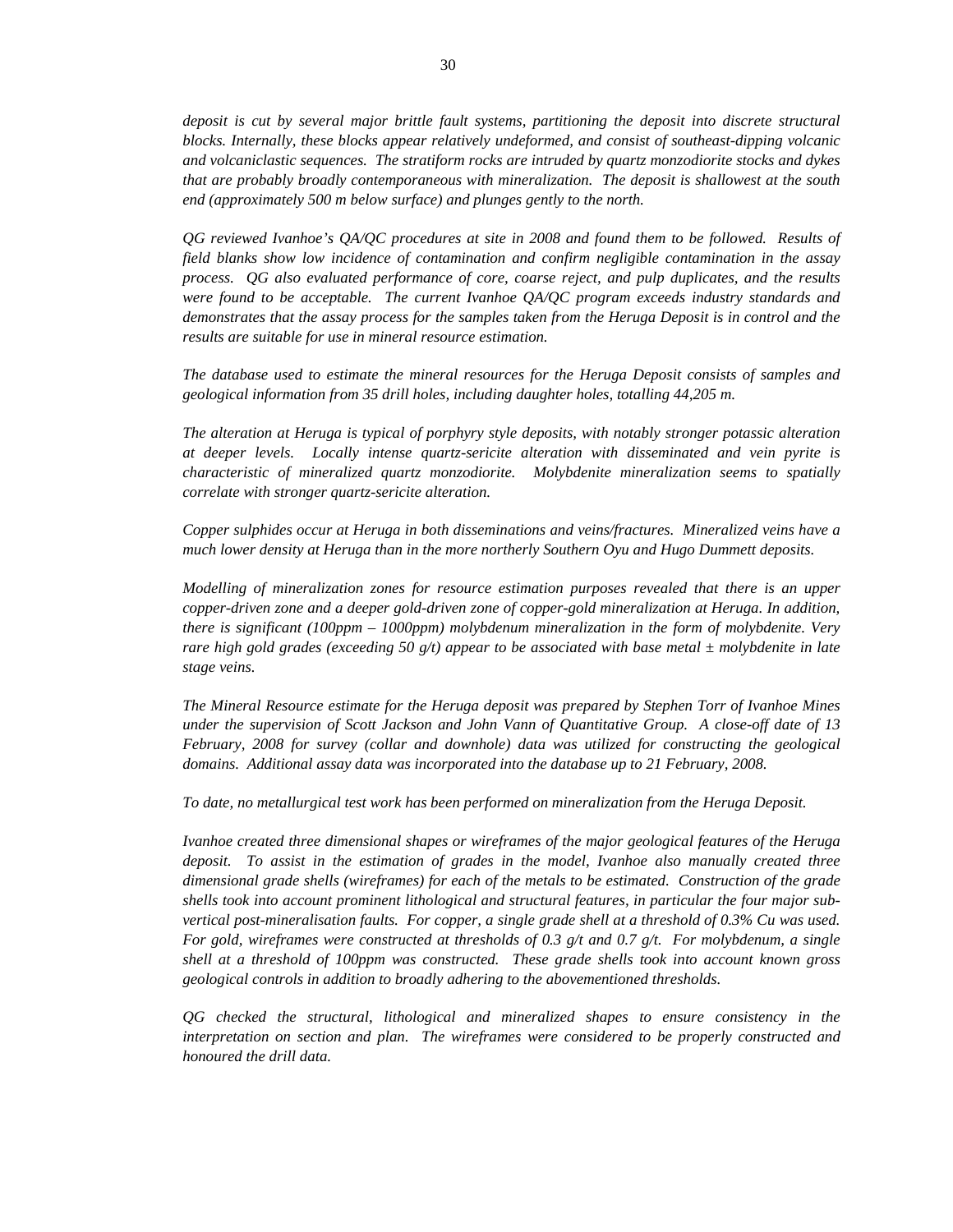*Resource estimates were undertaken using Datamine® commercial mine planning software. The methodology used was very similar to that used by AMEC to estimate the Hugo North deposits. Interpolation domains were based on mineralized geology, and grade estimation based on ordinary kriging. Bulk density was interpolated using an inverse distance to the third power methodology. The assays were composited into 5 m down-hole composites; block sizes were 20 x 20 x 15 m.* 

*As an independent check, QG also built a model from scratch using the same wireframes and drill data used in the Ivanhoe model. Gold, copper and molybdenum were interpolated using independently generated variograms and search parameters. QG compared the two estimates and consider that they agree well within acceptable limits thus adding additional support to the estimate built by Ivanhoe.* 

*The mineral resources for Heruga were classified using logic consistent with the CIM definitions required by NI 43–101. Blocks within 150m of a drill hole were initially considered to be Inferred. A three dimensional wireframe was constructed inside of which the nominal drill spacing was less than 150m. This shape aimed to remove isolated blocks around drill holes where continuity of mineralization could not be confirmed. Within the 150 m shape there were a small number of blocks that were greater than 150 m from a drill hole. These were included because it was considered that geological and grade continuity could be reasonably inferred within the main part of the mineralized zone. Of the total tonnes classified as Inferred approximately 95% are within 150 m of a drill hole while the average distance of the inferred blocks is approximately 100 m.* 

*The resources estimated within the Heruga Deposit as of 13 February, 2008 are classified as Inferred, shown in Table 1-2, and are reported at copper equivalent cut-off grades of above 0.6%. The equivalent grade was calculated using assumed metal prices of \$1.35/pound ("lb") copper ("Cu"), \$650/ounce ("oz") gold ("Au") and \$10/lb molybdenum ("Mo"). The equivalence formula was calculated assuming that gold and molybdenum recovery was 91% and 72% of copper recovery respectively.*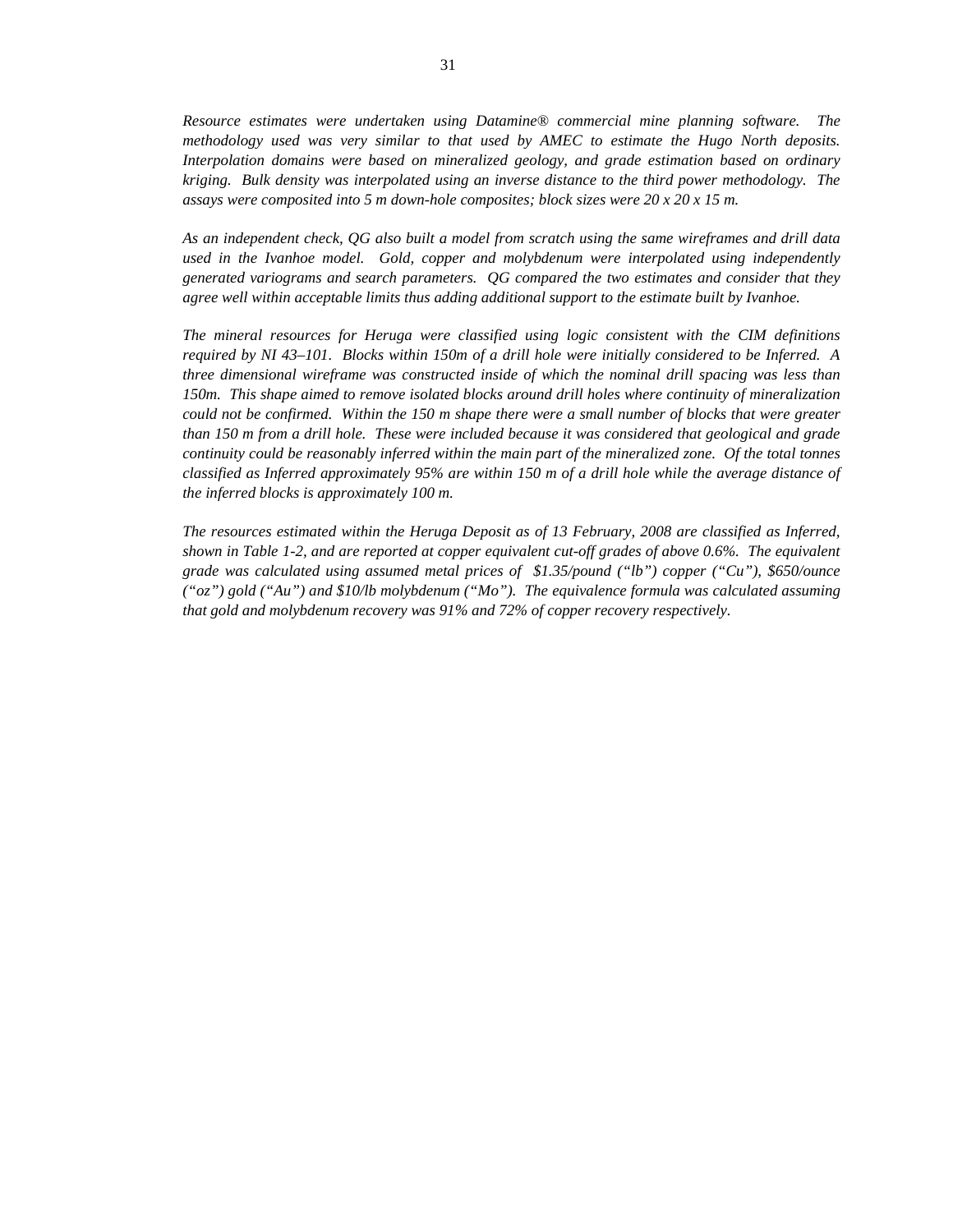| Cut-off               | <b>Tonnage</b> | ,,<br>Cu      | Au   | Mo  | Cu<br>$Eq*$   | ,,<br><b>Contained Metal</b> |                  |                   |
|-----------------------|----------------|---------------|------|-----|---------------|------------------------------|------------------|-------------------|
| CuEq<br>$\frac{6}{9}$ | 1000's<br>(t)  | $\frac{0}{0}$ | g/t  | ppm | $\frac{0}{0}$ | Cu<br>(1000 lb)              | Au<br>('000 oz.) | CuEq<br>(1000 lb) |
| >1.50                 | 30,000         | 0.63          | 1.80 | 126 | 1.85          | 390,000                      | 1,600            | 1,220,000         |
| >1.25                 | 80,000         | 0.59          | 1.39 | 124 | 1.54          | 970,000                      | 3,400            | 2,710,000         |
| >1.00                 | 210,000        | 0.57          | 0.97 | 145 | 1.26          | 2,570,000                    | 6,400            | 5,840,000         |
| >0.90                 | 300,000        | 0.55          | 0.84 | 150 | 1.16          | 3,600,000                    | 8,000            | 7,700,000         |
| >0.80                 | 430,000        | 0.53          | 0.72 | 152 | 1.07          | 5,000,000                    | 9,900            | 10,120,000        |
| >0.70                 | 590,000        | 0.51          | 0.62 | 148 | 0.98          | 6,590,000                    | 11,700           | 12,750,000        |
| >0.60                 | 760,000        | 0.48          | 0.55 | 142 | 0.91          | 8,030,000                    | 13,400           | 15,190,000        |
| >0.50                 | 930,000        | 0.45          | 0.50 | 135 | 0.84          | 9,220,000                    | 14,900           | 17,270,000        |
| >0.40                 | 1,160,000      | 0.41          | 0.45 | 123 | 0.76          | 10,500,000                   | 16,700           | 19,530,000        |
| >0.30                 | 1,420,000      | 0.37          | 0.40 | 111 | 0.69          | 11,670,000                   | 18,200           | 21,530,000        |

**Table 1-2: Heruga Inferred Mineral Resources, Based on Drilling Completed to 13 February, 2008; Effective Date 21 February, 2008** 

Notes:

• \* Copper Equivalent estimated using \$1.35/pound ("lb") copper ("Cu"), \$650/ounce ("oz") gold ("Au") and \$10/lb molybdenum ("Mo"). The equivalence formula was calculated assuming that gold and molybdenum recovery was 91% and 72% of copper recovery respectively. CuEq was calculated using the formula CuEq = %Cu +  $((g/t)$ Au\*18.98)+(%Mo\*0.01586))/29.76. The contained gold, copper and molybdenum represent estimated contained metal in the ground and have not been adjusted for metallurgical recovery.

## *Western Mineral Exploration Licenses*

*The Western MELs are underlain by Devonian and Carboniferous volcanic, volcaniclastic and sedimentary rocks, which in turn are overlain by a very minor amount of Permian (?) sedimentary rocks and Cretaceous sedimentary rocks. The Devonian sequence is intruded by weakly cupriferous diorite dykes of probable Devonian age; both Devonian and Carboniferous rocks are intruded by a number of granitoid plutons and related felsic dykes of Carboniferous age. On the western portion of the Shivee Tolgoi MEL, the Devonian sequence defines a corridor between two granitoid plutons, and has similarities with the stratigraphic succession to the east at Oyu Tolgoi. To date, the stratigraphy underlying the Togoot MEL appears to be of Carboniferous age, although a small portion of Upper Devonian or Lower Carboniferous volcanics may be present along the southern margin of the MEL.* 

*Exploration of the Western MELs since 2003 has comprised geophysics, mapping, soil geochemistry, and diamond drilling. The work was aimed primarily at testing deep induced-polarization anomalies believed to be associated with porphyry copper mineralization in the Devonian corridor and at epithermal precious metals mineralization in Devonian and Carboniferous rocks of the Shivee Tolgoi MEL, and at outcropping copper mineralization (Bayan-ovoo) and an area of intense hydrothermal alteration (Ring Dyke) on the Togoot MEL.* 

*During 2007, Entrée explored the Western MELs with a programme of ground and airborne magnetics, soil sampling (conventional and MMI), geological mapping, trenching, and 17 holes totalling 7,712 m of diamond drilling. The MMI sampling has indicated two areas of anomalous mobile ions responses: the*  West Khatnii Guya target, which has an anomalous molybdenum response; and the Altan Khulan target,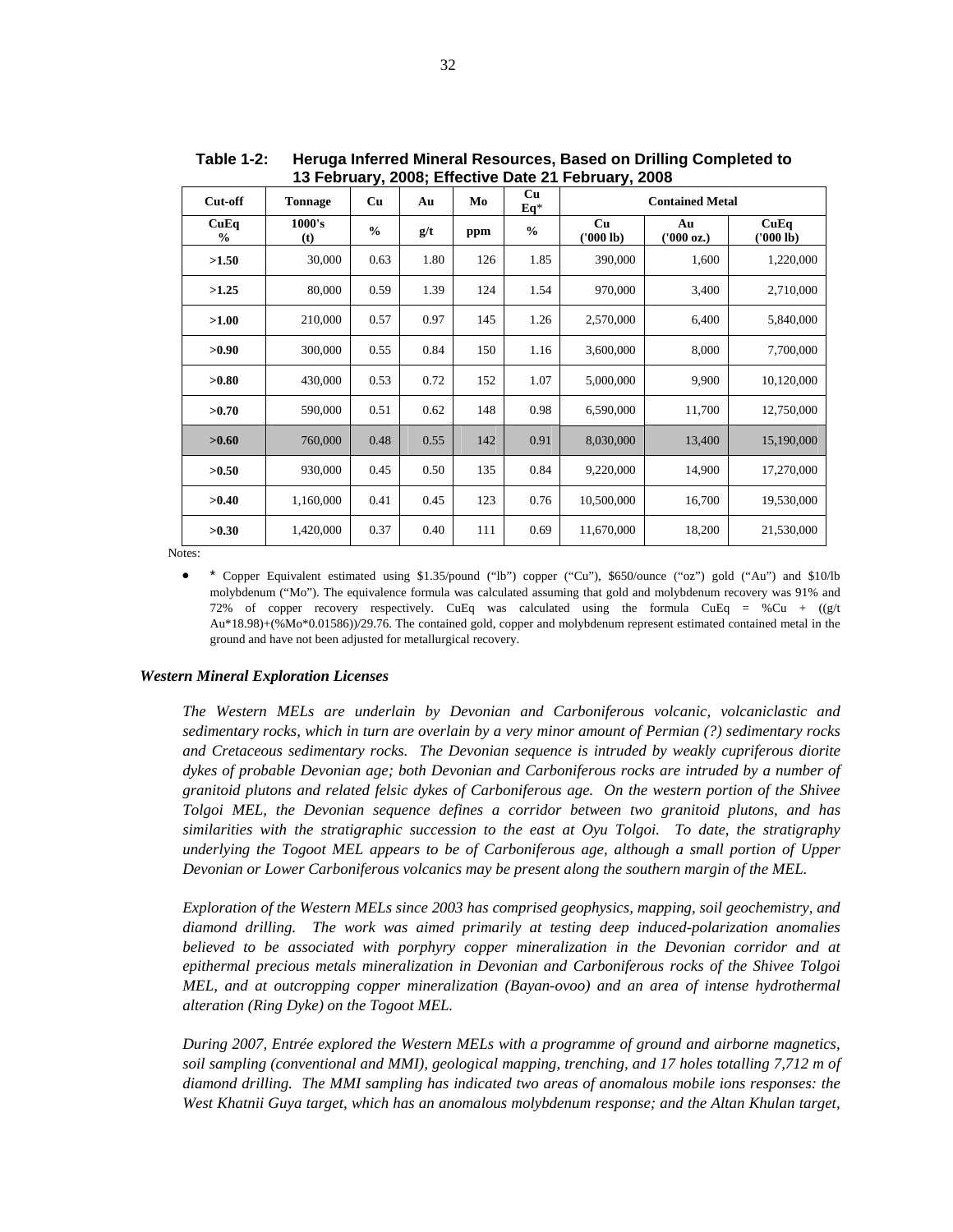*an open-ended anomalous gold response. Diamond drilling tested a number of different targets - on the Shivee Tolgoi MEL, epithermal gold mineralization and a deep IP target at Zone III; the MMI gold target at Altan Khulan; deep IP targets within the Devonian corridor at Khoyor Mod; and molybdenum mineralization hosted in Carboniferous volcanics at the Boundary Zone and in Carboniferous granitoids in the GGMM zone within the Baruun Grid area. On the Togoot MEL, deep IP targets at the Ring Dyke Target and shallow gold targets at Manakhad were drilled. The most significant intercept for all drilling*  was on the Altan Khulan target, which returned an intercept of 4.14 grams/tonne Au over 4.0 m.

*Additional exploration of the Western MELs is proposed for 2008. This will include geological mapping, geophysical surveying, MMI sampling, and diamond drilling, primarily to continue testing the Altan Khulan gold target and the Khatnii Guya molybdenum target. A Phase One budget of US\$2.5 million is proposed, with a Phase Two of US\$1.3 million contingent on Phase One results."* 

#### **Manlai Property, Kharmagtai Area**

#### *Project Description and Location*

The property comprises one exploration license totalling 6,924 hectares. The exploration licence granted on March 9, 2001 and the current term expires March 9, 2010. The property is located in southern Mongolia approximately 40 kilometres west of the Manlai village and 420 kilometres south of the capital city of Ulaanbaatar within Manlai and Tsogt Tsetsii Soums, Omnogovi Aimag.

#### *Accessibility, Climate, Local Resources, Infrastructure and Physiography*

The Manlai property is accessible by mainly unimproved dirt roads from Ulaanbaatar with final access to the property via dirt roads that branch off the Dalanzadgad-Manlai main access route. The roads are generally in very poor condition and require the use of 4 wheel drive vehicles. Closest scheduled air access is via Oyu Tolgoi (120 kilometres south) or via Dalanzadgad, 160 kilometres to the southwest.

The south Gobi region has a continental, semi-desert climate with cool springs and autumns, hot summers, and cold winters. The average annual precipitation is approximately 80 mm, 90% of which falls in the form of rain with the remainder as snow. Snowfall accumulations rarely exceed 50 mm. Temperatures range from an extreme maximum of about 36°C to an extreme minimum of about minus 31°C. The air temperature in wintertime fluctuates between - 5°C and -31°C. Wind is usually present at the site. Very high winds are accompanied by sand storms that often severely reduce visibility for several hours at a time. Winter snowstorms and blizzards with winds up to 40 m/s occur in the Gobi region between 5 and 8 days a year. Spring dust storms are far more frequent, and these can continue through June and July.

Basic supplies such as fuel, minor groceries and unskilled labourers are available from the village of Manlai. There is no industrial power available in the area. Water, such as required for camp or drilling use, is available from numerous local shallow wells.

Topography in the area varies from being quite hilly and rugged at the Eastern Zone to rolling sandy plains at the Western Zone. The hills of the Eastern Zone are cut by relatively deeply incised linear drainages/canyons having steep walls. Drainages in the Western Zone are almost non-existent being choked by drifting sand. Relief on the property varies up to 145 metres with the mean elevation being approximately 1,325 metres.

The operating season at Manlai normally runs from April through November, depending on weather and the defined work program.

#### *History*

Entrée acquired the title to the Manlai Property in September 2003, and began exploration in 2004. In 2004 Entrée completed preliminary prospecting and analysed 200 rock samples, 30 line-kilometres of 50 metre spaced soil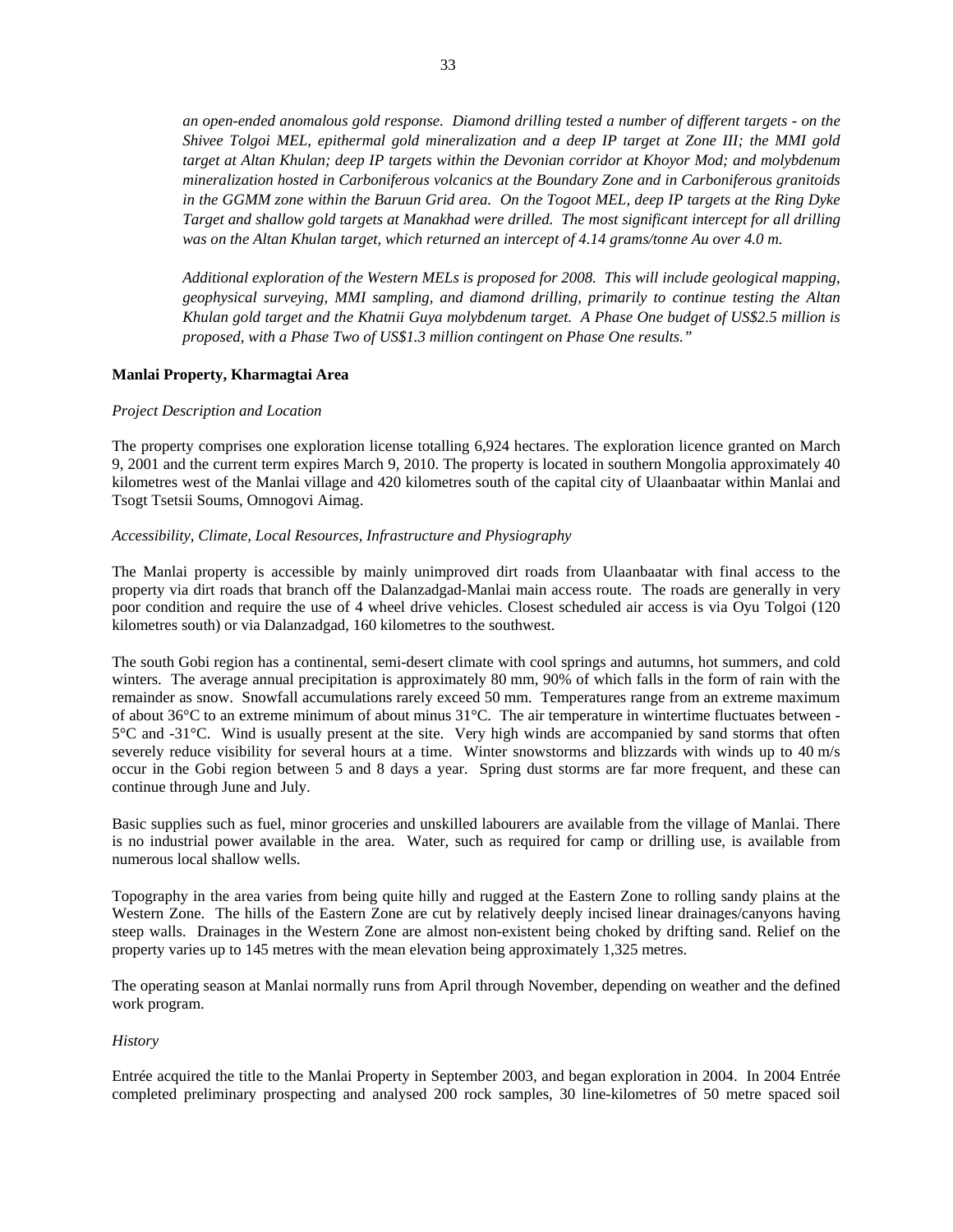sampling, 34.2 line-kilometres of IP survey, 55.1 line-kilometres of magnetometer survey, 38 channel samples and mapping in 6 trenches/pits, 66 kilometres of grid installation and collection and analyses of 42 stream sediment samples.

This work was followed in 2005 by installing 240.1 line-kilometres of surveyed grid, collecting and analyzing 2,047 soil samples on 50 metre spaced soil sampling over 90.2 line-kilometres, 178.8 line-kilometres of gradient IP, and resistivity, and magnetometer surveys, followed by 32.6 line-kilometres of Titan deep-penetrating IP and resistivity, collection and analyses of 336 rock samples from surface and 900 metres of hand-dug trenchs (56 channel samples) and four diamond drill holes totalling 2,513.6 metres, resulting in the analyses of 1,550 1 to 2 metre long, halved core samples.

At the Manlai Property in 2007, 1,960 metres of diamond drilling were completed in two holes on the East Target area. This target is centered on coincident magnetometer and induced polarization anomalies, and anomalous copper and molybdenum in soil geochemistry, with surface exposure of stockwork quartz veining containing chalcopyrite and bornite over an area of 500 x 150 metres.

Limited work on the Manlai project is planned for 2008. The Company has chosen to extend the licence to 2010.

Rio Tinto has a right of first refusal with respect to any proposed disposition by the Company of an interest in the Manlai property.

## *Geological Setting*

The project area is bisected by a major NE-trending fault that separates the volcanic and volcaniclastic sections (which includes "Manlai" hill) in the south-eastern block from the argillite, phyllite, and large Cu-bearing granodiorite stock in the north-western block. The SE block appears to have been significantly down-dropped relative to the NW block and tilted northward between 30 and 40 degrees based on the dips noted along a major angular unconformity that is exposed over 4 kilometres of strike length. This unconformity is significant because it represents the eruptive surface (paleo-surface) for a bi-modal volcanic system (rhyolitic and basaltic-andesitic lavas and volcaniclastics) that is genetically related to the intrusive-dominated alteration and Cu-mineralization in the Eastern Target area. The northward dip on the paleo-surface implies around 1000 metres of denudation has occurred over the East Target area.

## *Exploration*

Exploration at the Company's Manlai project focused on following up targets defined by the field program in 2006..The most recent program consisted of 1,960 metres of diamond drilling completed in two holes on the East Target area.

## *Mineralization*

Drilling at Manlai in 2007 concentrated in the area of a large  $(1.5 \text{ kilometer x } 1.5 \text{ kilometer})$  IP chargeability – magnetometer anomaly, with associated porphyry-style alteration and associated copper mineralization.

#### *Drilling*

Drilling at Manlai in 2007 consisted of 2 diamond drill holes totalling 1,960 metres.

- Hole EGU07013B (968 metres) contained variable quartz stockwork veining with minor visible copper and molybdenum sulphides over a length of 510 metres. The best mineralized interval was 25 metres at 0.13% Cu (683 to 708 metres).
- No significant mineralization was intersected in the second hole (EGU07014).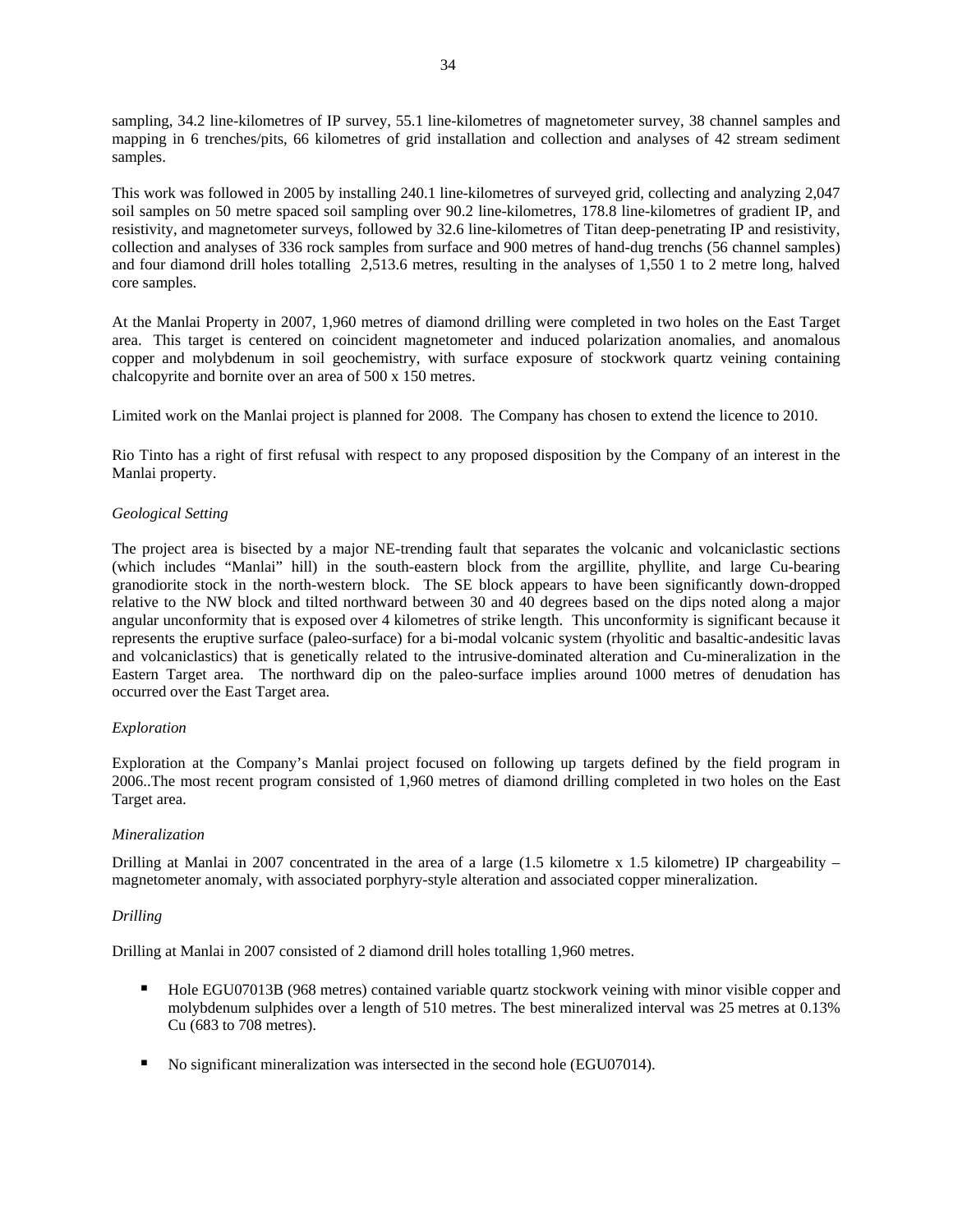#### *Sampling and Analysis*

Drill core was cut on site using a diamond saw and one-half the core (1 to 2 metre samples) sent to SGS Mongolia in Ulaanbaatar for Au, Ag, Cu, Pb, Zn, Mo geochemical analysis. Standards, blanks and duplicates were inserted on a regular basis to monitor analytical quality.

#### *Security of Samples*

Core is stored and sampled in a fenced area segregated from the main camp and with restricted access. Core samples are placed in plastic bags and then in sealed rice sacks for shipment to SGS in a locked box. Chain of custody forms are used to track shipment and delivery.

## *Mineral Resource and Mineral Reserve Estimates*

The Manlai property has no mineral resource or reserve estimates.

#### *Mining Operations*

The Manlai property has no mining operations.

#### **Empirical Discovery Agreement 2007**

In July 2007, the Company entered into an agreement with Empirical Discovery LLC "Empirical" to explore for and develop porphyry copper targets in southeastern Arizona and adjoining southwestern New Mexico. Under the terms of the agreement, Entrée has the option to acquire an 80% interest in any of the properties by incurring exploration expenditures totalling a minimum of \$1.9 million and issuing 300,000 shares within 5 years of the anniversary of TSX acceptance of the agreement. If Entrée exercises its option, Empirical may elect within 90 days to retain a 20% participating interest or convert to a 2% NSR royalty, half of which may be purchased for \$2 million.

The principals of Empirical have extensive experience in exploration for copper porphyries in the Americas, as well as access to proprietary geophysical interpretation techniques of particular application to large regional datasets. These techniques have been modeled using a number of known deposits, and the criteria developed will be used to identify buried targets from the regional database. Initial targeting is underway, and applications for eleven contiguous mineral exploration permits in southeastern Arizona and New Mexico totalling approximately 8.5 square miles (22 square kilometres) were approved.

#### **Empirical Discovery Agreement 2008**

In January 2008, the Company entered into a second agreement with Empirical to explore for and test porphyry copper targets in a specified area near Bisbee, Arizona. Bisbee is located within a copper district that produced over 8 billion pounds of copper and 3 million ounces of gold in the last century. The Company intends to use the proprietary geophysical interpretation techniques developed by the principals of Empirical to locate buried porphyry targets. The area of interest covers over 10,800 acres (4,370 ha). Under the terms of the agreement, Entrée has the option to acquire an 80% interest in any of the properties by incurring exploration expenditures totalling a minimum of \$1.9 million and issuing 150,000 shares within 5 years of the anniversary of TSX acceptance of the agreement. If Entrée exercises its option, Empirical may elect within 90 days to retain a 20% participating interest or convert to a 2% NSR royalty, half of which may be purchased for \$2 million.

#### **Huaixi**

In November, 2007, Entree entered into an agreement with the Zhejiang No. 11 Geological Brigade to explore for copper within three prospective contiguous exploration licences, totalling approximately 61 square kilometres in Pingyang County, Zhejiang Province, People's Republic of China.

Entrée has agreed to spend \$3 million to fund exploration activities on the licences (collectively known as "Huaixi" - see maps on [www.entreegold.com\)](http://www.entreegold.com/) over a four year period. After Entrée has expended \$3 million, the Company will have earned a 78% interest and Zhejiang No. 11 Geological Brigade will hold a 22% interest in the project.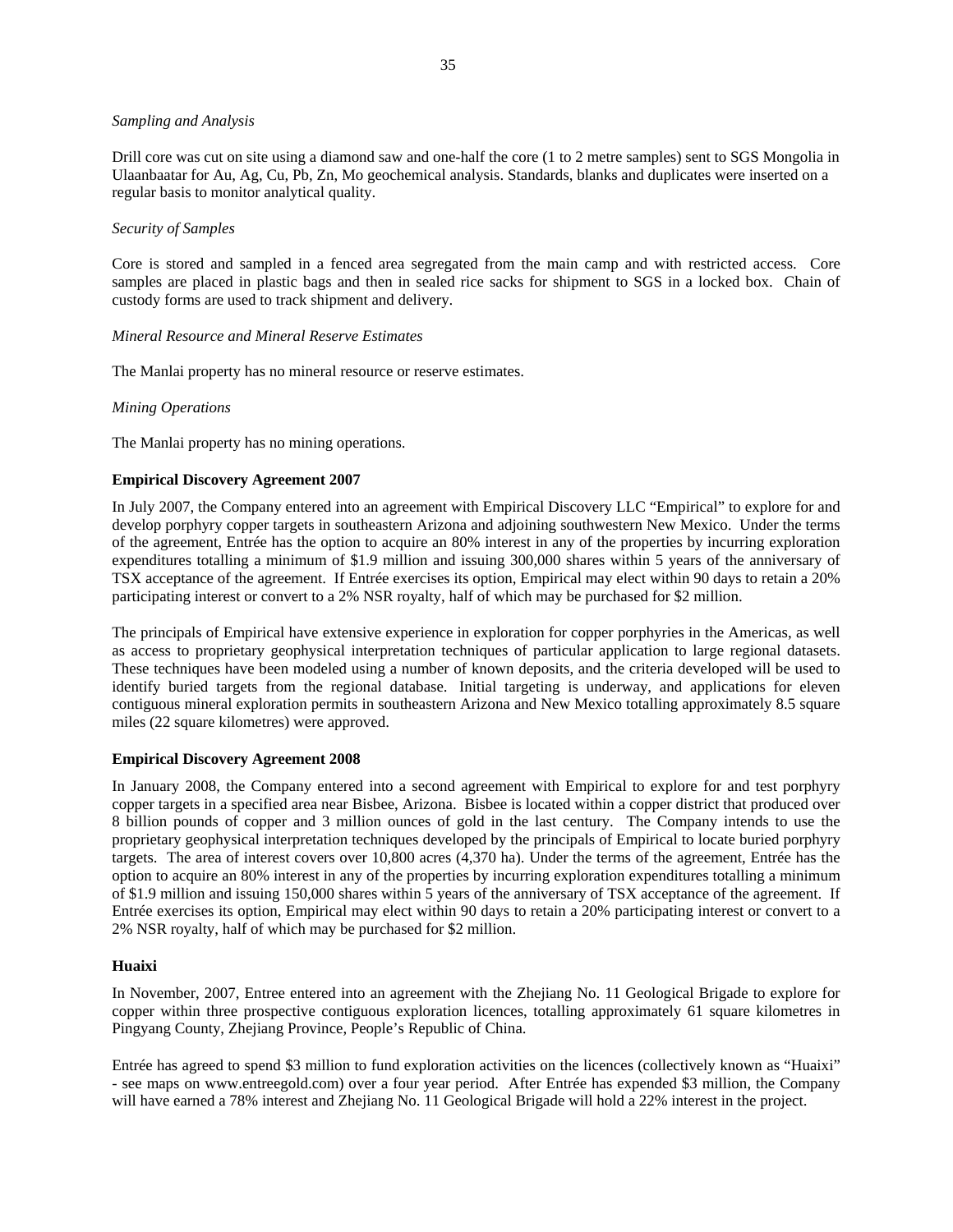<span id="page-36-0"></span>The licences cover a large area of advanced argillic alteration with peripheral, small scale, past-producing coppergold and pyrite mines. As the area has not been extensively drill-tested to depth or explored using deep-penetrating geophysical techniques, it is believed to offer excellent potential for buried copper deposits. In addition, the geology of the Huaixi area is similar to that of high-level systems associated with a number of porphyry copper deposits elsewhere in the world.

The Company is currently in the process of forming a Chinese business entity. Once formed, active exploration is expected to begin directly.

#### **DIVIDENDS**

We have not declared any dividends on our common stock since the inception of our company on July 19, 1995. There is no restriction in our articles that will limit our ability to pay dividends on our common stock. However, we do not anticipate declaring and paying dividends to our shareholders in the near future.

## **CAPITAL STRUCTURE**

The Company is authorized to issue an unlimited number of common shares without par value, of which 94,047,841 are issued and outstanding at March 27, 2008. Each common share is entitled to one vote. All common shares of the Company, both issued and unissued, rank equally as to dividends, voting power and participation in assets. No shares have been issued subject to call or assessment. There are no pre-emptive or conversion rights and no provision for exchange, exercise, redemption and retraction, purchase for cancellation, surrender or sinking or purchase funds. Provisions as to modification, amendments or variation of such rights or such provisions are contained in the British Columbia Business Corporations Act and the Company's articles.

#### **MARKET FOR SECURITIES**

Our common shares were traded on the TSX Venture Exchange until April 24, 2006. On April 24, 2006 we began trading on the Toronto Stock Exchange. Our symbol is "ETG" and our CUSIP number is 29383-100. Our common shares are also traded on the American Stock Exchange under the symbol EGI and on the Frankfurt Stock Exchange under the symbol EKA (WKN:121411).

#### **Trading history**

The following quotations reflect the high, low and closing bids, volume and number of trades on the Toronto Stock Exchange for the Company's common shares for each of the most recently completed financial year, starting with the most recent month:

| <b>Month</b>     | <b>High</b> | Low    | <b>Close</b> | Volume    |
|------------------|-------------|--------|--------------|-----------|
| December 2007    | \$2.90      | \$2.09 | \$2.51       | 1,126,262 |
| November 2007    | 3.31        | 2.40   | 2.60         | 4,196,459 |
| October 2007     | 3.35        | 2.46   | 3.10         | 5,789,909 |
| September 2007   | 2.65        | 2.14   | 2.50         | 1,228,737 |
| August 2007      | 2.95        | 1.87   | 2.59         | 6,516,464 |
| <b>July 2007</b> | 3.67        | 2.70   | 2.90         | 9,684,887 |
| June 2007        | 2.78        | 2.08   | 2.60         | 4,179,999 |
| May 2007         | 2.50        | 2.00   | 2.24         | 2,761,688 |
| April 2007       | 2.72        | 1.86   | 2.48         | 4,769,829 |
| March 2007       | 2.01        | 1.54   | 1.87         | 1,626,704 |
| February 2007    | 2.03        | 1.65   | 1.68         | 2,992,490 |
| January 2007     | 1.94        | 1.59   | 1.80         | 1.647.329 |

*Name of Market: Toronto Stock Exchange (CDN\$)*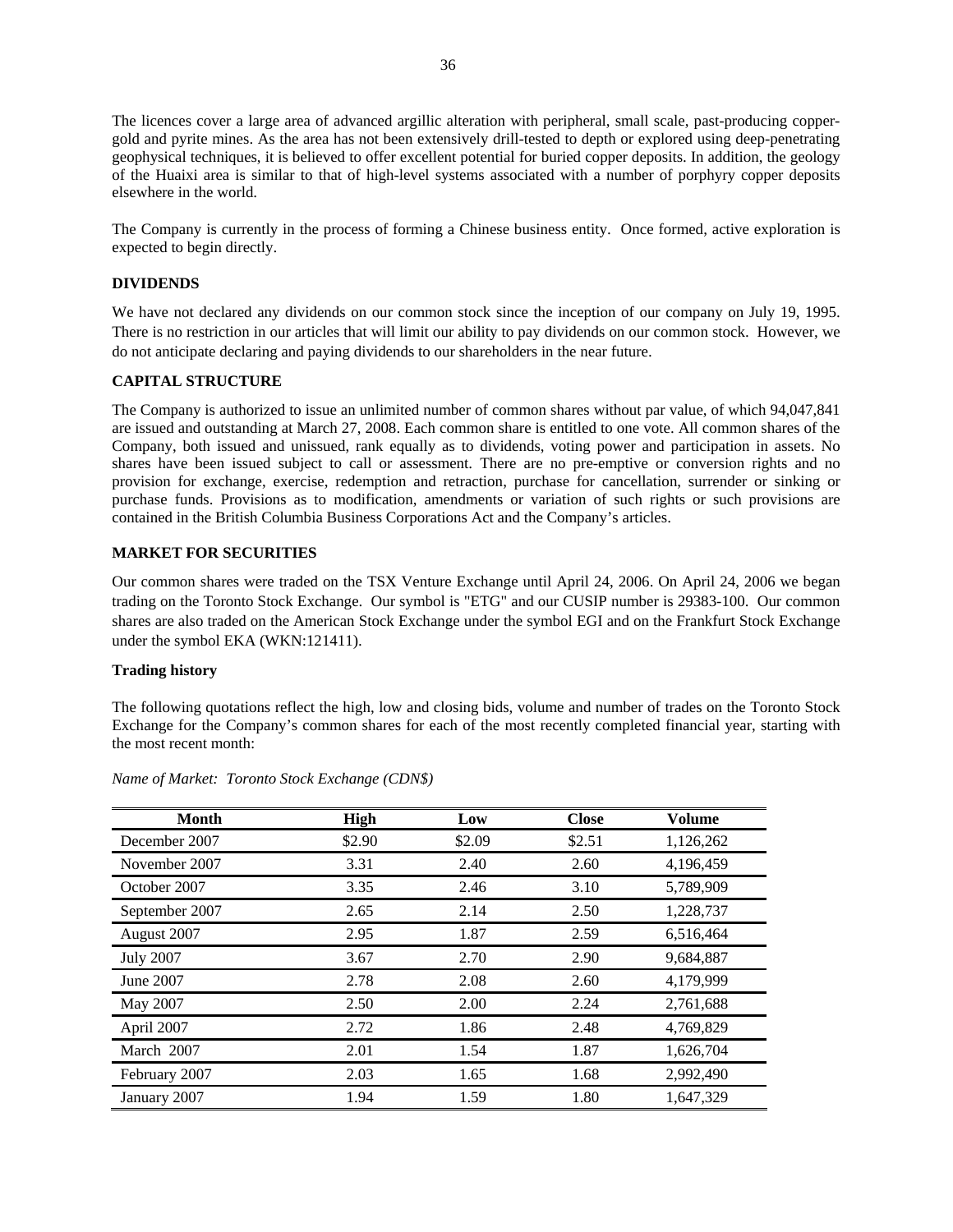<span id="page-37-0"></span>The price of the Company's common shares as reported by the Toronto Stock Exchange at the close of the business on December 31, 2007 was C\$2.51 per share and on March 27, 2008 was C\$2.05 per share.

Our common shares are issued in registered form. Computershare Investor Services is the registrar and transfer agent for our common shares. Their address is 3<sup>rd</sup> Floor, 510 Burrard Street, Vancouver, BC, V6C 3G9, Telephone: (604) 689-9853, Facsimile: (604) 689-8144.

On March 27, 2008 the shareholders' list for our common shares showed 23 registered shareholders and 94,047,841 common shares outstanding.

#### **ESCROWED SECURITIES**

There were no escrowed securities at December 31, 2007

#### **DIRECTORS AND OFFICERS**

The Company's current Board of Directors consists of six directors. The term of office for each director expires at the annual general meeting subsequent to that at which he or she was elected. The following is a brief account of the education and business experience of each director and executive officer during the last five years, indicating each person's principal occupation during the period, and the name and principal business of the organization by which he was employed or with which he is/was involved as an officer, director or beneficial owner of securities with more than a 10% voting position.

#### *Gregory G. Crowe, President, Chief Executive Officer and Director*

Mr. Crowe has been a director and President of the Company since July 3, 2002 and has been Chief Executive Officer of the Company since July 16, 2003.

Mr. Crowe was self-employed from 1997 to 2002, providing exploration and management services for junior resource companies. Mr. Crowe is currently a director of Acrex Ventures Ltd..

Mr. Crowe is a professional geologist with more than 25 years of exploration, business and entrepreneurial experience throughout North America, Latin America, Africa and Southeast Asia. Prior to joining the Company, Mr. Crowe was a senior executive with Acrex Ventures Ltd., a junior resource company active in Ontario, and cofounder and President of Azimuth Geological Inc., a private consulting company specializing in exploration and management services for junior and major mining companies such as Rio Algom Ltd., the Prime Group and Westmin Resources Limited. Mr. Crowe also worked for Yuma Copper Corp. from 1994 to 1997, where he was instrumental in transforming Yuma Copper Corp. from a junior exploration company into a copper producer with two mines in Chile.

Mr. Crowe obtained a Bachelor of Geology degree from Carlton University and a Master of Geology degree from the University of Calgary. He is a member of the Association of Professional Engineers and Geoscientists of British Columbia, and the Prospectors and Developers Association of Canada.

#### *Mark H. Bailey, Director*

Mr. Bailey has been a director of the Company since June 28, 2002.

Mr. Bailey is an exploration geologist with more than 27 years of industry experience. Since 1995, he has been the President and Chief Executive Officer of Minefinders Corporation Ltd. ("Minefinders"), a precious metals exploration and development company whose shares are listed for trading on the Toronto Stock Exchange and the American Stock Exchange. Minefinders has discovered more than 4 million ounces of gold and 165 million ounces of silver over the past six years. Before joining Minefinders, Mr. Bailey held senior positions with Equinox Resources Inc. and Exxon Minerals. Since 1984, Mr. Bailey has worked as a consulting geologist with Mark H. Bailey & Associates LLC. Mr. Bailey is a highly respected industry veteran, renowned for his technical competence and strong ability to maximize exploration programs and budgets. Mr. Bailey is also currently a director of Minefinders, Dynasty Metals & Mining Inc. and Northern Lion Gold Corp.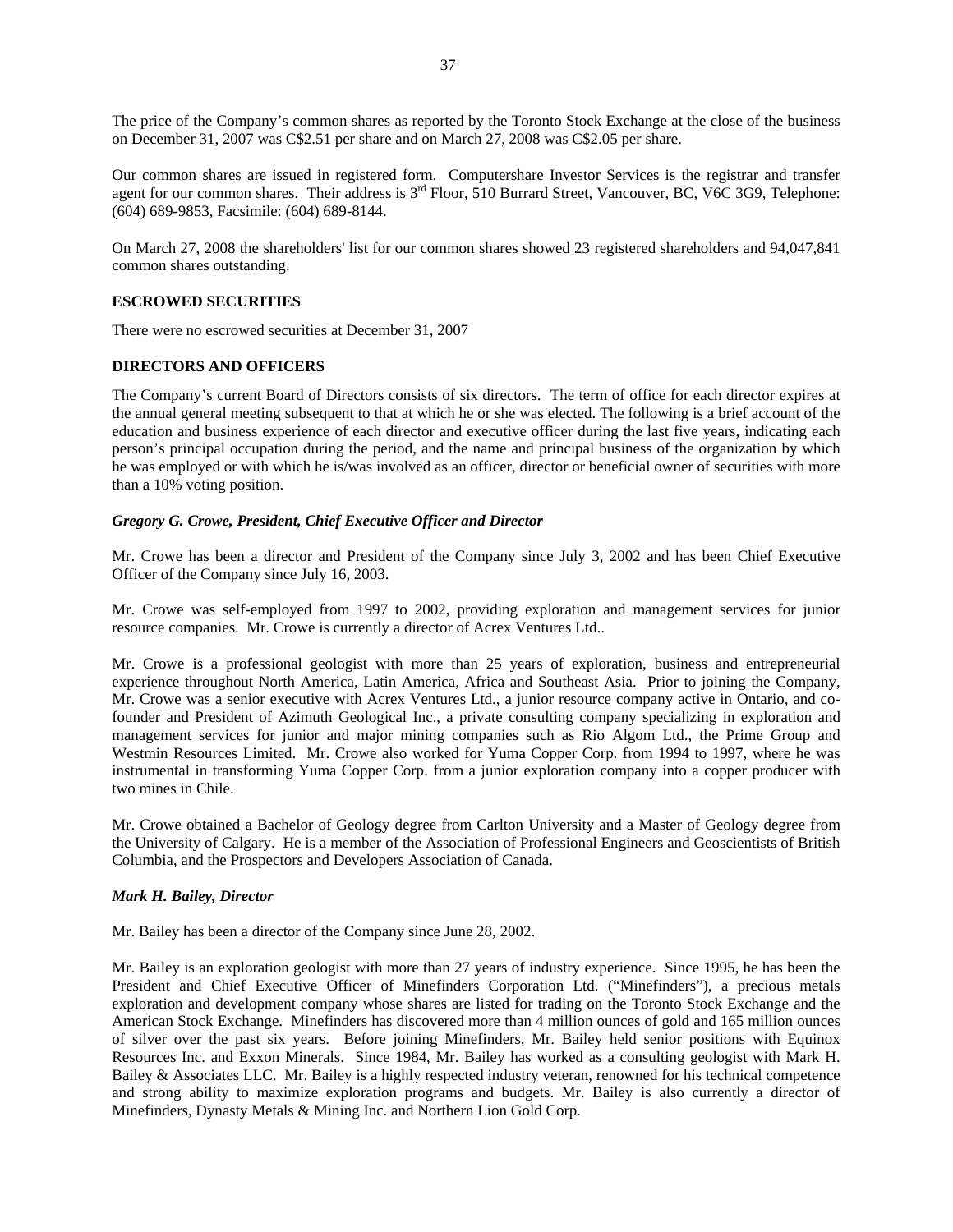#### *Lindsay Richard Bottomer, Vice-President, Corporate Development and Director*

Mr. Bottomer has been a director of the Company on June 28, 2002 and became Vice-President, Corporate Development on October 16, 2005.

Mr. Bottomer is a professional geologist with more than 35 years experience in global mineral exploration and development with major and junior mining companies, the last 18 years based in Vancouver, BC. Currently, he is Vice-President, Corporate Development with Entrée Gold Inc. He was formerly President and Chief Executive Officer of Silver Quest Resources Ltd., a public company focused on gold and silver exploration in Canada. Mr. Bottomer has also served as Vice-President Exploration with IMA Exploration Inc., Director of Canadian Exploration with Echo Bay Mines Ltd., and Vice-President of New Projects with Prime Equities International. Mr. Bottomer is also currently a director of Alder Resources Ltd., Armadillo Resources Ltd., Astorius Resources ltd., BCM Resources Corporation, Richfield Ventures Corp., Rochester Resources Ltd., and Yale Resources Ltd.

Mr. Bottomer obtained a Bachelor of Science (Honours) degree in geology from the University of Queensland and a Master of Applied Science degree from McGill University. Mr. Bottomer is a member of the Association of Professional Engineers and Geoscientists of British Columbia and a Fellow of the Australasian Institute of Mining and Metallurgy. He is also past President of the British Columbia and Yukon Chamber of Mines and currently an elected councillor on the Association of Professional Engineers and Geoscientists of British Columbia.

#### *James L. Harris, Chairman and Director*

Mr. Harris has been a director of the Company since January 29, 2003 and was appointed non-executive Chairman on March 15, 2006.

Mr. Harris is a corporate, securities and business lawyer with over 25 years' experience in British Columbia and internationally. He has extensive experience with the acquisition and disposition of assets, corporate structuring and restructuring, regulatory requirements and corporate filings, and corporate governance. Clients have included public companies listed on the TSX Venture Exchange, the Toronto Stock Exchange, the OTC Bulletin Board and NASDAQ. Involved in a number of professional and community activities, Mr. Harris has been an instructor at the Professional Legal Training Course for articling students sponsored by the Law Society of British Columbia on the subject of corporate and securities law. Mr. Harris was also a Founding Member of the Legal Advisory Committee of the Vancouver Stock Exchange. Apart from his legal education, Mr. Harris has also completed a graduate course in business at the London School of Economics.

#### *Peter G. Meredith, Director*

Mr. Meredith has been a director of the Company since November 24, 2004. He was nominated by Ivanhoe Mines Ltd. as its representative on the Company's Board, as per the terms of an Equity Participation and Earn-in Agreement effective November 9, 2004, between the Company and Ivanhoe Mines Ltd.

He is Ivanhoe Mines' former Chief Financial Officer (CFO) and assumed the position of Deputy Chairman in May, 2006, overseeing the company's business development and corporate relations. Mr. Meredith was Ivanhoe Mines' CFO from May, 2004, to May, 2006, and from June, 1999, to November, 2001. Mr. Meredith has been the CFO of Ivanhoe Capital Corporation since June, 1996. Prior to joining Ivanhoe, Mr. Meredith, a Chartered Accountant and a Certified Management Accountant, was a partner and director of Deloitte & Touche, one of the largest accounting and management consulting firms in the world. Mr. Meredith has over 35 years of experience as a business advisor, specializing in regulatory compliance and corporate finance. He is a member of the Canadian Institute of Chartered Accountants. Mr. Meredith is also currently a director of Great Canadian Gaming Corporation, Ivanhoe Energy Inc., Ivanhoe Mines Ltd., Jinshan Gold Mines Inc., and SouthGobi Energy Resources Ltd.

#### *Michael Howard, Deputy Chairman and Director*

Mr. Howard has been a director of the Company since May 16, 2007 and was appointed non-executive Deputy Chairman on the same day.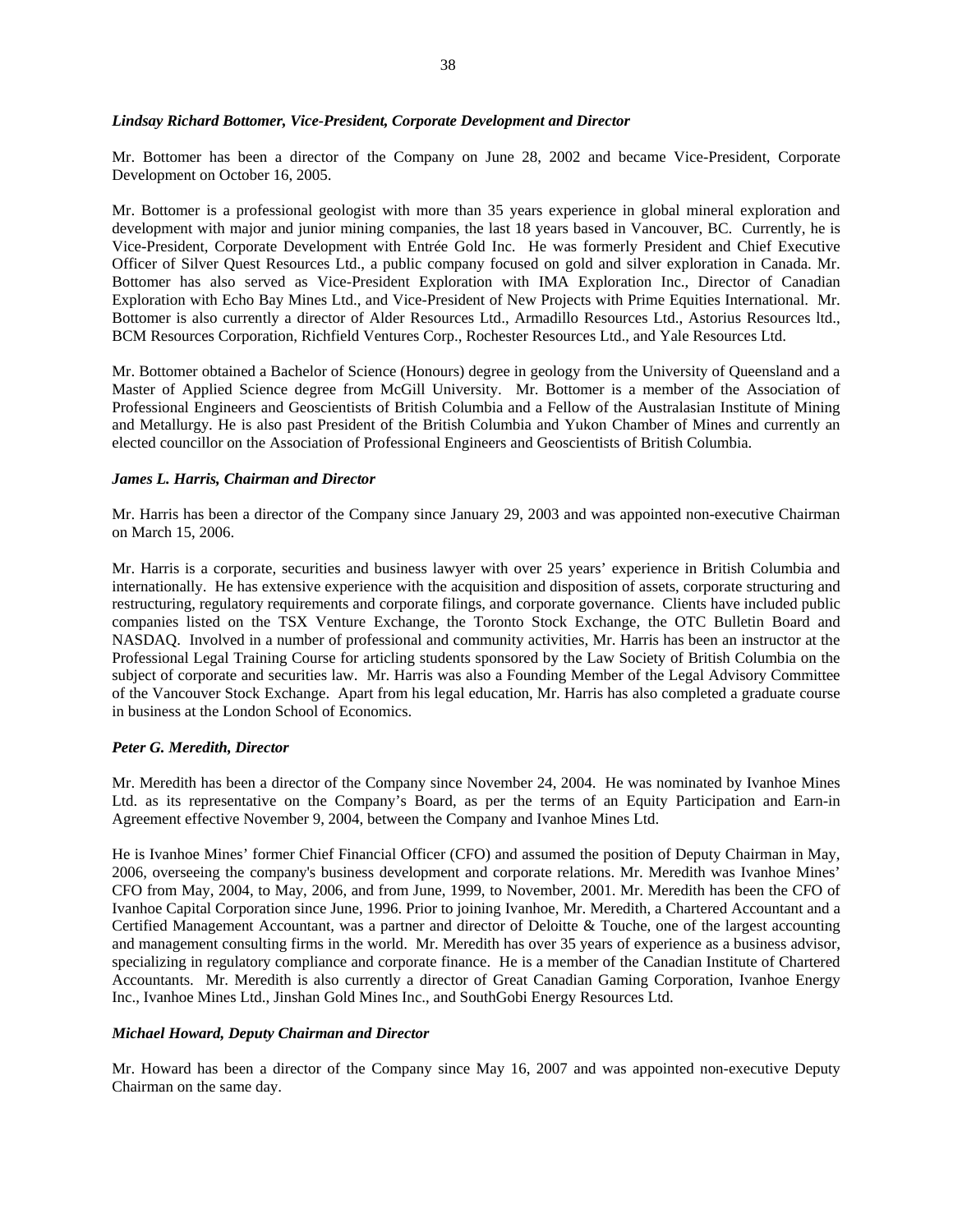Mr. Howard, the former leader of the Conservative Party in Britain and a distinguished lawyer, has filled many government posts, including Home Secretary, Secretary of State for Employment and Secretary of State for the Environment. Since leaving office he was Shadow Foreign Secretary and then Shadow Chancellor. He remains a Member of Parliament until the next election.

Since 2005, Mr. Howard has been appointed to a number of corporate boards and is the European Chairman of Diligence, a leading business intelligence consultancy. Mr. Howard is also currently a director of Norhern Racing Limited, Amteus plc and Offshield Limited

## *Hamish Malkin, Chief Financial Officer*

Mr. Malkin has been Chief Financial Officer of the Company since July 16, 2003 and was Corporate Secretary from August 7, 2003 to May 1, 2006.

Mr. Malkin has been self-employed since April 2003, providing Chief Financial Officer services on a contract basis. Prior to being self-employed, Mr. Malkin was the Chief Financial Officer of Trivalence Mining Corporation from January 1997 to March 2003. Mr. Malkin is a Chartered Accountant and a member of the Canadian Institute of Chartered Accountants and the Institute of Chartered Accountants of British Columbia. Prior to 1997, Mr. Malkin held senior financial positions in the entertainment and commercial real estate industries.

## *Robert M. Cann, Vice-President, Exploration*

Mr. Cann has been the Company's Exploration Manager since July, 2002 and was appointed to the position of Vice-President, Exploration on August 11, 2005.

Mr. Cann has been in charge of the startup and management of all of the Company's support operations and exploration projects in Mongolia since July, 2002. He has extensive experience in project management, geological consulting and office management. Prior to joining the Company, Mr. Cann was Exploration Manager for Spokane/Sand River Resources in Chihuahua, Mexico, from 1999 to 2000. From 1995 through 1999, Mr. Cann worked as an independent consulting geologist for various companies contemplating property acquisitions in Honduras, Mexico, Peru and Nevada. Mr. Cann holds a Master of Science degree in Economic Geology from the University of British Columbia and is a member of the Association of Professional Engineers and Geoscientists of British Columbia – P. Geo., the Canadian Institute of Mining and Metallurgy (CIMM) and the Society of Economic Geologists.

### *Mona M. Forster, Vice President and Corporate Secretary*

Ms. Forster joined the Company as Business Manager in October 2003, was appointed Corporate Secretary in May 2006 and appointed Vice President on November 28, 2007.

Ms. Forster has over 20 years of experience in administration and management, primarily in the mining industry. She holds an MBA from Simon Fraser University and is currently a director of the Association for Mineral Exploration British Columbia.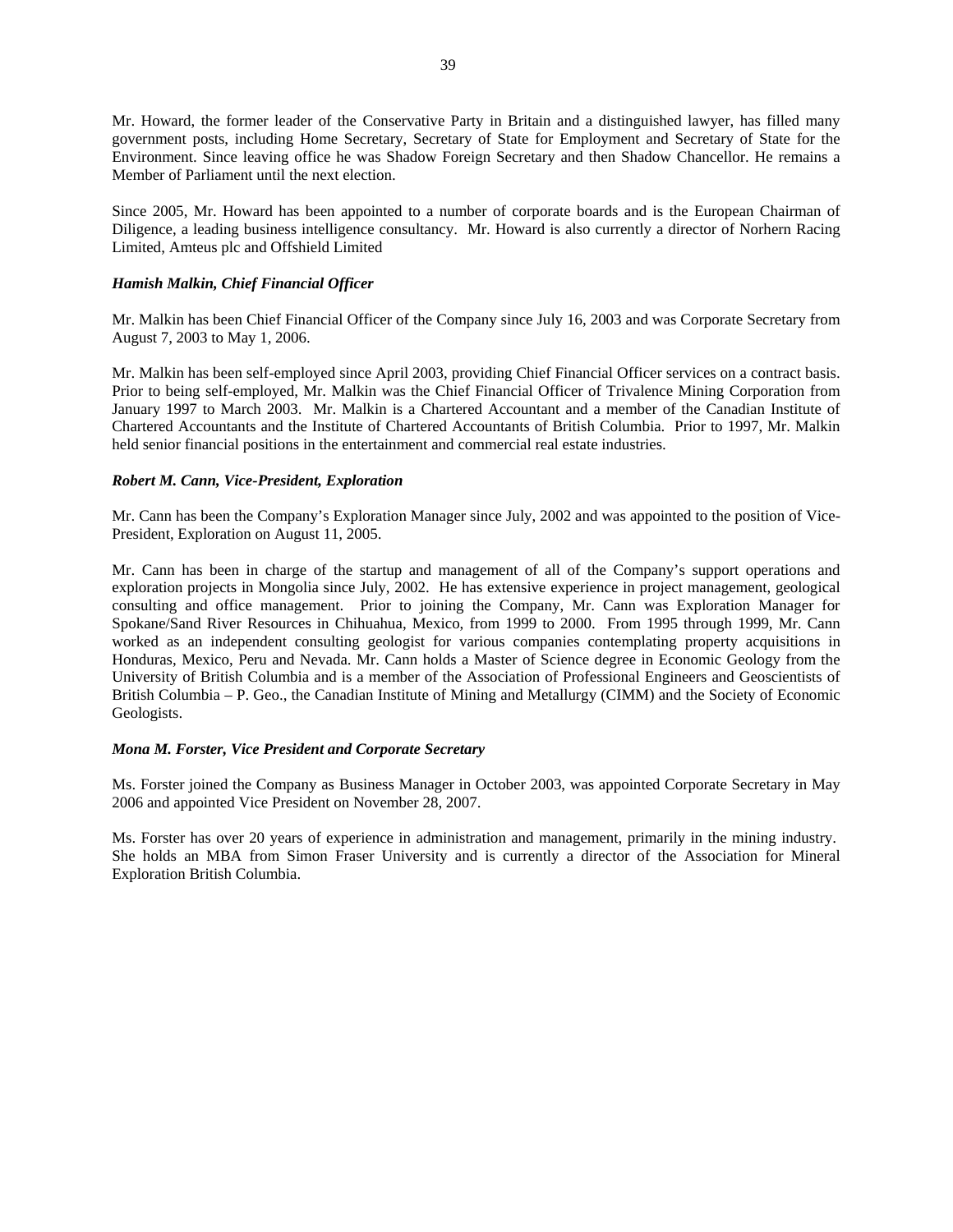| Name and municipality of<br>residence                                           | No. of common<br>shares<br>beneficially<br>owned, directly or<br>indirectly, or<br>controlled $^{(2)}$ . | No. of securities held on a<br>fully-diluted basis <sup>(1)</sup> |                                                  |
|---------------------------------------------------------------------------------|----------------------------------------------------------------------------------------------------------|-------------------------------------------------------------------|--------------------------------------------------|
| <b>Gregory Crowe</b><br>Bowen Island,<br>British Columbia, Canada               | 1,252,500                                                                                                | Shares:<br>Warrants:<br>Stock options:<br>Total:                  | 1,252,500<br>0<br>1,050,000<br>2,302,500         |
| Mark H. Bailey<br>Bellingham, Washington, U.S.A.                                | 297,500                                                                                                  | Shares:<br>Warrants:<br>Stock options:<br>Total:                  | 297,500<br>0<br>890,000<br>1,187,500             |
| <b>Lindsay Richard Bottomer</b><br>North Vancouver, British Columbia,<br>Canada | 230,000                                                                                                  | Shares:<br>Warrants:<br>Stock options:<br>Total:                  | 230,000<br>0<br>850,000<br>1,070,000             |
| James L. Harris<br>West Vancouver, British Columbia,<br>Canada                  | 194,000                                                                                                  | Shares:<br>Warrants:<br>Stock options:<br>Total:                  | 194,000<br>$\Omega$<br>850,000<br>1,044,000      |
| Peter Meredith<br>Vancouver, British Columbia,<br>Canada                        | Nil                                                                                                      | Shares:<br>Warrants:<br>Stock options:<br>Total:                  | $\theta$<br>$\Omega$<br>365,000<br>365,000       |
| Michael Howard<br>London, UK                                                    | Nil                                                                                                      | Shares:<br>Warrants:<br>Stock options:<br>Total:                  | $\overline{0}$<br>$\theta$<br>500,000<br>500,000 |
| Hamish Malkin<br>Bowen Island,<br>British Columbia, Canada                      | Nil                                                                                                      | Shares:<br>Warrants<br>Stock options<br>Total:                    | $\theta$<br>$\Omega$<br>350,000<br>350,000       |
| Robert M. Cann<br>Nanaimo, British Columbia<br>Canada                           | 31,000                                                                                                   | Shares:<br>Warrants:<br>Stock options:<br>Total:                  | 31,000<br>$\Omega$<br>485,000<br>526,000         |
| Mona M. Forster<br>Vancouver, British Columbia<br>Canada                        | 54,800                                                                                                   | Shares:<br>Warrants:<br>Stock options:<br>Total:                  | 54,800<br>$\Omega$<br>360,000<br>414,800         |

The table below sets out further particulars (stated as of December 31, 2007) required to be disclosed in this item:

(1) As at December 31, 2007.

(2) Meaning an officer of the issuer, or a director or senior officer that has direct or indirect beneficial ownership of, control or direction over, or a combination of direct or indirect beneficial ownership of and control or direction over securities of the issuer carrying more than 10% of the voting rights attached to all the issuer's outstanding securities.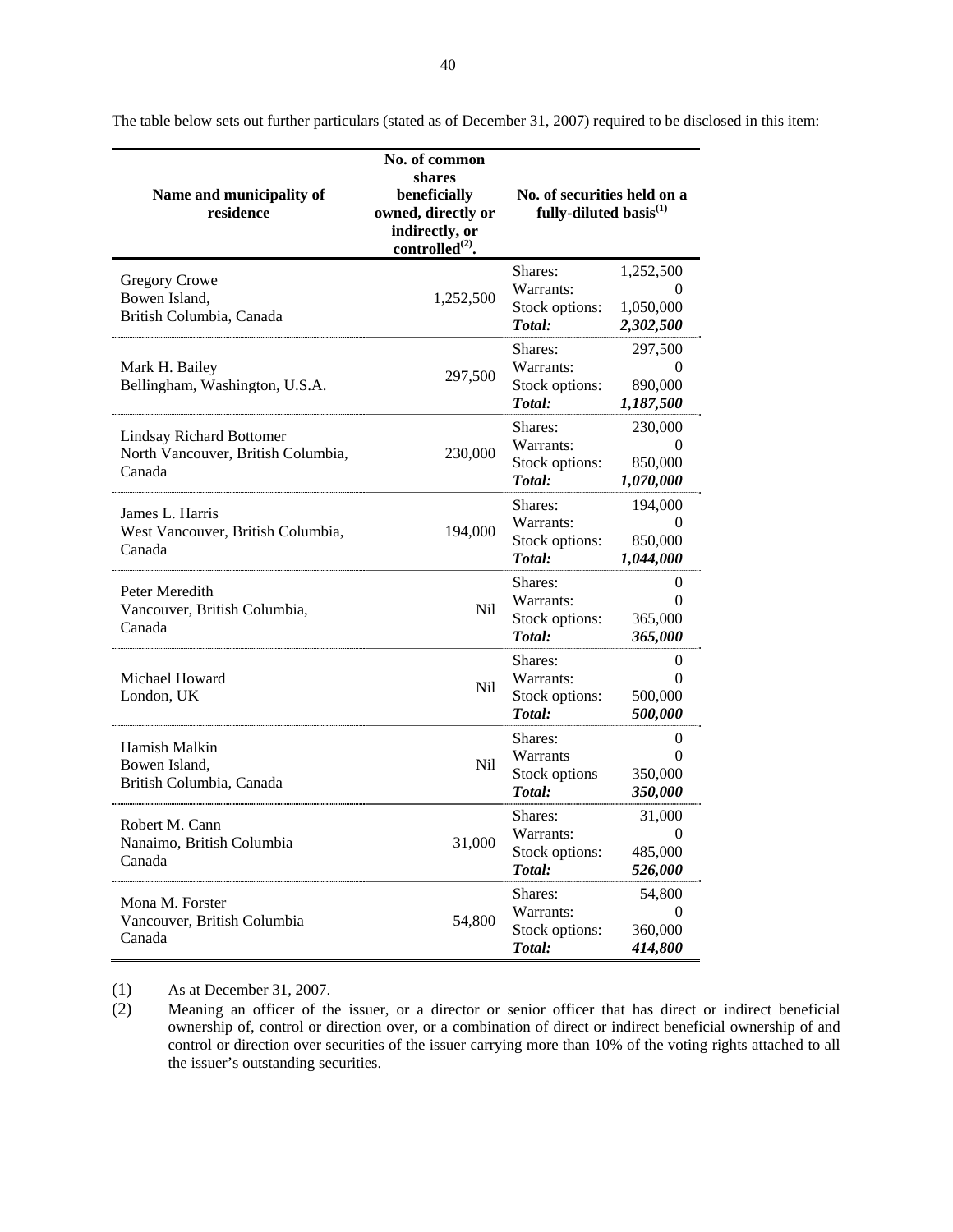To the best of the Company's knowledge as at March 27, 2008, directors and executive officers, as a group, beneficially owned, directly or indirectly, or exercised control over 2,204,600 common shares (not including common shares issuable upon exercise of stock options) representing 2.3% of the then outstanding common shares.

#### **Committees of the Board of Directors**

The committees of the Board are the Audit Committee, the Compensation Committee, the Corporate Governance and Nominating Committee (which replaces the Nominating Committee) and the Technical Committee.

#### *Audit Committee*

The Audit Committee is comprised of three directors, each of whom, in the judgement of the Board, meets the independence requirements of applicable securities legislation and policies for audit committee members. The members of the Audit Committee are Mark Bailey, Michael Howard and Peter G. Meredith (chairman). All members of the Audit Committee are financially literate. Relevant education and experience for members of the Audit Committee is listed on Pages 37-38.

The mandate of the Audit Committee is to oversee the Company's financial reporting obligations, systems and disclosure, including monitoring the integrity of the Company's financial statements, monitoring the independence and performance of the Company's external auditors and acting as a liaison between the board and the Company's auditors. The activities of the Audit Committee typically include reviewing interim financial statements and annual financial statements, management discussion and analysis and news releases with respect to the Company's financial performance before they are publicly disclosed, ensuring that internal controls over accounting and financial systems are maintained and that accurate financial information is disseminated to shareholders. Other responsibilities include reviewing the results of internal and external audits and any change in accounting procedures or policies, and evaluating the performance of the Company's auditors. The Audit Committee communicates directly with the Company's external auditors in order to discuss audit and related matters whenever appropriate.

The full text of the Audit Committee Charter is attached to this AIF as an Appendix.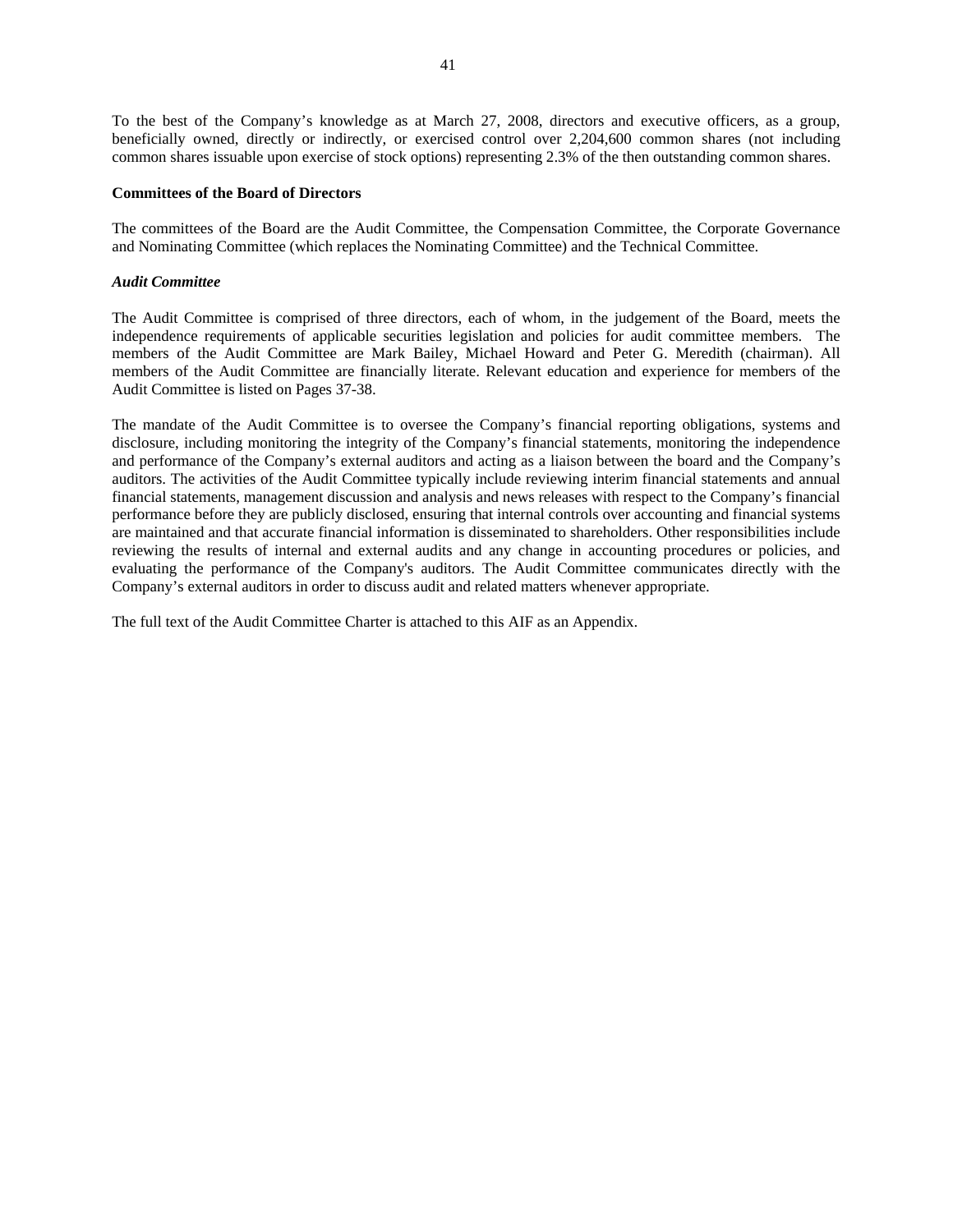#### <span id="page-42-0"></span>*Audit Fees*

The following table shows the aggregate fees billed to the Company by its external auditor in each of the last two years.

| <b>Audit Fees</b>                                                                                                                                                                                                                                                                           | 2007      | 2006     |
|---------------------------------------------------------------------------------------------------------------------------------------------------------------------------------------------------------------------------------------------------------------------------------------------|-----------|----------|
| Audits of the Company's consolidated financial statements,<br>meetings with the Audit Committee and management with<br>respect of quarterly filings, consulting and accounting<br>standards and transactions, issuance of consent in connection<br>With Canadian and US securities filings. | \$104,567 | \$59,925 |
| <b>Audit Related Fees</b>                                                                                                                                                                                                                                                                   | \$16,000  |          |
| Tax Fees                                                                                                                                                                                                                                                                                    |           |          |
| Tax compliance, taxation advice and tax planning for<br>international operations.                                                                                                                                                                                                           |           | \$4,569  |
| All other fees                                                                                                                                                                                                                                                                              |           |          |
|                                                                                                                                                                                                                                                                                             | \$120,567 | \$64,494 |

#### **Compensation Committee**

The Compensation Committee is comprised of three members of the Board: Michael Howard (chairman), Mark Bailey and Peter G. Meredith.

The primary objective of the Compensation Committee is to discharge the Board's responsibilities relating to compensation and benefits of the executive officers and directors of the Company to ensure that such compensation realistically reflects the responsibilities and risks of such positions. In addition, the Compensation Committee makes recommendations for grants made under the Company's Stock Option Plan, determines the recipients of, and the nature and size of share compensation awards granted from time to time, and determines any bonuses to be awarded from time to time.

#### **Corporate Governance and Nominating Committee**

The Corporate Governance and Nominating Committee is appointed by the Board of Directors to: (1) assist the Board, on an annual basis, by identifying individuals qualified to become Board members, and to recommend to the Board the director nominees for the next annual meeting of shareholders; (2) to assist the Board in the event of any vacancy on the Board by identify individuals qualified to become Board members, and to recommend to the Board qualified individuals to fill any such vacancy; and (3) to recommend to the Board, on an annual basis, director nominees for each Board committee. The members of the Corporate Governance and Nominating Committee are Michael Howard, James L. Harris (chairman) and Peter G. Meredith.

#### **Technical Committee**

The Technical Committee consists of Mark Bailey, Lindsay Bottomer and Gregory Crowe, each of whom is a professional geologist. Neither Mr. Crowe, the President and Chief Executive of the Company, nor Mr. Bottomer, the Vice-President, Corporate Development of the Company, is an independent director. The mandate of the Technical Committee is to exercise all the powers of the Board (except those powers specifically reserved by law to the Board of Directors itself) during intervals between meetings of the Board of Directors pertaining to the Company's mining properties, programs, budgets, and other related activities and the administration thereof.

#### **PROMOTERS**

Not applicable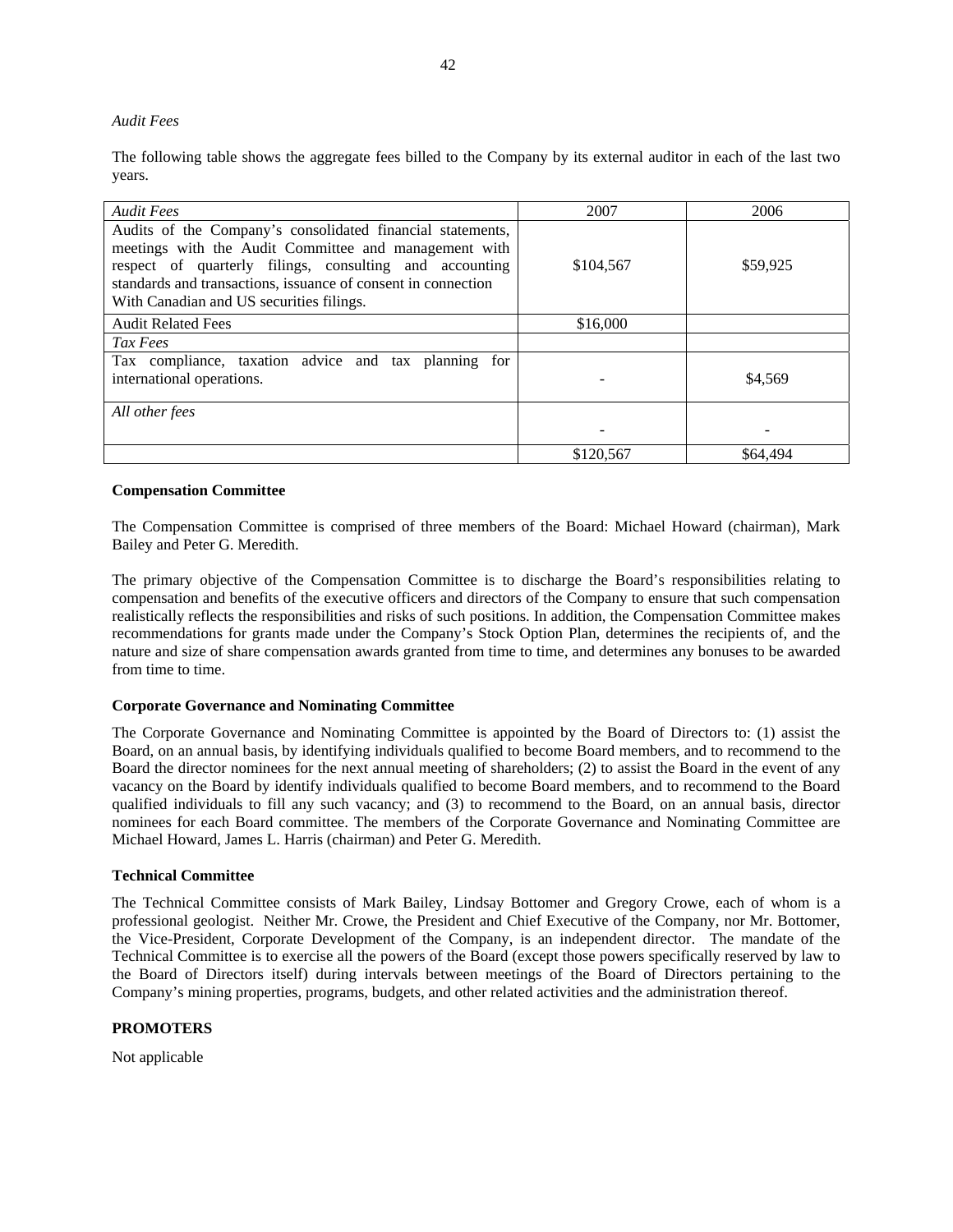### <span id="page-43-0"></span>**LEGAL PROCEEDINGS AND REGULATORY ACTIONS**

Not applicable

#### **INTEREST IN MANAGEMENT AND OTHERS IN MATERIAL TRANSACTIONS**

Not applicable

#### **TRANSFER AGENTS AND REGISTRARS**

Computershare Investor Services at its offices in Vancouver and Toronto is both the transfer agent and registrar for the Company.

#### **MATERIAL CONTRACTS**

*1. Underwriting Agreement dated November 9, 2007 between the Company and BMO Nesbitt Burns Inc. relating to the Treasury Offering.* 

The Company entered into a bought deal offering (the "Treasury Offering") of 10 Million shares of the Company at a price of C\$3.00 per share for gross proceeds of C\$30 million.

The Treasury Offering was placed by BMO Nesbitt Burns Inc. (the "Underwriter"). The Company paid the Underwriter a cash commission equal to 6% of the gross proceeds of the Offering.

In order to maintain their ownership of Entrée's issued and outstanding shares, approximately 14.7% and 15.9% respectively, Ivanhoe Mines and Rio Tinto exercised their pre-emptive rights and acquired, concurrently with the closing of the Treasury Offering, an aggregate of 4,428,640 shares of the Company at a price of C\$3.00 per share for additional gross proceeds of C\$13,285,920.

2. *Equity Participation Agreement dated 17<sup>th</sup> June, 2005, between Entrée Gold Inc. and Kennecott Canada Exploration Inc. ("Kennecott")* 

Pursuant to this agreement, Kennecott acquired 6,306,921 units of Entrée at a price of C\$2.20 per unit. Each unit comprises one common share, one share purchase warrant A ("A Warrant") and one share purchase warrant B ("B Warrant"). Two A Warrants entitles Kennecott to acquire an additional share for two years at a price of C\$2.75. Two B Warrants entitles Kennecott to acquire an additional share for two years at a price of C\$3.00.

The agreement includes provisions pursuant to which Kennecott will be entitled to maintain its proportional equity interest in future financings by Entrée and will vote its shares in support of certain matters at meetings of Entrée's shareholders.

In addition, Entrée agreed to give Kennecott or its affiliates a right of first refusal on its 100% owned Manlai property in southern Mongolia.

*3. Amendment, dated the 9th day of November, 2004, to the Equity Participation and Earn-in Agreement, between Ivanhoe Mines Ltd. and Entrée Gold Inc.* 

This agreement provides a form of joint-venture agreement to be entered into by Ivanhoe Mines and Entrée pursuant to the Equity Participation and Earn-in Agreement dated 15<sup>th</sup> October, 2004 between Ivanhoe Mines and Entrée.

*4. Equity Participation and Earn-in Agreement dated October 15, 2004, between Ivanhoe Mines Ltd. And Entrée Gold Inc.*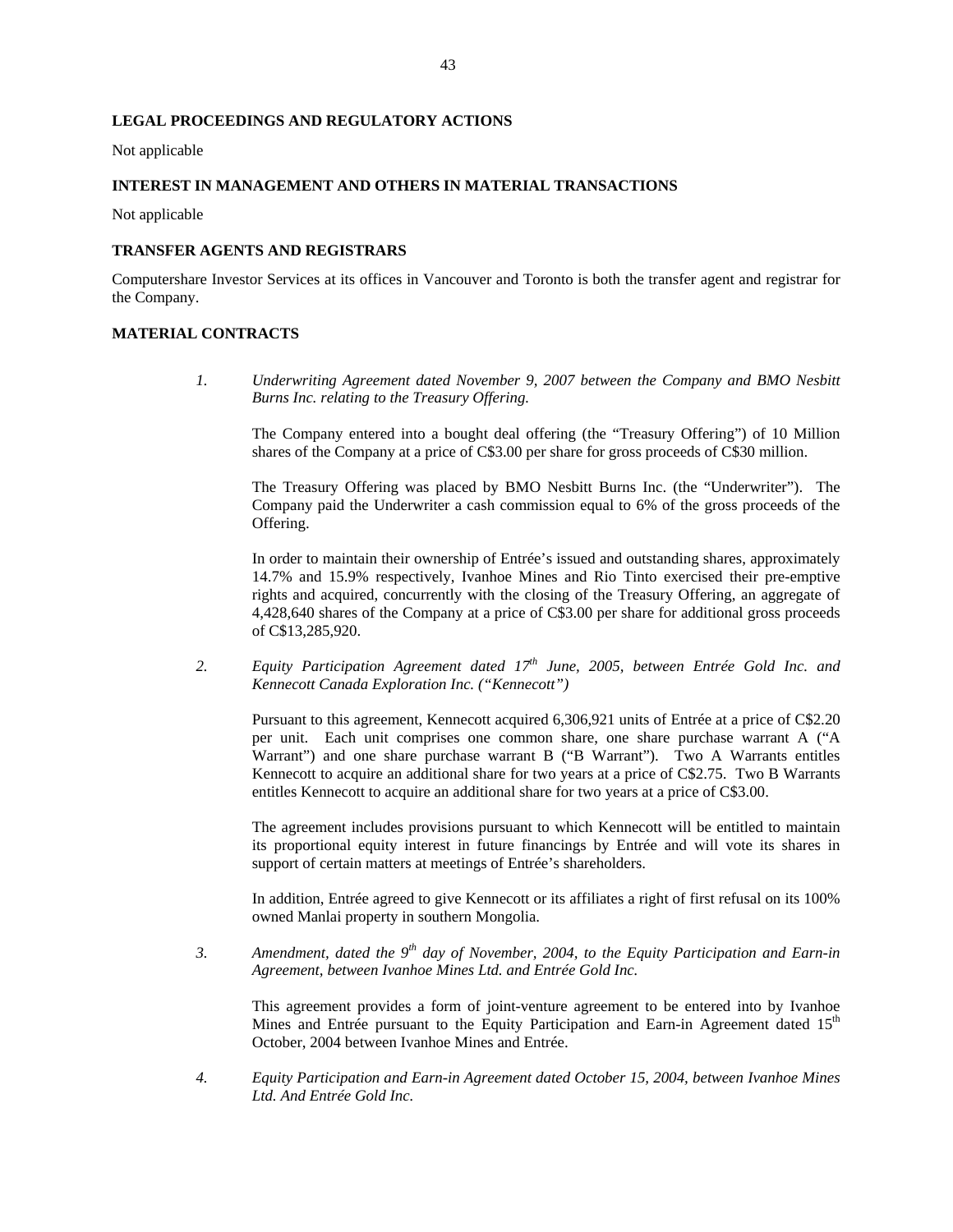<span id="page-44-0"></span>Under this agreement, the Company granted Ivanhoe Mines the right to earn an interest in approximately 40,000 hectares of the 179,500 hectares, Lookout Hill Property, Mongolia (the "Project Property"). Under the agreement, Ivanhoe Mines must spend a minimum of \$20 million within five years in order to earn a 51% interest in the Project Property. Thereafter, Ivanhoe Mines can increase its interest to 60% by spending \$7.5 million within the following 1.5 years, and to 70% in mineralization above a depth of 560 metres, and 80% in mineralization below that depth, by spending a final \$7.5 million by the end of eight years. Thereafter, the Company has the right to require Ivanhoe Mines to fund its share of subsequent joint venture costs through to production, to be recovered from production cash flow.

Ivanhoe Mines also agreed to subscribe to a C\$4.6 million equity private placement by the Company, comprising 4.6 million units at a price of C\$1.00 per unit, each unit consisting of one common share of the Company and the right to purchase one additional common share, exercisable for two years at a price of \$1.10.

Under the agreement, Ivanhoe Mines was granted a first right of refusal in the remaining 75% of the Company's Lookout Hill Property.

Other terms of the agreement include a binding obligation on Ivanhoe Mines to spend an initial \$3 million on the immediate exploration of agreed targets, and minimum expenditure requirements of \$5 million in each of the first three years. Should Ivanhoe Mines not elect to earn an additional interest after it earns its minimum of 51%, the Company may purchase the controlling 2% interest for \$400,000 in cash or exploration expenditures, thus becoming the operator of the project. The agreement also provides Ivanhoe Mines with the use of surface rights for the construction of development and mining facilities, subject to the condemnation of the underlying areas by drilling.

While Ivanhoe Mines is still earning an interest in the Project Property, it will have the right to participate in future financings by the Company, so as to maintain its proportional equity interest in the Company. Ivanhoe Mines will have the right to nominate a director for appointment to the Company's Board.

#### **INTEREST OF EXPERTS**

Entrée's auditor is Davidson & Company, Chartered Accountants, in Vancouver, BC. The Corporation's audited consolidated financial statements as at and for the years ended December 31, 2007 and 2006 have been filed under National Instrument 51-102 in reliance on the report of Davidson & Company, independent registered chartered accountants, given on their authority as experts in auditing and accounting.

AMEC Americas Ltd. ("AMEC"), Quantitative Group (QG) and GRD Minproc (Minproc) have prepared the NI 43- 101 Compliant Technical Report on Lookout Hill Project, Mongolia, with an effective date of March 26, 2008, that forms the basis of the scientific and technical disclosure regarding the Lookout Hill Property a copy of which is available on SEDAR at www.sedar.com. To the knowledge of the Company, AMEC, the principals of AMEC, QG and the principals of QG and Minproc and the principals if Minproc, as a group beneficially own, directly or indirectly, less than one percent of the outstanding Common Shares.

John Vann, Principal and Director and Scott Jackson, Principal and Director of Quantitative Group from Perth, Australia, performed an independent audit at the Oyu Tolgoi site on Ivanhoe Mines' exploration practices and resource estimation parameters and found them to be in line with industry best practices.

Dean David, Process Consultant for GRD Minproc from Perth, Australia, supervised bench-scale flotation and comminution testing on samples from Hugo North Extension.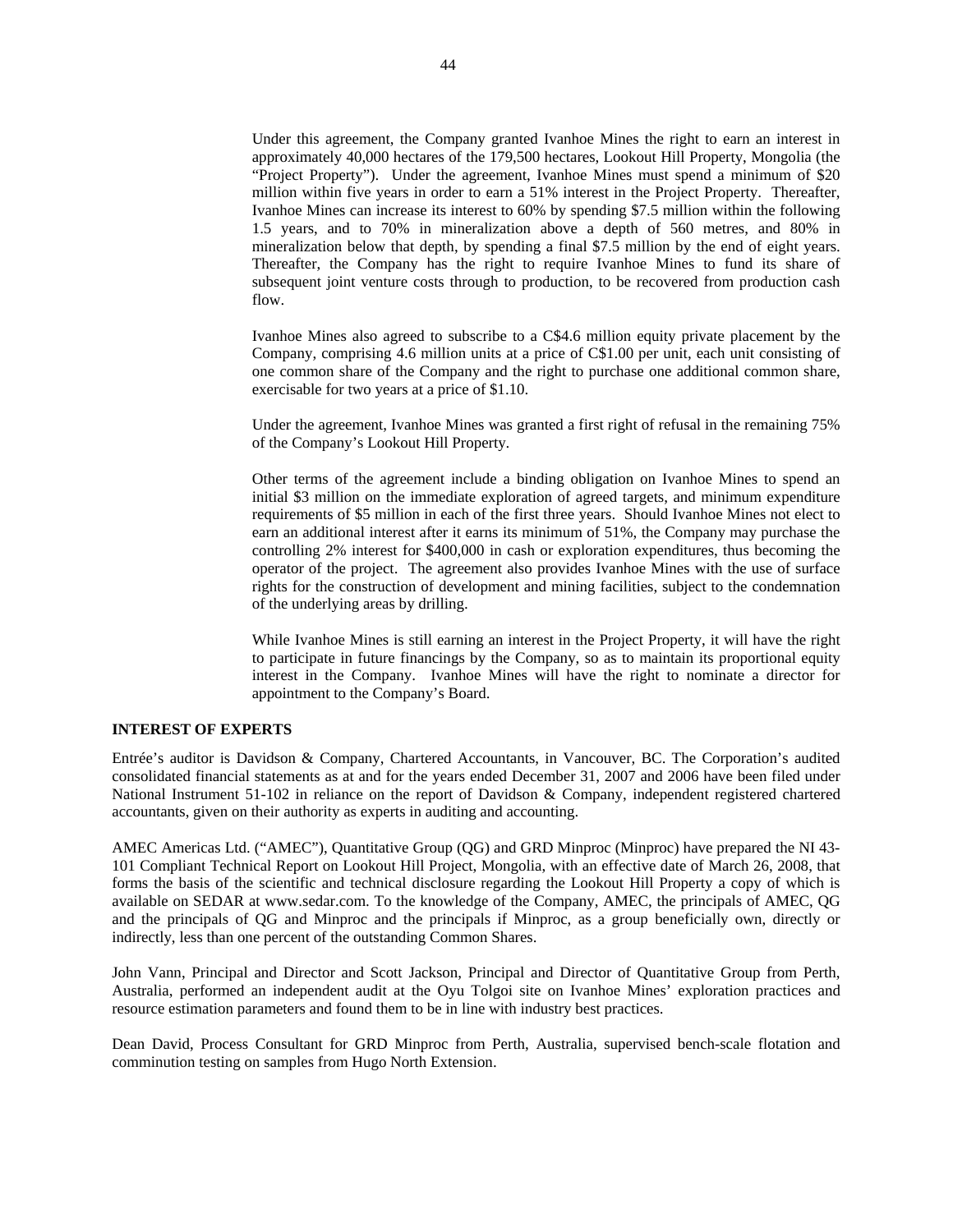<span id="page-45-0"></span>Robert M. Cann, M.Sc., P.Geo. and Entrée's Vice-President, Exploration, is a "qualified person" as defined in National Instrument 43-101. Mr. Cann is responsible for the preparation of technical information in Entrée's news releases and other disclosure documents. Mr. Cann owns 31,000 common shares of Entrée and 485,000 options to purchase common shares.

#### **ADDITIONAL INFORMATION**

Additional information, including directors' and officers' remuneration and indebtedness, principal holders of the Corporation's securities, options to purchase the Corporation's Common Shares and interests of insiders in material transactions is contained in the management information circular for the annual general meeting of the Corporation to be held on May 21, 2008 which will be made available on SEDAR concurrent with the delivery of the document to the Corporation's shareholders. Additional financial information is contained in the Corporation's comparative financial statements and MD&A as at and for the years ended December 31, 2007 and 2006. Copies of the information circular (when filed), financial statements and MD&A are available on SEDAR, and may also be obtained upon request from the Company at 1201-1166 Alberni Street, Vancouver, BC V6E 3Z3.

Additional information relating to Entrée Gold Inc. may be found on SEDAR at www.sedar.com.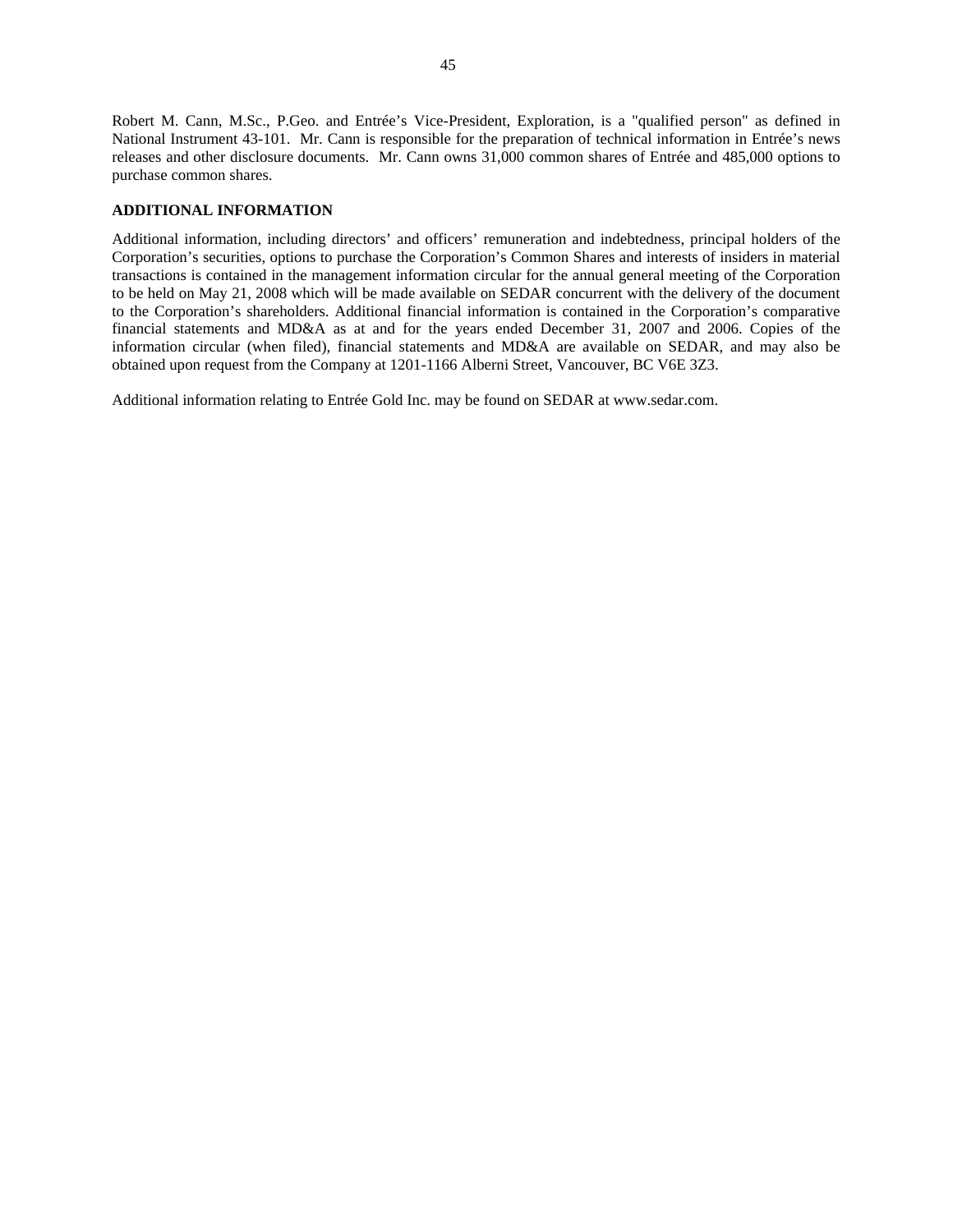# **APPENDIX**

## **TO ANNUAL INFORMATION FORM DATED MARCH 27, 2008**

# **ENTRÉE GOLD INC.**

# **AUDIT COMMITTEE CHARTER**

As Adopted by the Board of Directors on March 20, 2008

## **I. Purpose of Audit Committee of Entrée Gold Inc. (the "Company")**

The purpose of the Audit Committee (the "Committee") is to:

- 1. Assist the Board of Directors of the Company (the "Board") in fulfilling its oversight responsibilities relating to:
	- (a) the quality and integrity of the Company's financial statements, financial reporting process and systems of internal controls and disclosure controls regarding risk management, finance, accounting, and legal and regulatory compliance;
	- (b) the independence and qualifications of the Company's independent accountants and review of the audit efforts of the Company's independent accountants; and
	- (c) the development and implementation of policies and processes regarding corporate governance matters.
- 2. Provide an open avenue of communication between the independent accountants, the Company's financial and senior management and the Board.
- 3. Prepare any reports required to be prepared by the Committee pursuant to the rules of any stock exchange on which the Company's shares are listed and pursuant to the rules of any securities commission or other regulatory authority having jurisdiction, whether for inclusion in the Company's annual proxy statement or otherwise.

The Committee will primarily fulfill these responsibilities by carrying out the activities enumerated in Section VII below of this Charter.

While the Committee has the responsibilities and powers set forth in this Charter, it is not the duty of the Committee to plan or conduct audits, or to determine that the Company's financial statements are complete and accurate or are in accordance with generally accepted accounting principles, accounting standards, or applicable laws and regulations. This is the responsibility of management of the Company and the Company's independent accountants, as well as any advisors employed by the Committee. Because the primary function of the Committee is oversight, the Committee shall be entitled to rely on the expertise, skills and knowledge of management and the Company's independent accountants and the integrity and accuracy of information provided to the Committee by such persons in carrying out its oversight responsibilities. Nothing in this Charter is intended to change the responsibilities of management and the independent accountants.

## **II. Composition**

The Committee shall be composed of at least three directors, each of whom the Board has determined has no material relationship with the Company, is otherwise "unrelated" and satisfies the definition of "independent" as set forth by Rule 10A-3 of the Securities and Exchange Act of 1934, as amended (the "Exchange Act") and any other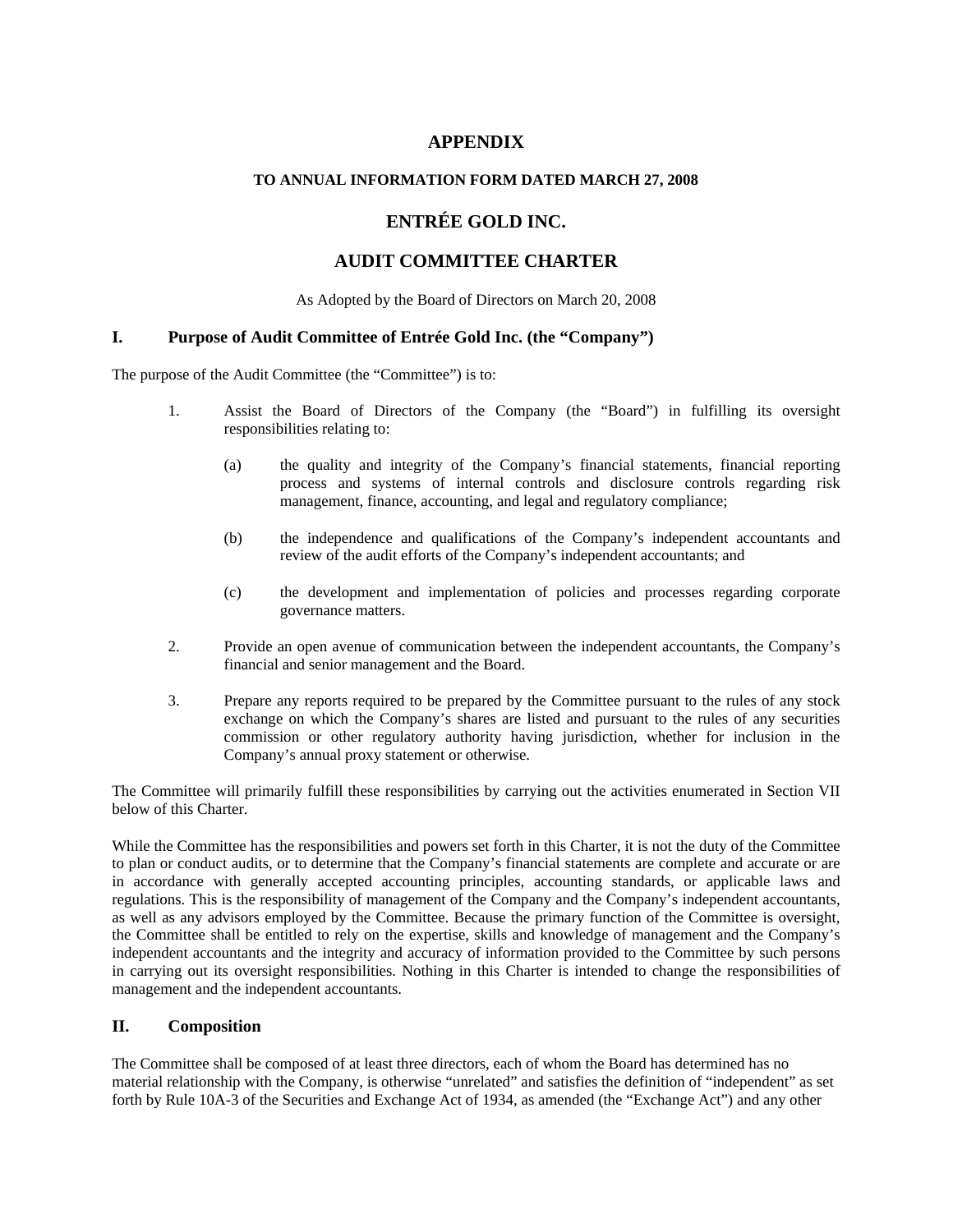<span id="page-47-0"></span>applicable securities laws, rules or exchange requirements of any stock exchange upon which the Company's securities are listed as in effect from time to time.

Exchange Act 10A-3 requires that *each* member of the Audit Committee must serve on the Board of Directors and satisfy independence requirements. For the purposes of satisfying the independence requirement, Audit Committee members may not (i) accept, directly or indirectly, any consulting, advisory, or other compensatory fee<sup>[1](#page-47-0)</sup> from the Company, or of the Company's subsidiaries; or (ii) be an affiliate of the Company or any of the Company's subsidiaries.

Because the Company is *currently* a foreign private issuer, the Company may seek to take advantage of the following exemptions from the Rule 10A-3 independence requirements:"

- 1. A non-executive employee of the Company may be exempt from the prohibition of accepting consulting, advisory or other compensatory fees if that employee is elected or named to the Board or Audit Committee pursuant to the Company's governing laws or constating documents, an employee collective bargaining or similar agreement or other home country legal or listing requirement; and
- 2. An Audit Committee member may be exempt from the prohibition of being an affiliate of the Company if:
	- (a) The member is an affiliate of the Company or a representative of such an affiliate;
	- (b) The member has only observer status on, and is not a voting member or the chair of the Audit Committee; and
	- (c) The member nor the affiliate for which such member is a representative is an executive officer of the Company.

These exemptions are only available to the Company so long as it remains a foreign private issuer as defined by Exchange Act 3b-4(c). If the Company ceases to fall within the definition of a foreign private issuer, the Company must immediately take steps to cure the any independence non-compliance within the Audit Committee.<sup>[2](#page-47-0)</sup>

All members of the Committee must be financially literate, meaning that he or she has the ability to read and understand a set of financial statements that present a breadth and level of complexity of accounting issues that are generally comparable to the breadth and complexity of the issues that can reasonably be expected to be raised by the Company's financial statements. One or more members of the Committee shall be, in the judgment of the Board an "audit committee financial expert" as such term is defined by applicable rules and regulations.

If any executive officer of the Company becomes aware of any material non-compliance with the Exchange Act Rule 10A-3 requirements, the Company must provide notification to the exchange on which its securities are listed.

If any member of the Committee ceases to be "independent", as defined by the applicable securities laws and exchange requirements, including Exchange Act Rule 10A-3, for reasons outside that member's reasonable control,

-

<sup>&</sup>lt;sup>1</sup> Compensatory fees do not include the receipt of fixed amounts of compensation under a retirement plan (including deferred compensation) for prior service with the Company (provided, however, that such compensation is not contingent upon continued service to the Company.) This exception, however, may be overridden by AMEX and the Audit Committee should, during its routine evaluation of the effectiveness of this Charter, determine whether this exception still applies.

 $2<sup>2</sup>$  If the Company elects to take advantage of either these exemptions, the Audit Committee should periodically review its status as a foreign private issuer as defined by Exchange Act Rule 3b-4(c). If the Company ceases to qualify as a foreign private issuer, and the Company's securities are listed on AMEX, the Company may need to adjust its "independence" criteria to reflect the requirements set forth in the AMEX Company Guide Rule 121(A).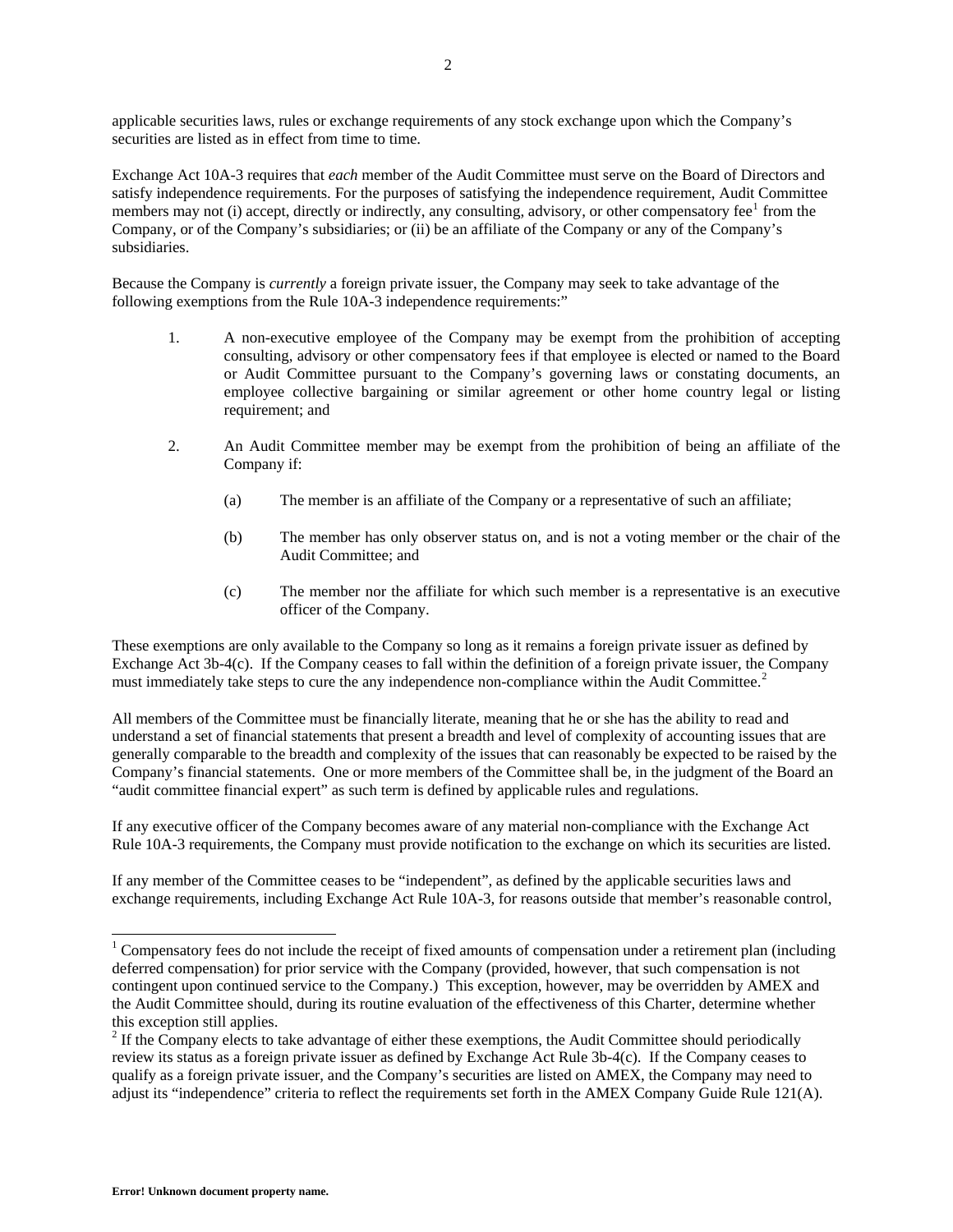that person, with prompt notice to the exchange on which its securities are listed, may remain an audit committee member until the earlier of the next annual meeting of the shareholders or one year from the occurrence of the event that caused the member to no longer be independent.

### **III. Authority**

The Committee shall have the authority to (i) retain (at the Company's expense) its own legal counsel, accountants and other consultants that the Committee believes, in its sole discretion, are needed to carry out its duties and responsibilities; (ii) conduct investigations that it believes, in its sole discretion, are necessary to carry out its responsibilities; and (iii) take whatever actions that it deems appropriate to foster an internal culture that is committed to maintaining quality financial reporting, sound business risk practices and ethical behaviour within the Company. In addition, the Committee shall have the authority to request any officer, director, employee or consultant of the Company, the Company's outside legal counsel and the independent accountants to meet with the Committee and any of its advisors and to respond to their inquiries. The Committee shall have full access to the books, records and facilities of the Company in carrying out its responsibilities. Finally, the Board shall adopt resolutions which provide for appropriate funding, as determined by the Committee, for (i) services provided by the independent accountants in rendering or issuing an audit report, (ii) services provided by any adviser employed by the Committee which it believes, in its sole discretion, are needed to carry out its duties and responsibilities, or (iii) ordinary administrative expenses of the Committee that are necessary or appropriate in carrying out its duties and responsibilities.

The Committee shall be responsible for establishing procedures for (i) the receipt, retention and treatment of complaints received by the Company regarding accounting, internal accounting controls, or auditing matters and (ii) the confidential, anonymous submissions by employees of the Company regarding questionable accounting or auditing matters.

The Committee shall review the reports of the Chief Executive Officer and Chief Financial Officer (in connection with their required certifications for the Company's filings with the Securities and Exchange Commission) regarding any significant deficiencies or material weaknesses in the design of operation of internal controls and any fraud that involves management or other employees of the Company who have a significant role in managing or implementing the Company's internal controls. During this review, the Committee should evaluate whether the internal control structure, as created and as implemented, provides reasonable assurances that transactions are recorded as necessary to permit the Company's external auditors to reconcile the Company's financial statements in accordance with applicable securities laws.

The Committee, in its capacity as a committee of the Board, is directly responsible for the appointment, compensation, retention and oversight of the work of the independent accountants engaged (including resolution of disagreements between the Company's management and the independent accountants regarding financial reporting) for the purpose of preparing and issuing an audit report or performing other audit, review or attest services for the Company.

The independent accountants shall submit to the Audit Committee annually a formal written statement delineating all relationships between the independent accountants and the Company and its subsidiaries, addressing the nonaudit services provided to the Company or its subsidiaries and the matters set forth in or required by the rules and regulations of all relevant regulatory authorities.

The independent accountants shall submit to the Audit Committee annually a formal written statement of the fees billed for each of the following categories of services rendered by the independent accountants: (i) the audit of the Company's annual financial statements for the most recent fiscal year and any reviews of the financial statements; (ii) information technology consulting services for the most recent fiscal year, in the aggregate and by each service (and separately identifying fees for such services relating to financial information systems design and implementation); and (iii) all other services rendered by the independent accountants for the most recent fiscal years, in the aggregate and by each service.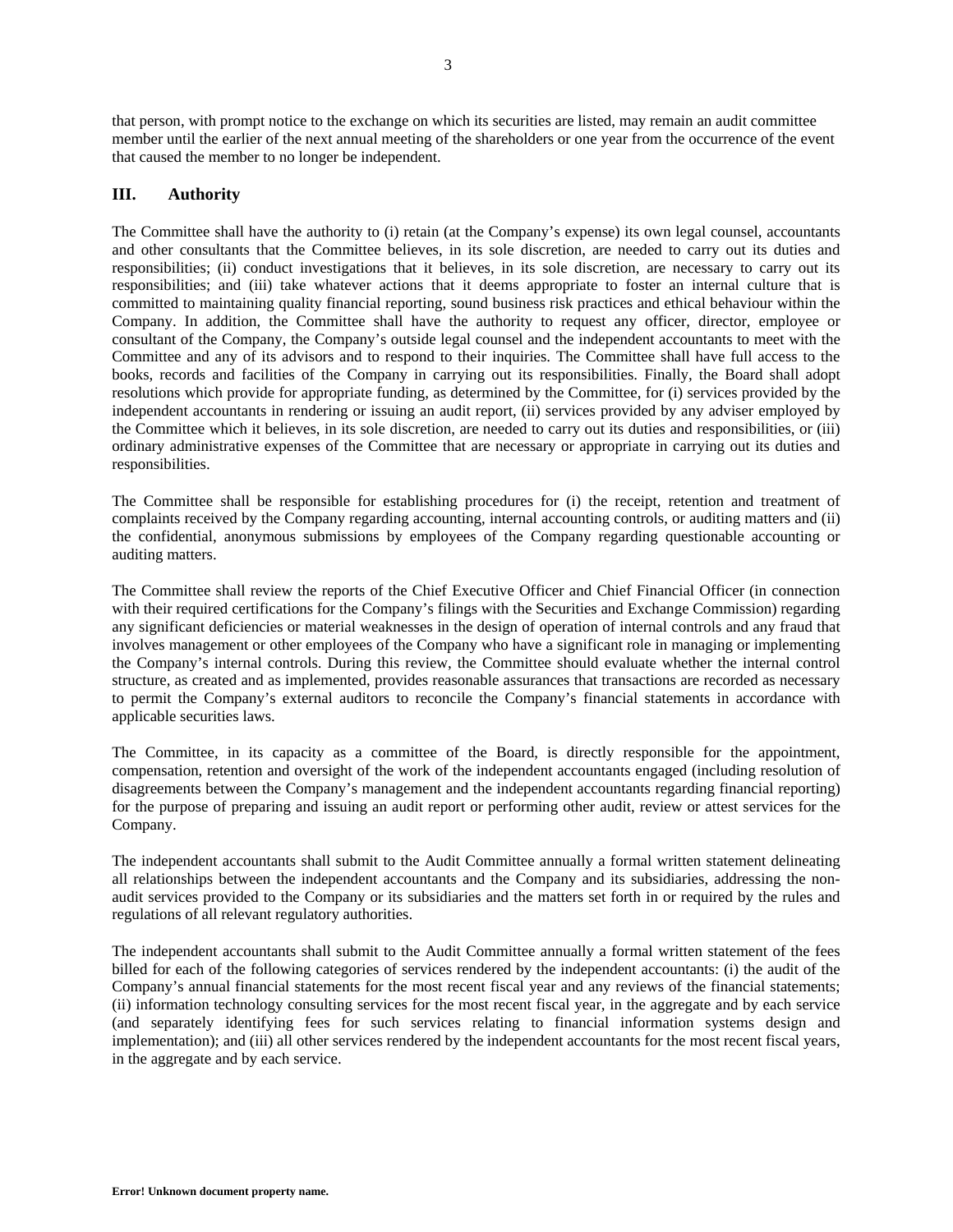## **IV. Appointing Members**

The members of the Committee shall be appointed or re-appointed by the Board on an annual basis. Each member of the Committee shall continue to be a member thereof until such member's successor is appointed, unless such member shall resign or be removed by the Board or such member shall cease to be a director of the Company. Where a vacancy occurs at any time in the membership of the Committee, it may be filled by the Board and shall be filled by the Board if the membership of the Committee is less than three directors as a result of the vacancy or the Committee no longer has a member who is an "audit committee financial expert" as a result of the vacancy.

## **V. Chairperson**

The Board, or in the event of its failure to do so, the members of the Committee, must appoint a Chairperson from the members of the Committee. If the Chairperson of the Committee is not present at any meeting of the Committee, an acting Chairperson for the meeting shall be chosen by majority vote of the Committee from among the members present. In the case of a deadlock on any matter or vote, the Chairperson shall refer the matter to the Board. All requests for information from the Company or the independent accountants shall be made through the Chairperson.

## **VI. Meetings**

The time and place of meetings of the Committee and the procedure at such meetings shall be determined from time to time by the members thereof provided that:

- 1. A quorum for meetings shall be two members, present in person or by telephone or other telecommunication device that permit all persons participating in the meeting to speak and hear each other;
- 2. The Committee shall meet at least quarterly (or more frequently as circumstances dictate); and
- 3. Notice of the time and place of every meeting shall be given in writing or facsimile communication to each member of the Committee and the external auditors of the Company at least 48 hours prior to the time of such meeting.

While the Committee is expected to communicate regularly with management, the Committee shall exercise a high degree of independence in establishing its meeting agenda and in carrying out its responsibilities. The Committee shall submit the minutes of all meetings of the Committee to, or discuss the matters discussed at each Committee meeting with, the Board.

## **VII. Specific Duties**

In meeting its responsibilities, the Committee is expected to:

- 1. Select the independent accountants, considering independence and effectiveness, approve all audit and non-audit services in advance of the provision of such services and the fees and other compensation to be paid to the independent accountants, and oversee the services rendered by the independent accountants (including the resolution of disagreements between management and the independent accountants regarding preparation of financial statements) for the purpose of preparing or issuing an audit report or related work, and the independent accountants shall report directly to the Committee;
- 2. To pre-approve any non-audit services to be provided to the Company by the external auditor and the fees for those services;
- 3. Review the performance of the independent accountants, including the lead partner of the independent accountants, and, in its sole discretion, approve any proposed discharge of the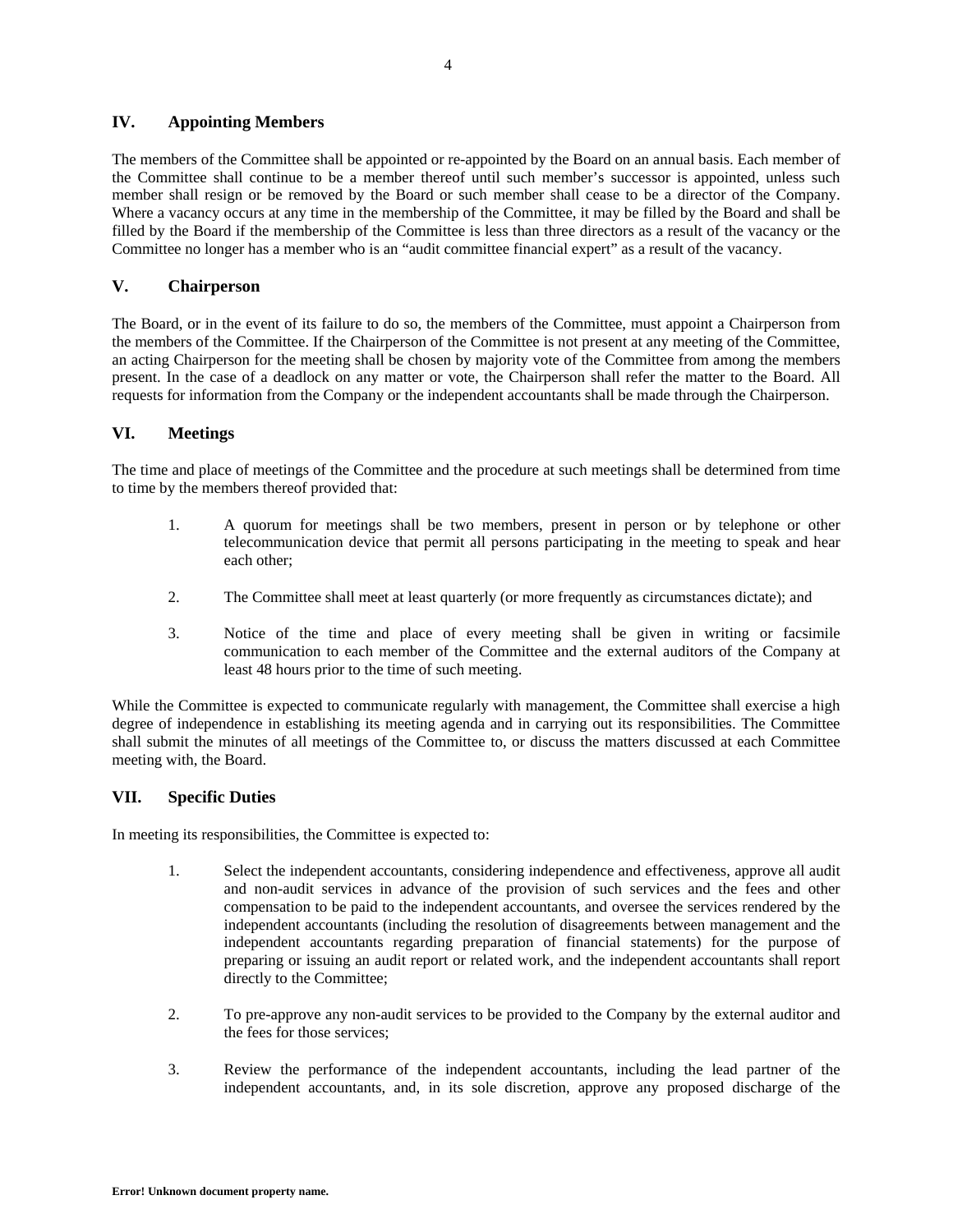independent accountants when circumstances warrant, and appoint any new independent accountants;

- 4. Periodically review and discuss with the independent accountants all significant relationships the independent accountants have with the Company to determine the independence of the independent accountants, including a review of service fees for audit and non-audit services;
- 5. Review and approve the issuer's hiring policies from time to time regarding partners, employees and former partners and employees of the present and former external auditor of the issuer;
- 6. Inquire of management and the independent accountants and evaluate the effectiveness of the Company's process for assessing significant risks or exposures and the steps management has taken to monitor, control and minimize such risks to the Company. Obtain annually, in writing, the letters of the independent accountants as to the adequacy of such controls;
- 7. Consider, in consultation with the independent accountants, the audit scope and plan of the independent accountants;
- 8. Review with the independent accountants the coordination of audit effort to assure completeness of coverage, and the effective use of audit resources;
- 9. Consider and review with the independent accountants, out of the presence of management:
	- (a) the adequacy of the Company's internal controls and disclosure controls including the adequacy of computerized information systems and security;
	- (b) the truthfulness and accuracy of the Company's financial statements; and
	- (c) any related significant findings and recommendations of the independent accountants together with management's responses thereto;
- 10. Following completion of the annual audit, review with management and the independent accountants:
	- (a) the Company's annual financial statements and related footnotes;
	- (b) the independent accountants' audit of the financial statements and the report thereon;
	- (c) any significant changes required in the independent accountants' audit plan; and
	- (d) other matters related to the conduct of the audit which are to be communicated to the committee under generally accepted auditing standards;
- 11. Following completion of the annual audit, review separately with each of management and the independent accountants any significant difficulties encountered during the course of the audit, including any restrictions on the scope of work or access to required information;
- 12. Establish regular and separate systems of reporting to the Committee by each of management and the independent accountants regarding any significant judgments made in management's preparation of the financial statements and the view of each as to appropriateness of such judgments;
- 13. In consultation with the independent accountants, review any significant disagreement among management and the independent accountants in connection with the preparation of the financial statements, including management's responses;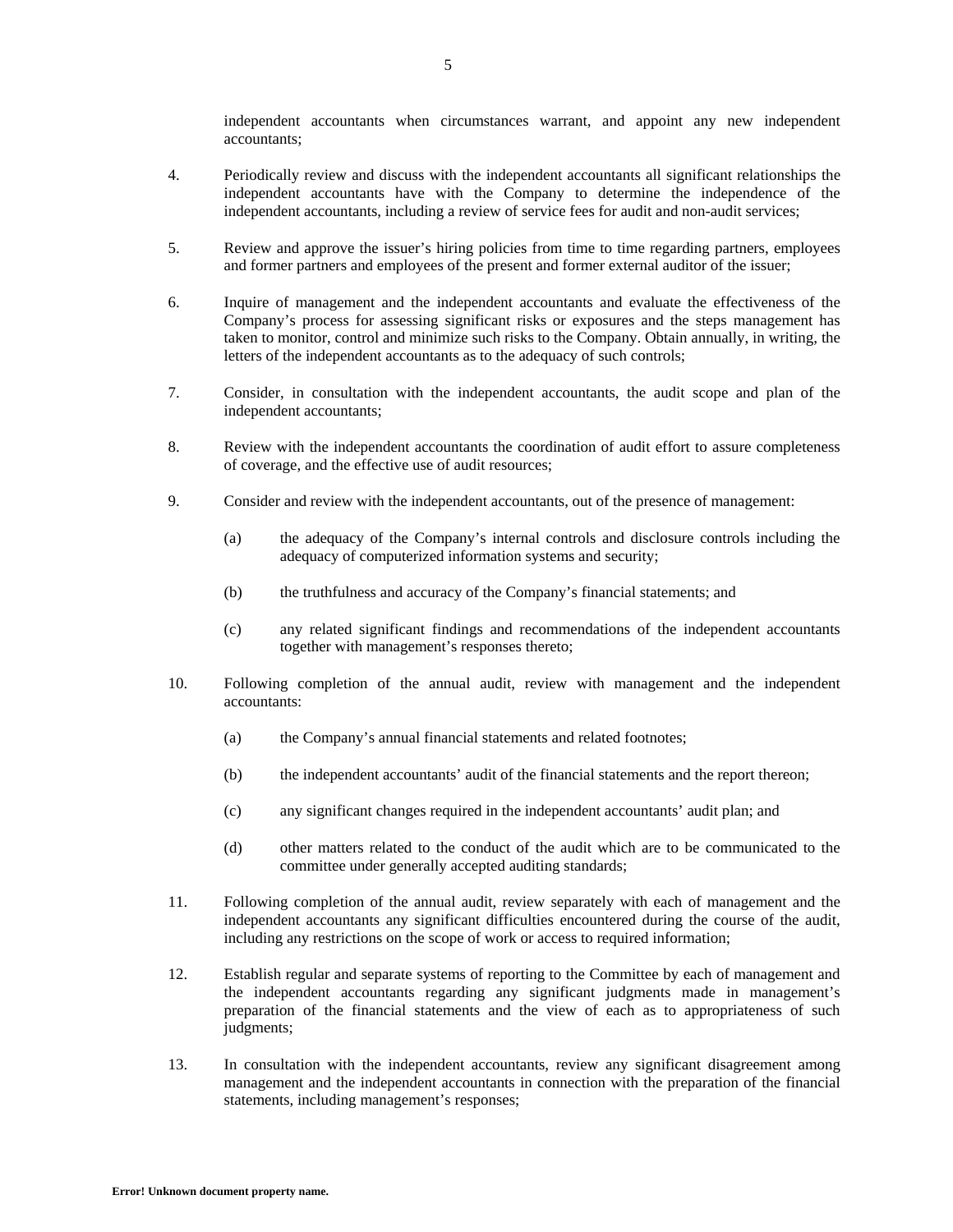- 14. Consider and review with management:
	- (a) significant findings during the year and management's responses thereto; and
	- (b) any changes required in the planned scope of their audit plan;
- 15. Review, prior to publication, all filings with regulatory authorities and any other publicly disclosed information containing the Company's financial statements, including Management's Discussion & Analysis, any certification, report, opinion or review rendered by the independent accountants, any press releases announcing earnings (especially the use of "pro forma" or "adjusted" information not prepared in compliance with generally accepted accounting principles) and all financial information and earnings guidance intended to be provided to analysts and the public or to rating agencies, and consider whether the information contained in these documents is consistent with the information contained in the financial statements;
- 16. Facilitate the preparation and inclusion of any report from the Committee or other disclosures as required by applicable laws and regulations in the Company's annual proxy statement or other filings of all regulatory authorities having jurisdiction;
- 17. Review with management the adequacy of the insurance and fidelity bond coverages, reported contingent liabilities, and management's assessment of contingency planning. Review management's plans regarding any changes in accounting practices or policies and the financial impact of such changes, any major areas in management's judgment that have a significant effect upon the financial statements of the Company, and any litigation or claim, including tax assessments, that could have a material effect upon the financial position or operating results of the Company;
- 18. Review with management and the independent accountants each annual, quarterly and other periodic report prior to its filing with the relevant regulators or prior to the release of earnings;
- 19. Review policies and procedures with respect to officers' expense accounts and perquisites, including their use of corporate assets, and consider the results of any review of these areas by the independent accountants;
- 20. Review, with the Company's counsel, any legal, tax or regulatory matter that may have a material impact on the Company's financial statements, operations, related Company compliance policies, and programs and reports received from regulators;
- 21. Evaluate and review with management the Company's guidelines and policies governing the process of risk assessment and risk management;
- 22. Meet with the independent accountants and management in separate executive sessions to discuss any matters that the Committee or these groups believe should be discussed privately with the Committee;
- 23. Report Committee actions to the Board with such recommendations as the Committee may deem appropriate;
- 24. Maintain, review and update the procedures for (i) the receipt, retention and treatment of complaints received by the Company regarding accounting, internal accounting controls or auditing matters and (ii) the confidential, anonymous submission by employees of the Company of concerns regarding questionable accounting or auditing matters, as set forth in Annex A attached to this Charter;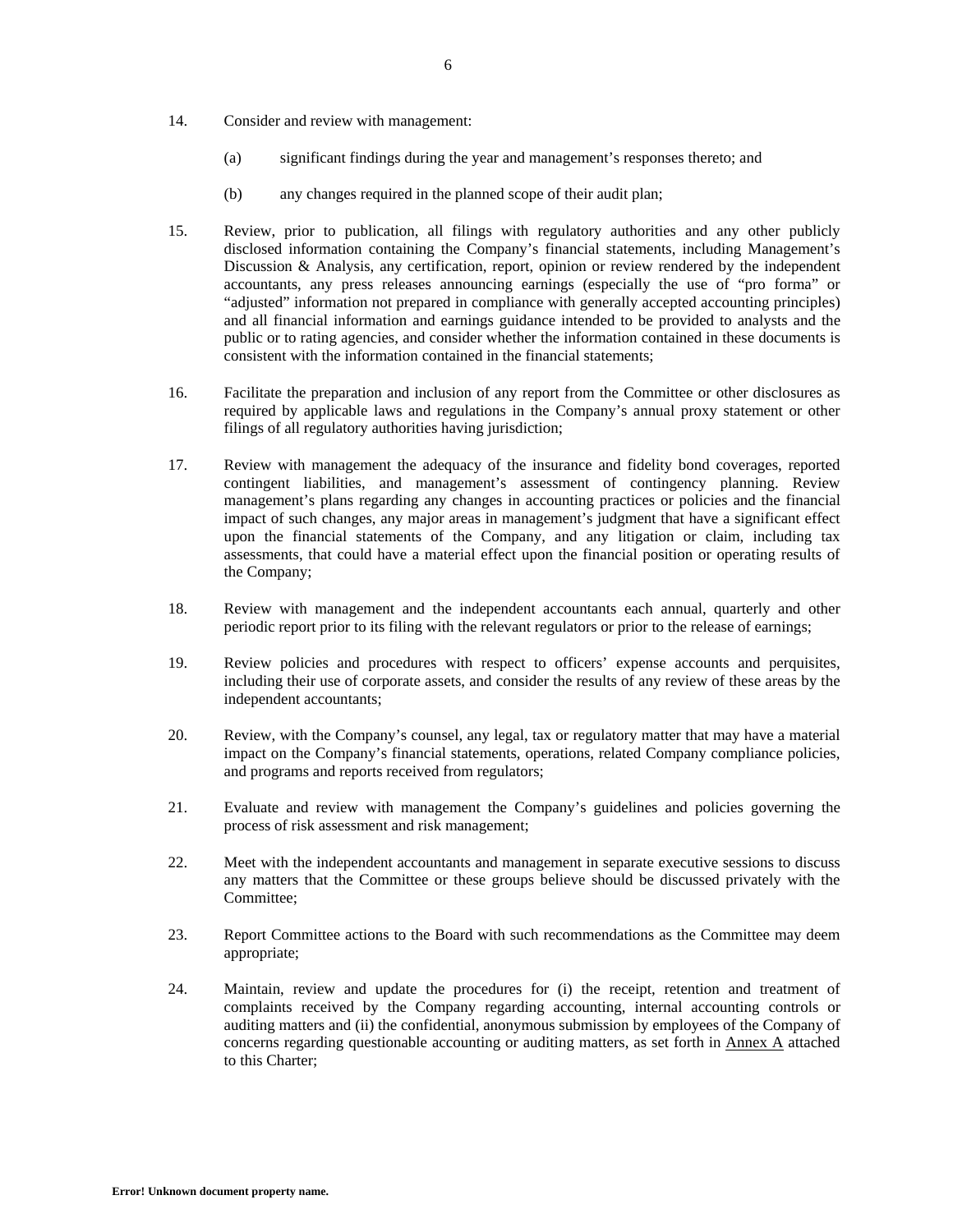- 25. Review, assess and update this Charter on an annual basis and recommend any proposed changes to the Board for approval, in accordance with the requirements of the all applicable laws; and
- 26. Perform such other functions consistent with this Charter, the Company's Articles and governing law, as the Committee deems necessary or appropriate.